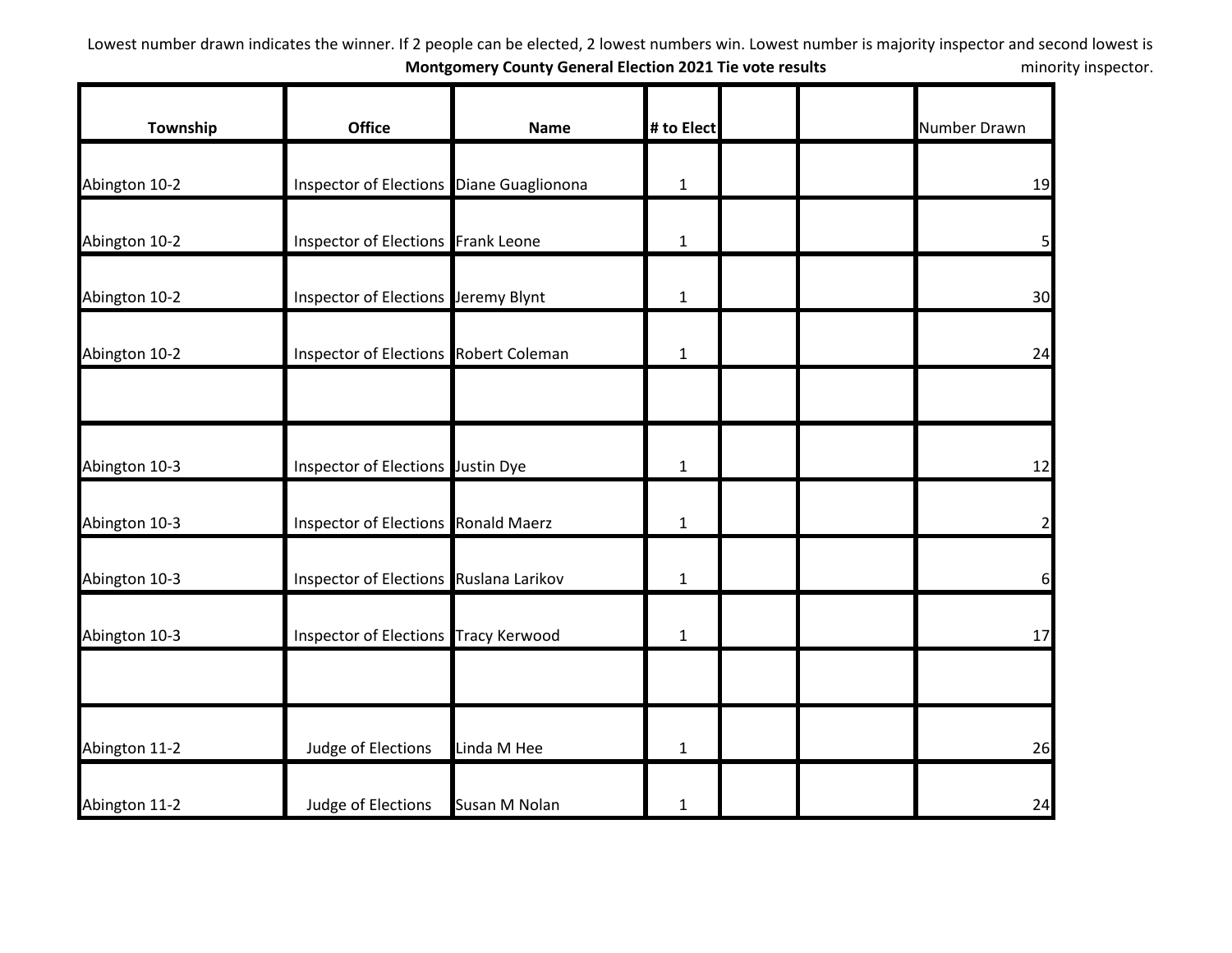| Abington 11-2 | Inspector of Elections Bradley Driscoll   |                        | $\mathbf{1}$ |  | 13 |
|---------------|-------------------------------------------|------------------------|--------------|--|----|
| Abington 11-2 | Inspector of Elections Jocelyn Pickford   |                        | $\mathbf{1}$ |  | 15 |
|               |                                           |                        |              |  |    |
| Abington 13-1 | Inspector of Elections Beverly Rutledge   |                        | $\mathbf{1}$ |  | 23 |
| Abington 13-1 | Inspector of Elections William Bole       |                        | $\mathbf{1}$ |  | 8  |
| Abington 13-1 | <b>Inspector of Elections David Ennis</b> |                        | $\mathbf{1}$ |  | 12 |
| Abington 13-1 | Inspector of Elections Jeffrey Hawkins    |                        | $\mathbf{1}$ |  | 4  |
| Abington 13-1 | Inspector of Elections Joseph Duffy       |                        | $\mathbf{1}$ |  | 26 |
| Abington 13-1 | Inspector of Elections William Reardon    |                        | $\mathbf{1}$ |  | 7  |
|               |                                           |                        |              |  |    |
| Abington 14-2 | Judge of Elections                        | <b>Evan Paul Smith</b> | 1            |  | 29 |
| Abington 14-2 | Judge of Elections                        | Kia Suzanne Apgar      | $\mathbf{1}$ |  | 26 |
|               |                                           |                        |              |  |    |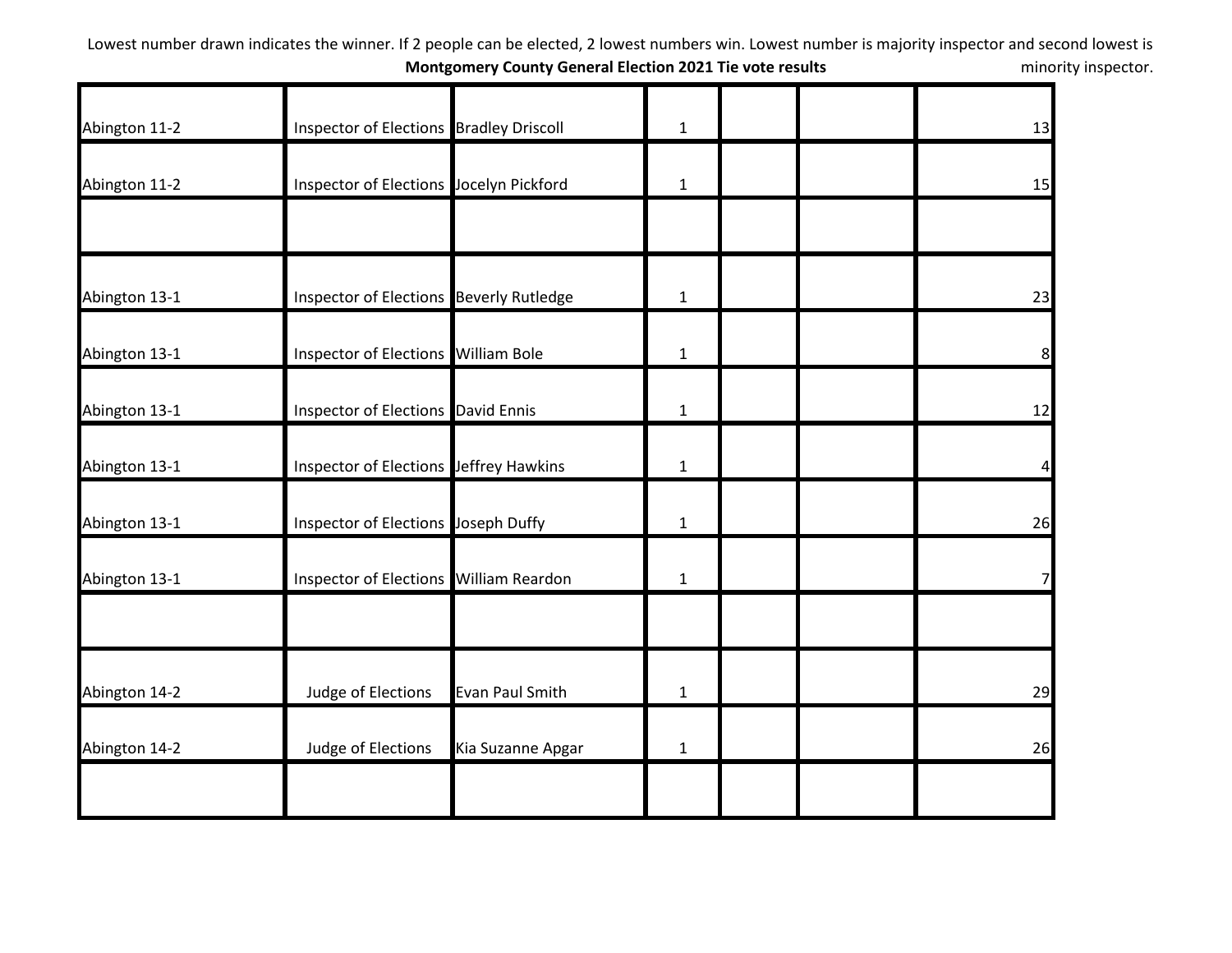| Abington 14-2 | Inspector of Elections Alisa Hathaway   | $\overline{2}$ | Maj/Min | only | 22             |
|---------------|-----------------------------------------|----------------|---------|------|----------------|
| Abington 14-2 | Inspector of Elections Kia Apgar        | $\overline{2}$ | Maj/Min | only | 21             |
|               |                                         |                |         |      |                |
| Abington 15-2 | Inspector of Elections Catherine Clauhs | $\mathbf{1}$   |         |      | 30             |
| Abington 15-2 | Inspector of Elections Joseph Raws      | $\mathbf{1}$   |         |      | 12             |
| Abington 15-2 | Inspector of Elections Justin King      | $\mathbf{1}$   |         |      | 22             |
| Abington 2-1  | Inspector of Elections Arthur Kousombos | $\mathbf{1}$   |         |      | 23             |
| Abington 2-1  | Inspector of Elections Phillip Mahoney  | $\mathbf{1}$   |         |      | $\overline{2}$ |
| Abington 2-1  | Inspector of Elections Eric Cainas      | 1              |         |      | 8              |
|               |                                         |                |         |      |                |
| Ambler 2      | Inspector of Elections Joseph Miller    | $\mathbf{1}$   |         |      | 16             |
| Ambler 2      | Inspector of Elections Matthew Dinardo  | $\mathbf{1}$   |         |      | 30             |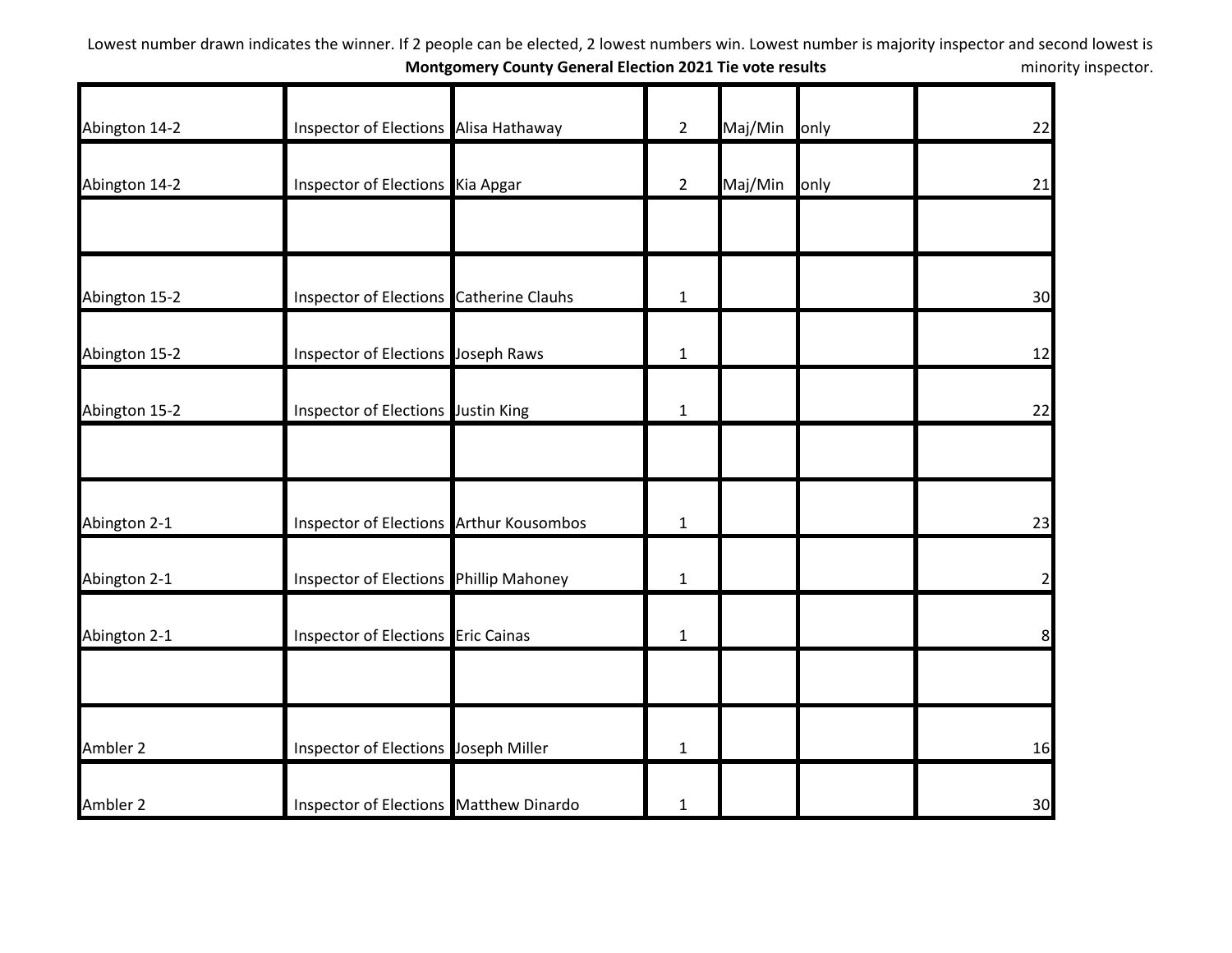| Bridgeport 1        | Inspector of Elections Dan Molyneaux           |                   | $\mathbf{1}$ |  | $6 \overline{}$ |
|---------------------|------------------------------------------------|-------------------|--------------|--|-----------------|
| Bridgeport 1        | <b>Inspector of Elections Seandell Sanders</b> |                   | $\mathbf{1}$ |  | 14              |
| Bridgeport 1        | Inspector of Elections Stephen Vattimo         |                   | $\mathbf{1}$ |  | 12              |
|                     |                                                |                   |              |  |                 |
| <b>Bridgeport 2</b> | Constable                                      | Meghan Nolan      | $\mathbf 1$  |  | 15              |
| <b>Bridgeport 2</b> | Constable                                      | William Young Jr. | $\mathbf{1}$ |  | 16              |
|                     |                                                |                   |              |  |                 |
| <b>Bridgeport 2</b> | Inspector of Elections Corinne Hall            |                   | $\mathbf{1}$ |  | 29              |
| <b>Bridgeport 2</b> | Inspector of Elections John Lenker             |                   | $\mathbf{1}$ |  | 23              |
| <b>Bridgeport 2</b> | Inspector of Elections Kevin Otoole            |                   | $\mathbf{1}$ |  | 19              |
| <b>Bridgeport 2</b> | Inspector of Elections Mary Maslayak           |                   | $\mathbf{1}$ |  | $\overline{2}$  |
| <b>Bridgeport 2</b> | <b>Inspector of Elections Roger Burns</b>      |                   | $\mathbf{1}$ |  | 21              |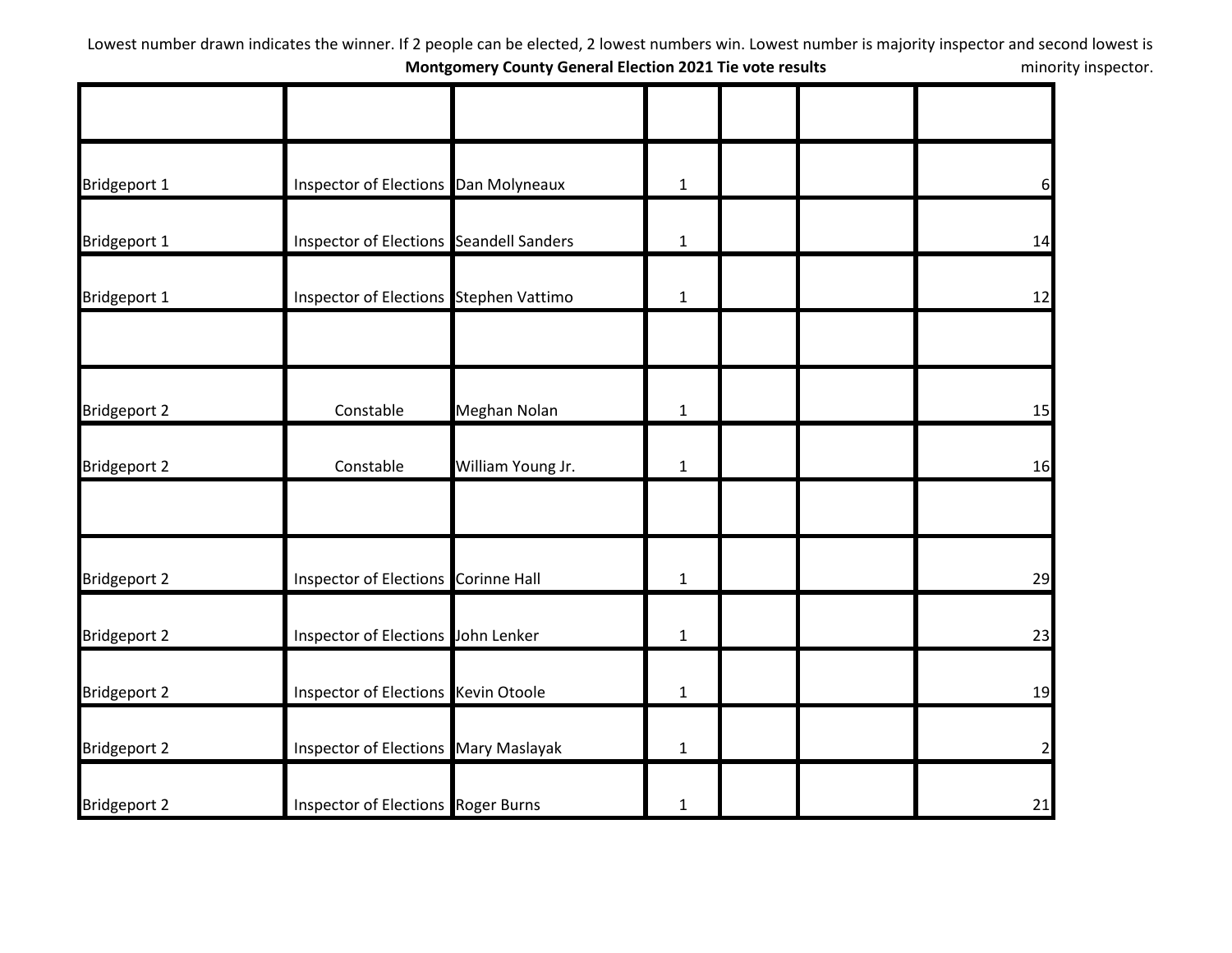| <b>Bridgeport 3</b> | Inspector of Elections Katye Fulmer   | $2^{\circ}$    | Maj/Min only | $\overline{2}$ |
|---------------------|---------------------------------------|----------------|--------------|----------------|
| <b>Bridgeport 3</b> | Inspector of Elections Justin Day     | $\overline{2}$ | Maj/Min only | 27             |
|                     |                                       |                |              |                |
| Cheltenham 1-2      | Inspector of Elections Alysa Canally  | $\mathbf{1}$   |              | 19             |
| Cheltenham 1-2      | Inspector of Elections Bertha Adams   | $\mathbf{1}$   |              | 20             |
| Cheltenham 1-2      | Inspector of Elections John Normile   | $\mathbf{1}$   |              | 14             |
|                     |                                       |                |              |                |
| Cheltenham 1-4      | Inspector of Elections Benjamin Payne | $\mathbf{1}$   |              | 21             |
| Cheltenham 1-4      | Inspector of Elections Carmen Reitano | $\mathbf{1}$   |              | 8              |
| Cheltenham 1-4      | Inspector of Elections Eric Nemeyer   | $\mathbf{1}$   |              | 22             |
| Cheltenham 1-4      | Inspector of Elections Jeanette Smith | $\mathbf{1}$   |              | 29             |
| Cheltenham 1-4      | Inspector of Elections Melissa Palmer | $\mathbf{1}$   |              | 24             |
|                     |                                       |                |              |                |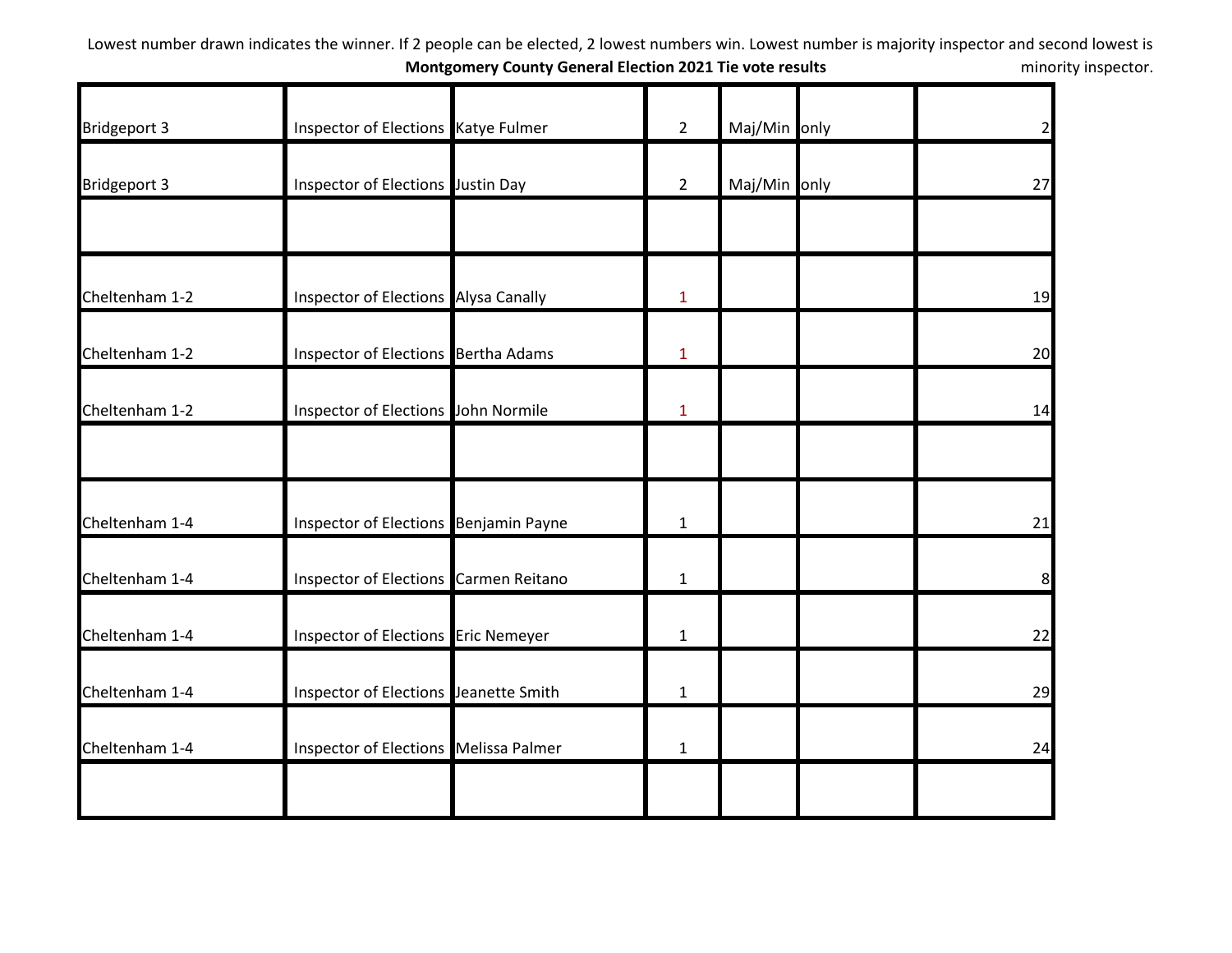| Cheltenham 2-4 | Inspector of Elections Paul McEnerney     | $\mathbf{1}$ |         |      | 15             |
|----------------|-------------------------------------------|--------------|---------|------|----------------|
|                |                                           |              |         |      |                |
| Cheltenham 2-4 | Inspector of Elections Diane Manikowski   | $\mathbf 1$  |         |      | 3 <sup>l</sup> |
|                |                                           |              |         |      |                |
| Cheltenham 3-3 | Inspector of Elections James Mulhearn     | $\mathbf{1}$ |         |      | 7              |
| Cheltenham 3-3 | Inspector of Elections Thomas Marchegiano | $\mathbf{1}$ |         |      | 20             |
|                |                                           |              |         |      |                |
| Cheltenham 3-4 | Inspector of Elections Maxwell Kennerly   | $2^{\circ}$  | Maj/Min | only | 15             |
| Cheltenham 3-4 | Inspector of Elections Robert Holloman    | $2^{\circ}$  | Maj/Min | only | 24             |
|                |                                           |              |         |      |                |
|                |                                           |              |         |      |                |
|                |                                           |              |         |      |                |
|                |                                           |              |         |      |                |
|                |                                           |              |         |      |                |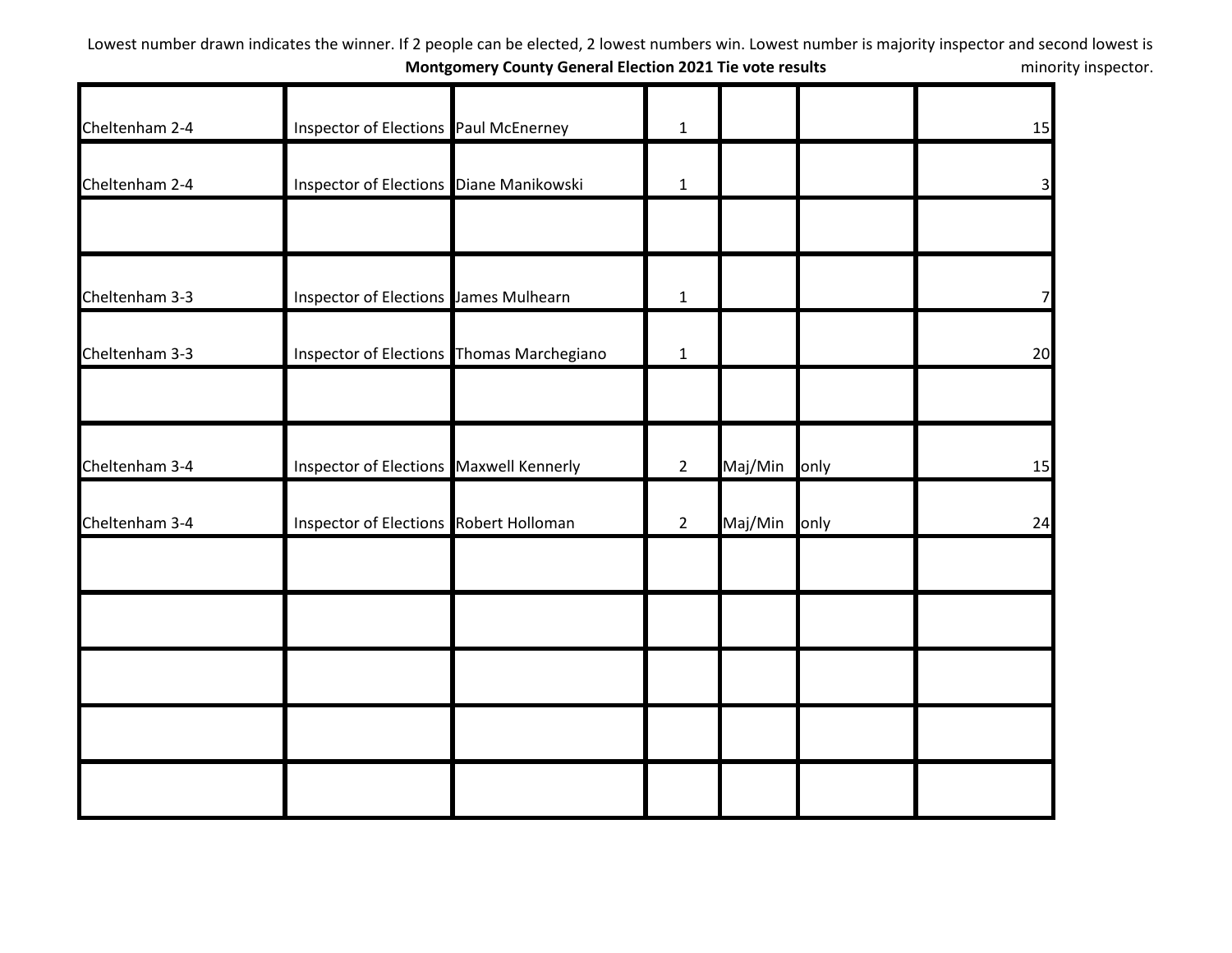| Cheltenham 4-3 | Inspector of Elections Joy Shore       | $\overline{2}$ |  | 22 |
|----------------|----------------------------------------|----------------|--|----|
| Cheltenham 4-3 | Inspector of Elections Paul Washington | $\overline{2}$ |  | 30 |
| Cheltenham 4-3 | Inspector of Elections Steven Mulvey   | $\overline{2}$ |  | 8  |
| Cheltenham 4-3 | Inspector of Elections Susan Axelrod   | $\overline{2}$ |  | 27 |
| Cheltenham 4-3 | Inspector of Elections Terry Piper     | $\overline{2}$ |  | 28 |
|                |                                        |                |  |    |
| Cheltenham 4-4 | Inspector of Elections Andrew Montroy  | $\overline{2}$ |  | 14 |
| Cheltenham 4-4 | Inspector of Elections Damon Moreland  | $\overline{2}$ |  | 6  |
| Cheltenham 4-4 | Inspector of Elections Diane Eiswerth  | $\overline{2}$ |  | 28 |
| Cheltenham 4-4 | Inspector of Elections Emily Moran     | $\overline{2}$ |  | 11 |
| Cheltenham 4-4 | Inspector of Elections Luca Cipolla    | $\overline{2}$ |  | 30 |
|                |                                        |                |  |    |
|                |                                        |                |  |    |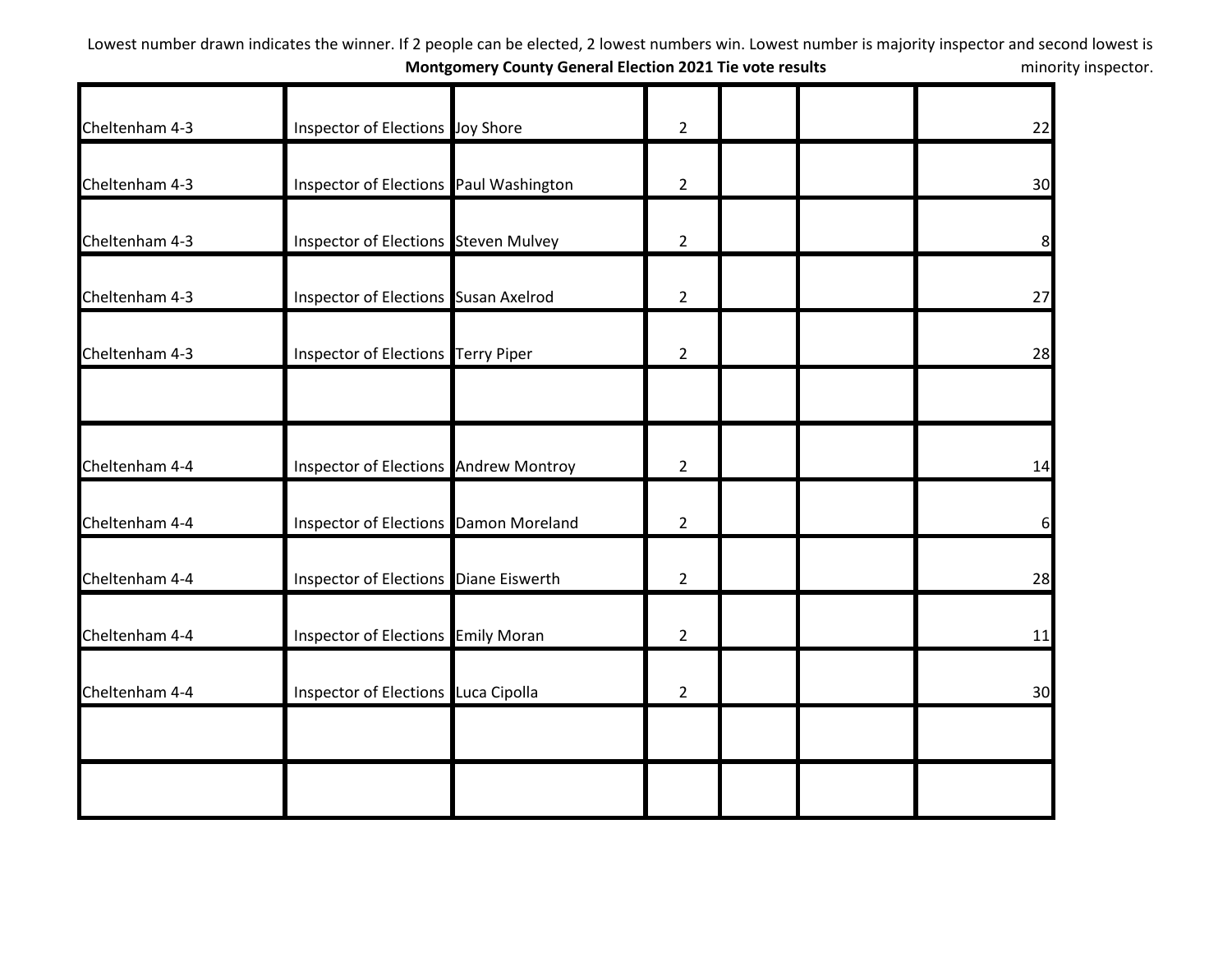| Cheltenham 5-3 | Inspector of Elections Lugman Agiya      | $\mathbf{1}$ |  | 11             |
|----------------|------------------------------------------|--------------|--|----------------|
| Cheltenham 5-3 | Inspector of Elections Willette Jones    | $\mathbf{1}$ |  | 28             |
|                |                                          |              |  |                |
| Cheltenham 6-3 | Inspector of Elections Christopher Urban | $\mathbf{1}$ |  | $\overline{7}$ |
| Cheltenham 6-3 | Inspector of Elections Earl Reed         | $\mathbf{1}$ |  | 23             |
| Cheltenham 6-3 | Inspector of Elections Jermaine Major    | $\mathbf{1}$ |  | 5 <sub>l</sub> |
|                |                                          |              |  |                |
| Cheltenham 7-1 | Inspector of Elections Augusto Heinerici | $\mathbf{1}$ |  | 10             |
| Cheltenham 7-1 | Inspector of Elections John Lutz         | $\mathbf{1}$ |  | 27             |
|                |                                          |              |  |                |
| Cheltenham 7-2 | Inspector of Elections Keith Baker       | $\mathbf{1}$ |  | $\overline{7}$ |
| Cheltenham 7-2 | Inspector of Elections Sandra Diaz       | $\mathbf{1}$ |  | 14             |
|                |                                          |              |  |                |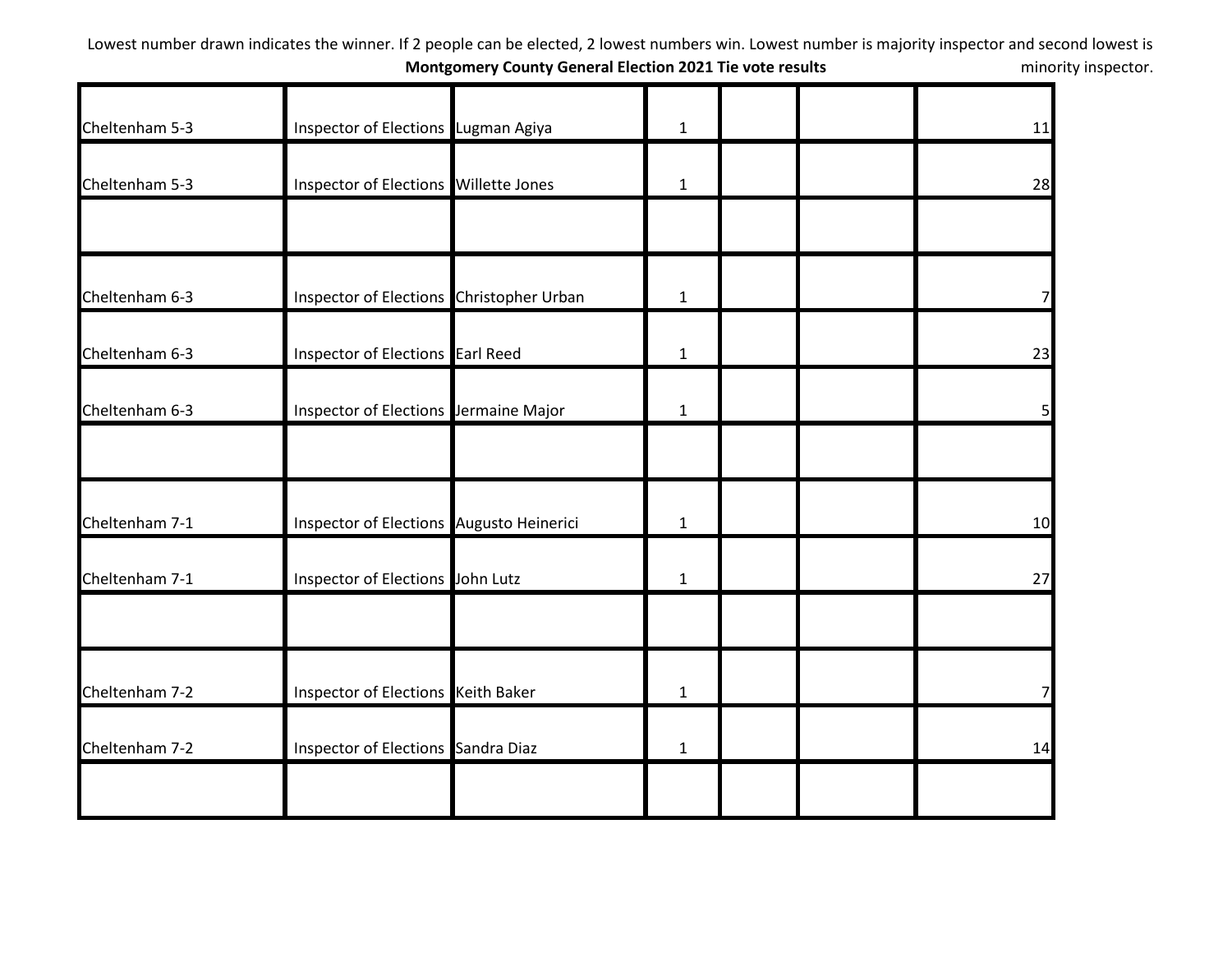| Collegeville 2 | Inspector of Elections Christine Tadros    |                         | $\overline{2}$ | Maj/Min only | 16             |
|----------------|--------------------------------------------|-------------------------|----------------|--------------|----------------|
|                |                                            |                         |                |              |                |
| Collegeville 2 | Inspector of Elections Jerry Stayer        |                         | $\overline{2}$ | Maj/Min only | 4              |
|                |                                            |                         |                |              |                |
| Conshohocken 4 | Constable                                  | <b>William Platt</b>    | $\mathbf{1}$   |              | $\overline{2}$ |
| Conshohocken 4 | Constable                                  | <b>Warren Williams</b>  | $\mathbf{1}$   |              | 5 <sub>l</sub> |
| Conshohocken 4 | Constable                                  | <b>Marty Eckert</b>     | $\mathbf{1}$   |              | 24             |
| Conshohocken 4 | Constable                                  | <b>Anthony Esposito</b> | $\mathbf{1}$   |              | 21             |
|                |                                            |                         |                |              |                |
| Conshohocken 4 | <b>Inspector of Elections Bobby Moore</b>  |                         | $\mathbf{1}$   |              | 10             |
| Conshohocken 4 | Inspector of Elections Ed Garbcz           |                         | $\mathbf{1}$   |              | 27             |
| Conshohocken 4 | <b>Inspector of Elections Marty Eckert</b> |                         | $\mathbf{1}$   |              | 11             |
| Conshohocken 4 | Inspector of Elections Robert Kelly        |                         | $\mathbf{1}$   |              | 29             |
|                |                                            |                         |                |              |                |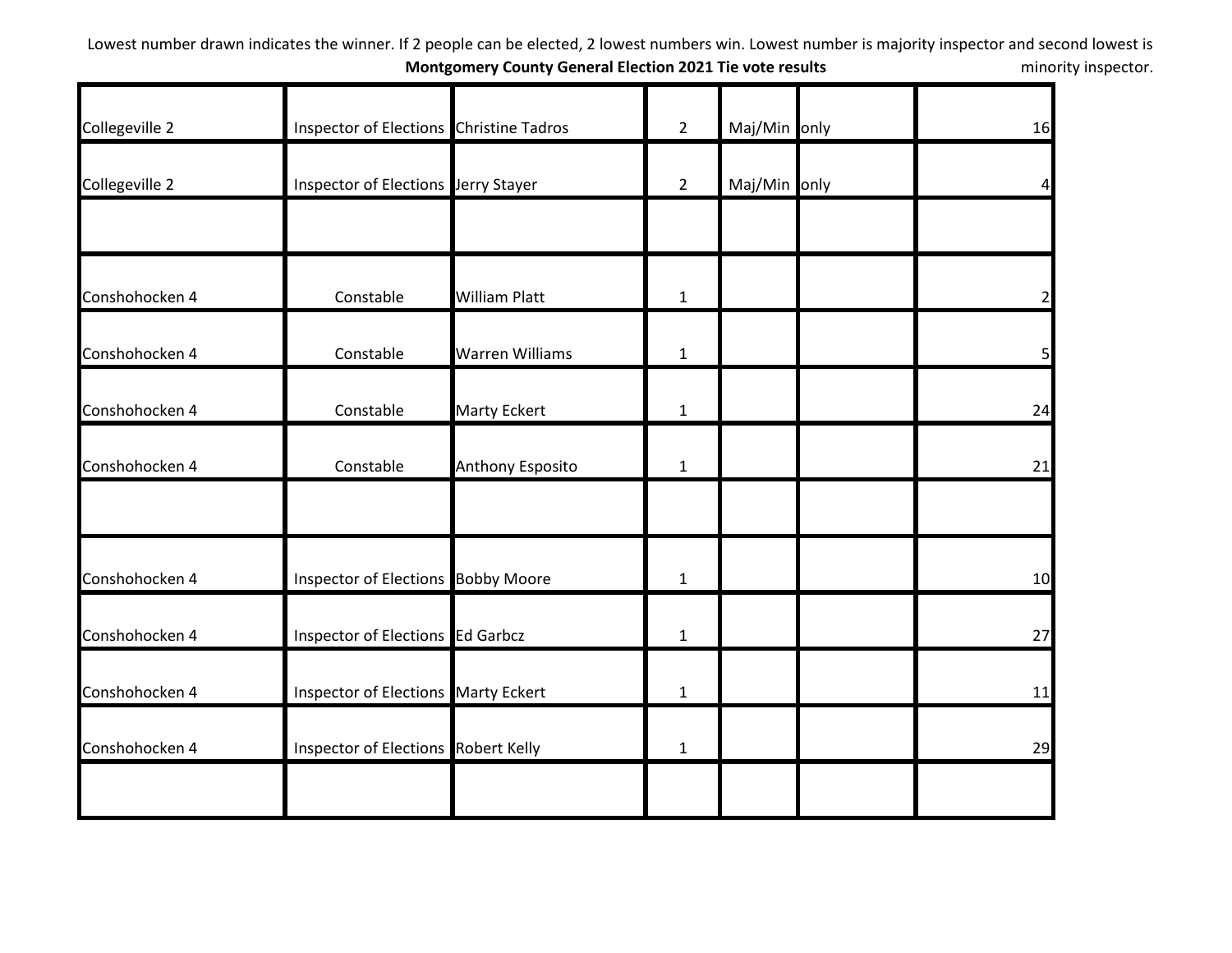| Conshohocken 5 | Constable                              | <b>Jared Beresk</b>     | $\mathbf{1}$ |  | 13                      |
|----------------|----------------------------------------|-------------------------|--------------|--|-------------------------|
|                |                                        |                         |              |  |                         |
| Conshohocken 5 | Constable                              | <b>Brendan Whitaker</b> | $\mathbf{1}$ |  | 27                      |
| Conshohocken 5 | Constable                              | <b>Eric Heal</b>        | $\mathbf{1}$ |  | $\overline{\mathbf{3}}$ |
| Conshohocken 5 | Constable                              | <b>Michael Tadeo</b>    | $\mathbf{1}$ |  | 23                      |
| Conshohocken 5 | Constable                              | Rita Montemayer         | $\mathbf{1}$ |  | 26                      |
|                |                                        |                         |              |  |                         |
| Conshohocken 5 | Inspector of Elections Ashley Kidron   |                         | $\mathbf{1}$ |  | 21                      |
| Conshohocken 5 | Inspector of Elections Jared Beresk    |                         | $\mathbf{1}$ |  | 14                      |
| Conshohocken 5 | Inspector of Elections Michael Tadeo   |                         | $\mathbf{1}$ |  | 20                      |
| Conshohocken 5 | Inspector of Elections Rita Montemayer |                         | $\mathbf{1}$ |  | 28                      |
|                |                                        |                         |              |  |                         |
|                |                                        |                         |              |  |                         |
|                |                                        |                         |              |  |                         |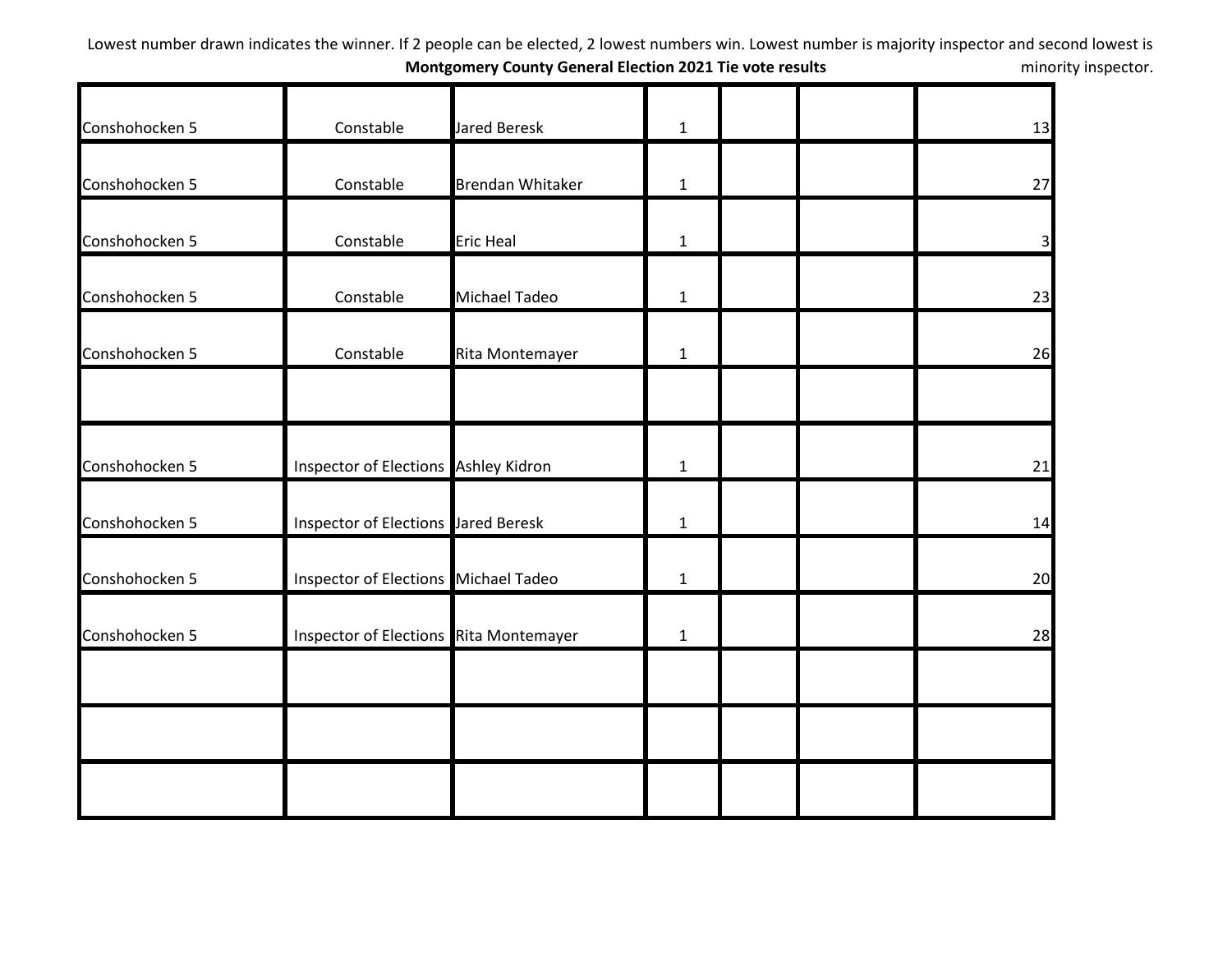| Conshohocken 7  | Constable | Christopher Webb     | $\mathbf{1}$ |  | 6              |
|-----------------|-----------|----------------------|--------------|--|----------------|
| Conshohocken 7  | Constable | <b>Kristin Law</b>   | $\mathbf{1}$ |  | 5 <sub>l</sub> |
| Conshohocken 7  | Constable | Alicia Fabrizio      | $\mathbf{1}$ |  | 28             |
| Conshohocken 7  | Constable | <b>James Press</b>   | $\mathbf{1}$ |  | 11             |
| Conshohocken 7  | Constable | Jacob Berman         | $\mathbf{1}$ |  | 29             |
| Conshohocken 7  | Constable | Eli Goldmann         | $\mathbf{1}$ |  | $\overline{4}$ |
| Conshohocken 7  | Constable | Chris Jaccino        | $\mathbf{1}$ |  | 26             |
| Conshohocken 7  | Constable | <b>Sharon Marino</b> | $\mathbf{1}$ |  | 16             |
| Conshohocken 7  | Constable | Donna Phipps         | $\mathbf{1}$ |  | $\overline{2}$ |
| <b>Douglass</b> | Auditor   | Kim Stouch           | $\mathbf{1}$ |  | 23             |
| <b>Douglass</b> | Auditor   | Rebecca Zern         | $\mathbf{1}$ |  | 6              |
|                 |           |                      |              |  |                |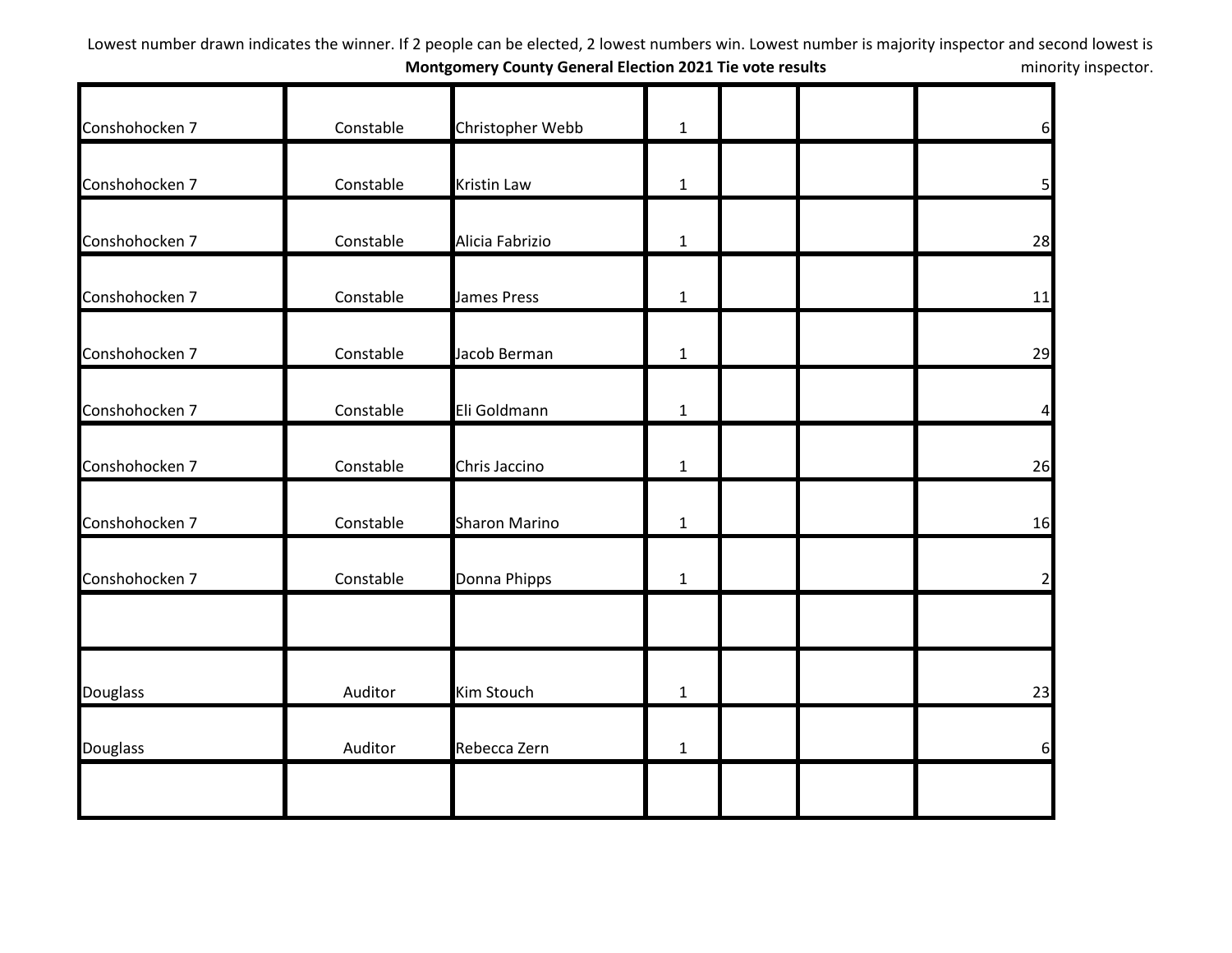| East Norriton 1-1        | Inspector of Elections Anthony Mark         | $\mathbf{1}$ |  | 10 |
|--------------------------|---------------------------------------------|--------------|--|----|
|                          |                                             |              |  |    |
| East Norriton 1-1        | Inspector of Elections Frank Horvath        | $\mathbf{1}$ |  | 20 |
| East Norriton 1-1        | Inspector of Elections James McCutcheon     | $\mathbf{1}$ |  | 16 |
| East Norriton 1-1        | Inspector of Elections Michael Pierson      | $\mathbf{1}$ |  | 21 |
| East Norriton 1-1        | Inspector of Elections Robert Pennington    | $\mathbf{1}$ |  | 19 |
|                          |                                             |              |  |    |
| <b>East Norriton 1-2</b> | Inspector of Elections Chris Higby          | $\mathbf{1}$ |  | 17 |
| East Norriton 1-2        | <b>Inspector of Elections Howard Kinsey</b> | $\mathbf{1}$ |  | 21 |
| <b>East Norriton 1-2</b> | Inspector of Elections Matthew Chewning     | $\mathbf{1}$ |  | 24 |
|                          |                                             |              |  |    |
|                          |                                             |              |  |    |
|                          |                                             |              |  |    |
|                          |                                             |              |  |    |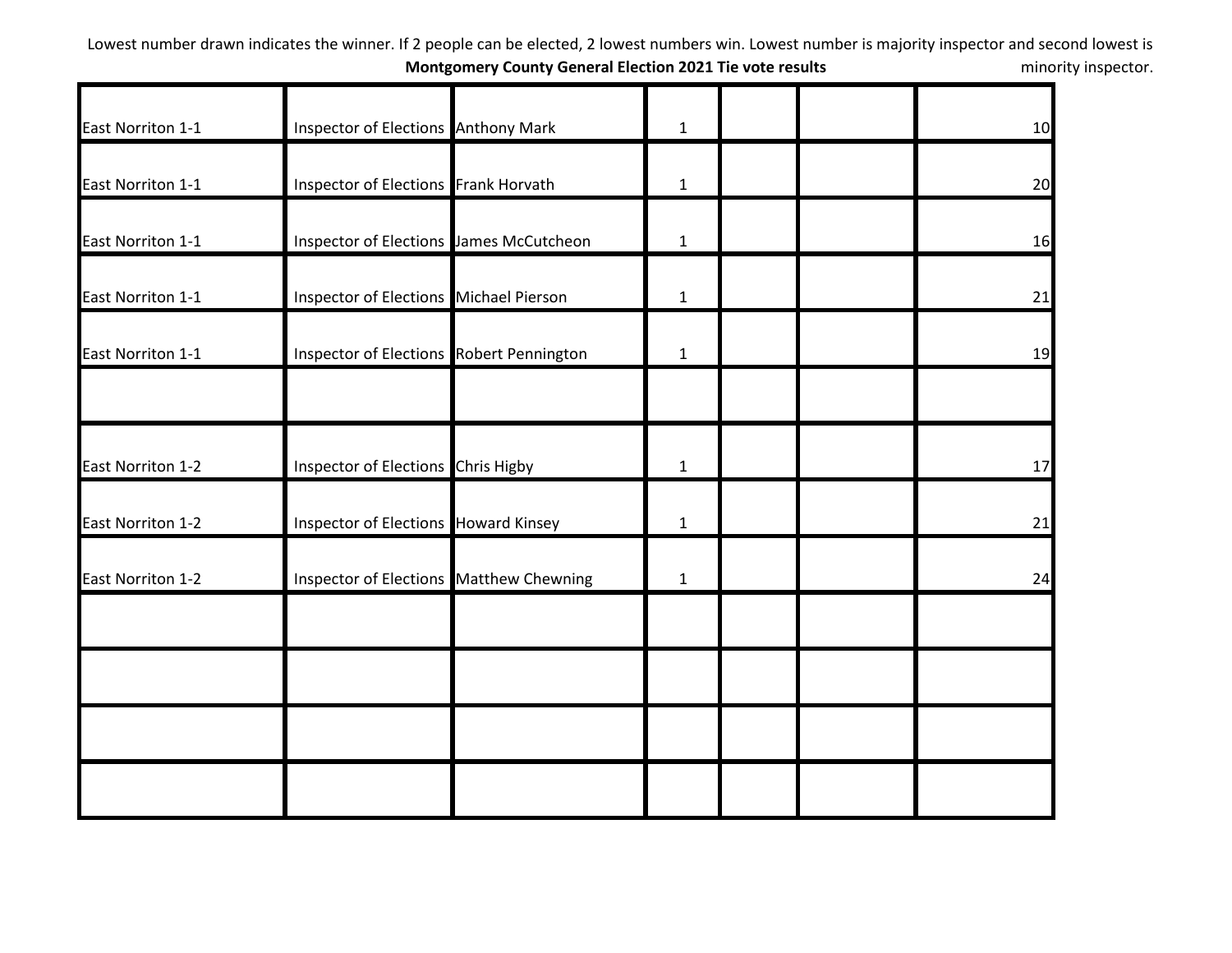| East Norriton 1-3 | Inspector of Elections Alexander Noyle       | $\mathbf{1}$ |  | 10             |
|-------------------|----------------------------------------------|--------------|--|----------------|
| East Norriton 1-3 | Inspector of Elections Damien Dileo          | $\mathbf{1}$ |  | 7              |
| East Norriton 1-3 | Inspector of Elections John Derosier         | $\mathbf{1}$ |  | 24             |
| East Norriton 1-3 | Inspector of Elections Maria Colletti        | $\mathbf{1}$ |  | $\overline{2}$ |
|                   |                                              |              |  |                |
| East Norriton 1-4 | <b>Inspector of Elections Anthony Mccloy</b> | $\mathbf{1}$ |  | 13             |
| East Norriton 1-4 | <b>Inspector of Elections Buddy Goodwin</b>  | $\mathbf{1}$ |  | 12             |
| East Norriton 1-4 | Inspector of Elections Georgeann Jordan      | $\mathbf{1}$ |  | 10             |
| East Norriton 1-4 | Inspector of Elections Kurt Pirmann          | $\mathbf{1}$ |  | 5              |
| East Norriton 1-4 | Inspector of Elections Samuel Coleman        | $\mathbf{1}$ |  |                |
|                   |                                              |              |  |                |
|                   |                                              |              |  |                |
|                   |                                              |              |  |                |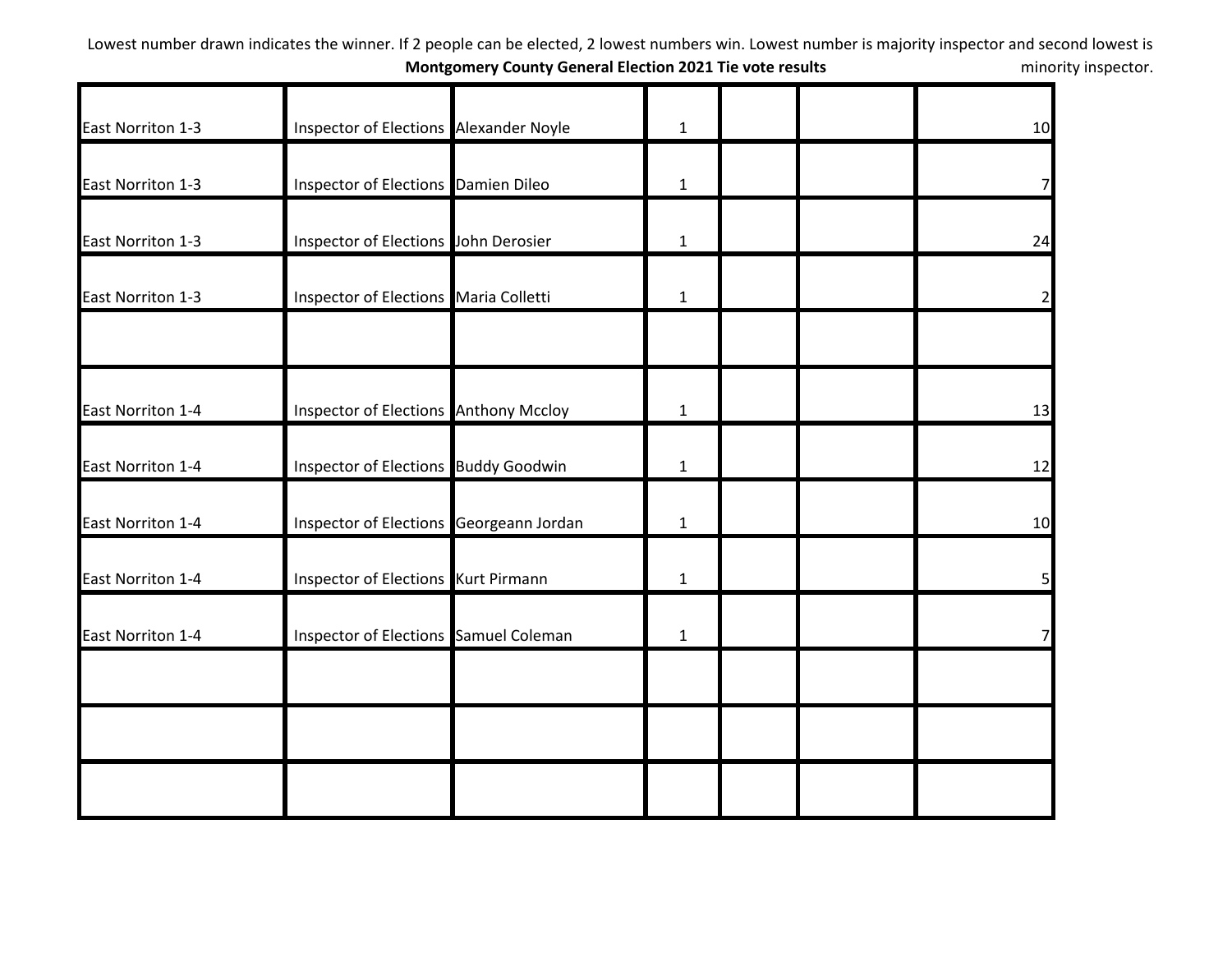| <b>East Norriton 2-2</b> | Inspector of Elections Gerald Ottaviano  | $\overline{2}$ |  | $6 \overline{}$         |
|--------------------------|------------------------------------------|----------------|--|-------------------------|
|                          |                                          |                |  |                         |
| <b>East Norriton 2-2</b> | Inspector of Elections Michael Gottlieb  | $\overline{2}$ |  | 10                      |
| <b>East Norriton 2-2</b> | Inspector of Elections Steven Yackin     | $\overline{2}$ |  | 5 <sub>l</sub>          |
| <b>East Norriton 2-3</b> | Inspector of Elections Catherine Palumbo | $\mathbf{1}$   |  | 22                      |
| <b>East Norriton 2-3</b> | Inspector of Elections Ingrid Gales      | $\mathbf{1}$   |  |                         |
| <b>East Norriton 2-3</b> | Inspector of Elections Jennifer Smith    | $\mathbf{1}$   |  | 11                      |
| East Norriton 2-3        | Inspector of Elections Jillian Kebler    | $\mathbf{1}$   |  | 21                      |
| <b>East Norriton 2-3</b> | Inspector of Elections Joseph Perpiglia  | 1              |  | 13                      |
| <b>East Norriton 2-3</b> | Inspector of Elections Kelsey Lee        | $\mathbf{1}$   |  | 15                      |
| <b>East Norriton 2-3</b> | Inspector of Elections Kevin Tustin      | $\mathbf{1}$   |  | 10                      |
| East Norriton 2-3        | Inspector of Elections Steven Watson Jr  | $\mathbf{1}$   |  | $\overline{\mathsf{3}}$ |
|                          |                                          |                |  |                         |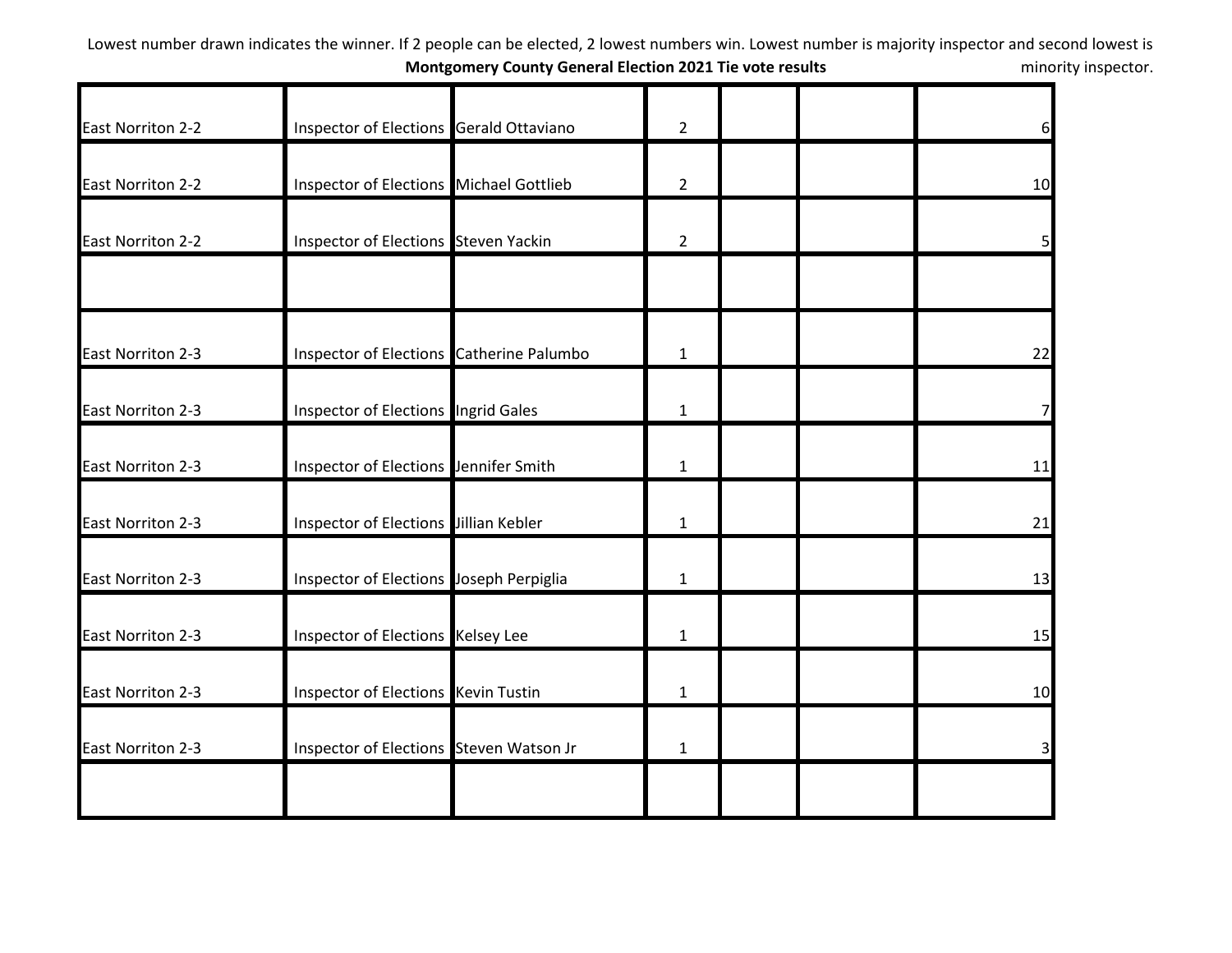| East Norriton 2-4        | Judge of Elections                        | <b>Brenda Leon</b> | $\mathbf{1}$ |  | 15             |
|--------------------------|-------------------------------------------|--------------------|--------------|--|----------------|
| East Norriton 2-4        | Judge of Elections                        | Christina L Howell | $\mathbf{1}$ |  | 26             |
| <b>East Norriton 2-4</b> | Judge of Elections                        | David Gerard Scott | $\mathbf{1}$ |  | $\overline{3}$ |
| <b>East Norriton 2-4</b> | Judge of Elections                        | Max J Smith        | $\mathbf{1}$ |  | 29             |
| <b>East Norriton 2-4</b> | Judge of Elections                        | Michael Creeden    | $\mathbf{1}$ |  | 12             |
| East Norriton 2-4        | Inspector of Elections Christina Howell   |                    | $\mathbf{1}$ |  | 5 <sub>l</sub> |
| <b>East Norriton 2-4</b> | <b>Inspector of Elections David Scott</b> |                    | $\mathbf{1}$ |  | 26             |
| <b>East Norriton 2-4</b> | Inspector of Elections Drew Kocher        |                    | $\mathbf{1}$ |  | 19             |
| <b>East Norriton 2-4</b> | Inspector of Elections Max Smith          |                    | $\mathbf{1}$ |  | 23             |
| East Norriton 2-4        | Inspector of Elections Michael Creeden    |                    | $\mathbf{1}$ |  | 15             |
| <b>East Norriton 2-4</b> | Inspector of Elections Michael Frederick  |                    | $\mathbf{1}$ |  | 29             |
|                          |                                           |                    |              |  |                |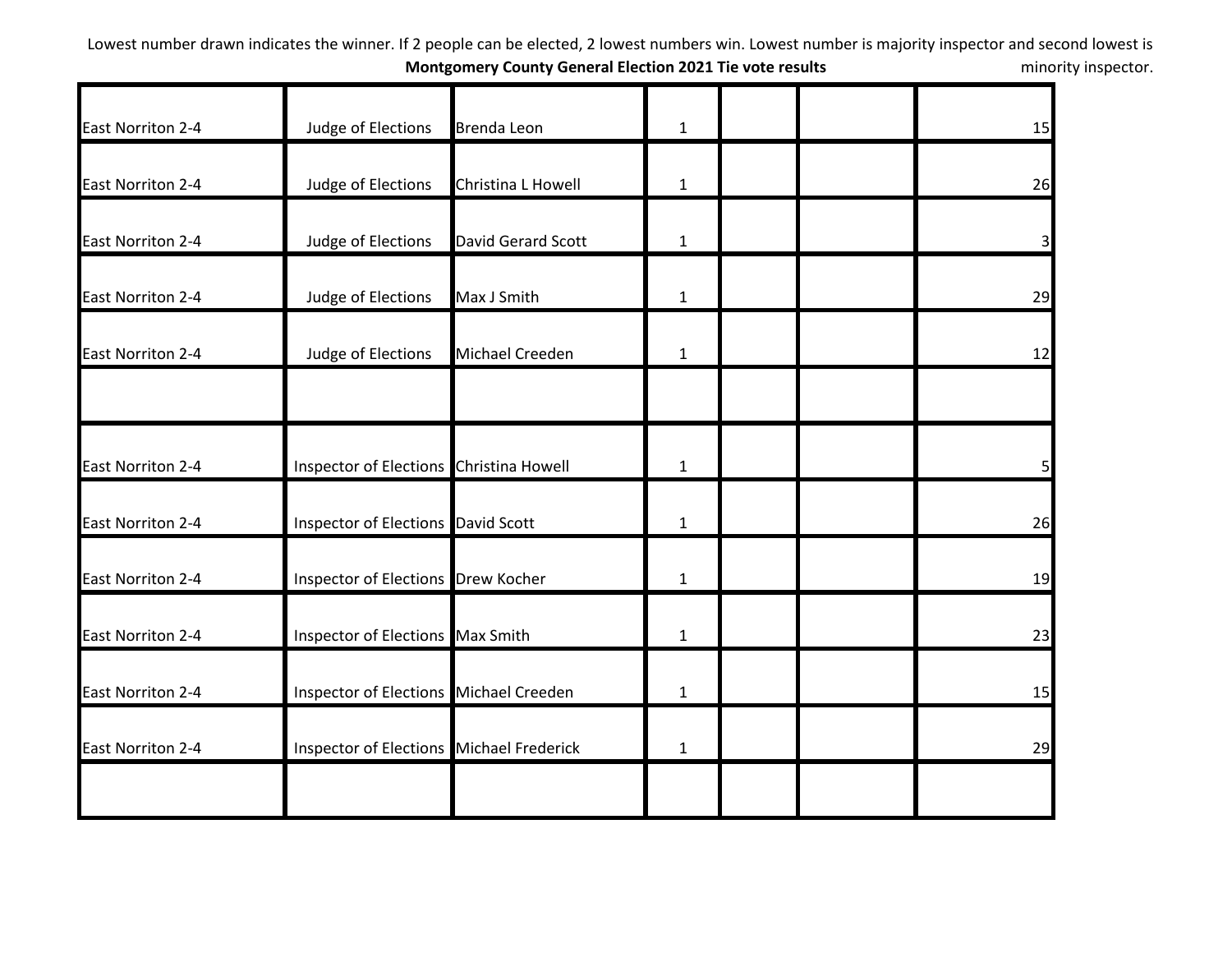| Franconia 1 | <b>Inspector of Elections Dennis Moyer</b>     | $\mathbf{1}$ |  | 23 |
|-------------|------------------------------------------------|--------------|--|----|
| Franconia 1 | Inspector of Elections Edward Bibic            | $\mathbf{1}$ |  | 22 |
| Franconia 1 | Inspector of Elections Norman Hartzel          | $\mathbf{1}$ |  | 21 |
| Franconia 1 | <b>Inspector of Elections Robert Hunsicker</b> | $\mathbf{1}$ |  | 28 |
| Franconia 1 | Inspector of Elections Scott Wieder            | $\mathbf{1}$ |  | 12 |
| Franconia 4 | <b>Inspector of Elections</b> Kirk Latorre     | $\mathbf{1}$ |  | 30 |
| Franconia 4 | Inspector of Elections Luke Sabia              | $\mathbf 1$  |  | 26 |
|             |                                                |              |  |    |
|             |                                                |              |  |    |
|             |                                                |              |  |    |
|             |                                                |              |  |    |
|             |                                                |              |  |    |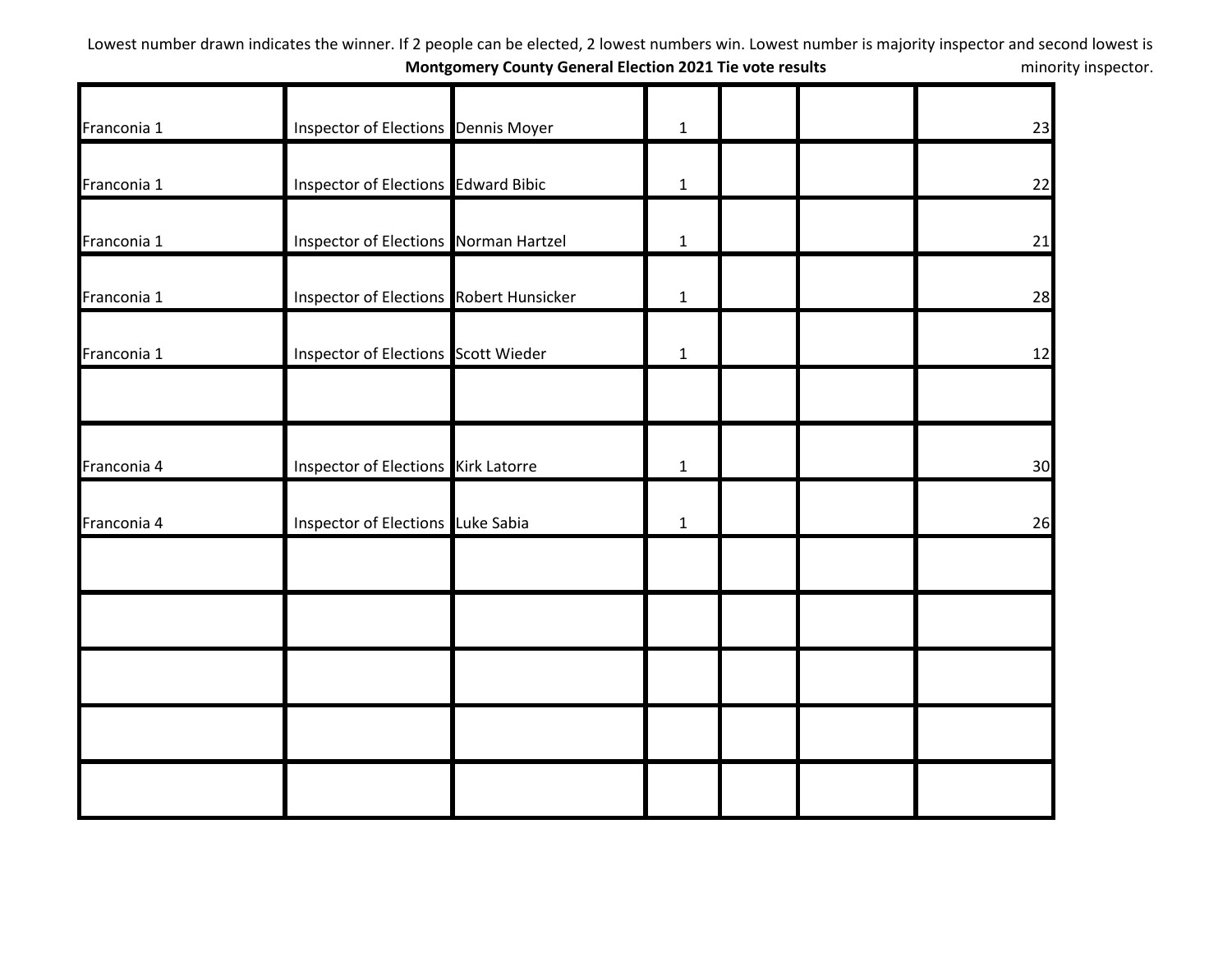| Franconia 5 | Inspector of Elections Andrew Souchet     | $\mathbf{1}$ |  | 17                      |
|-------------|-------------------------------------------|--------------|--|-------------------------|
| Franconia 5 | Inspector of Elections David Huber        | $\mathbf{1}$ |  | $\overline{\mathbf{3}}$ |
| Franconia 5 | Inspector of Elections John Luchansky     | $\mathbf{1}$ |  | 4                       |
| Franconia 5 | Inspector of Elections Martin Walsh       | $\mathbf{1}$ |  | 19                      |
| Franconia 5 | Inspector of Elections Mary Lingg         | $\mathbf{1}$ |  | 15                      |
| Franconia 7 | Inspector of Elections William Stainsby   | $\mathbf{1}$ |  | 12                      |
| Franconia 7 | <b>Inspector of Elections Carl Bubeck</b> | $\mathbf{1}$ |  | 28                      |
| Franconia 7 | Inspector of Elections Daniel Chiofalo    | $\mathbf{1}$ |  | 27                      |
| Franconia 7 | Inspector of Elections Daniel Kraynak     | $\mathbf{1}$ |  | 30                      |
| Franconia 7 | Inspector of Elections Luke Balanda       | $\mathbf{1}$ |  | 6                       |
| Franconia 7 | Inspector of Elections Thomas Davis       | $\mathbf{1}$ |  | 21                      |
| Franconia 7 | Inspector of Elections William Jachwak    | 1            |  | 26                      |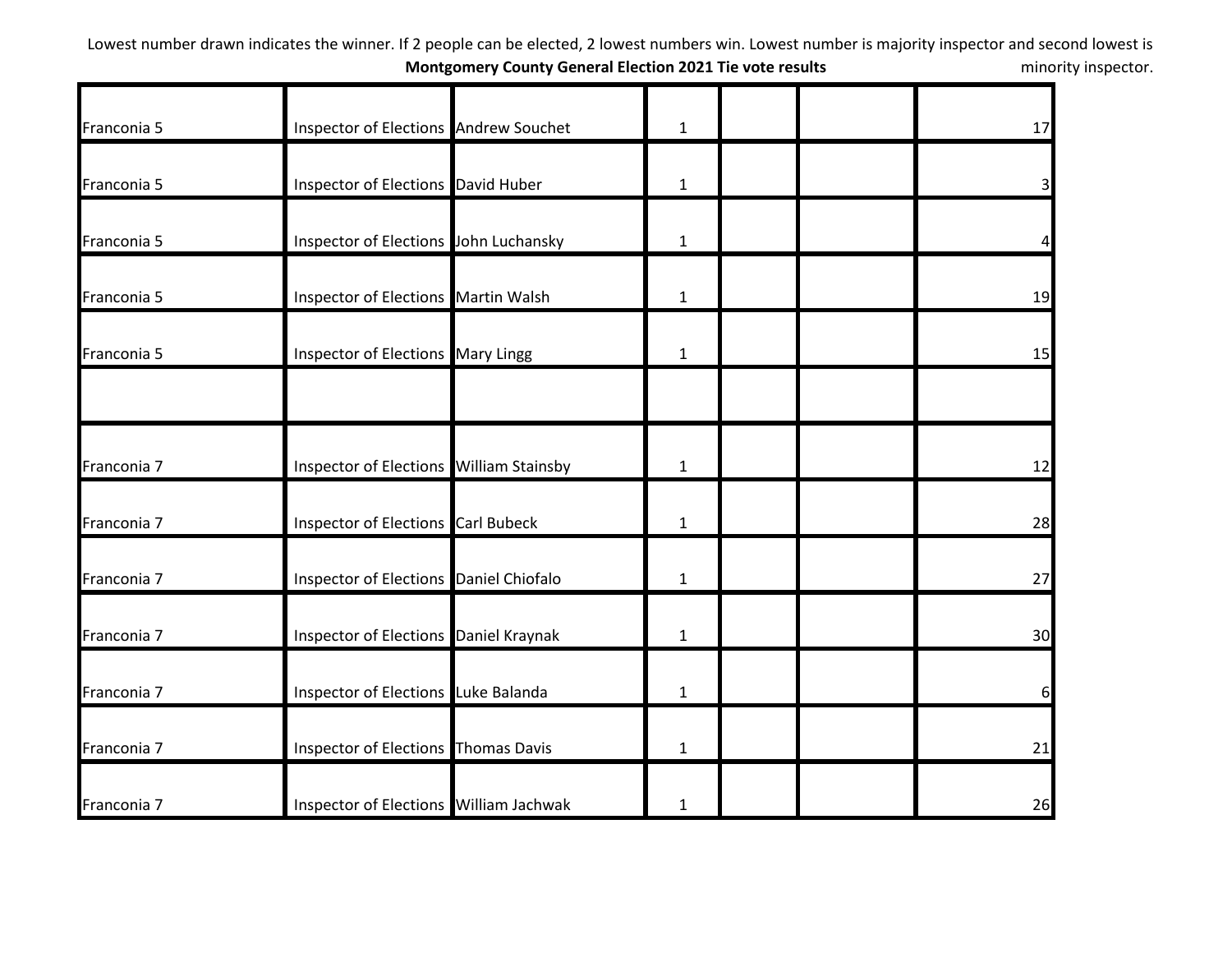| <b>Green Lane</b> | Inspector of Elections Keith Ulrich          | $\mathbf{1}$ |  | $\overline{4}$ |
|-------------------|----------------------------------------------|--------------|--|----------------|
|                   |                                              |              |  |                |
| <b>Green Lane</b> | <b>Inspector of Elections Daniel Macarro</b> | $\mathbf{1}$ |  | 21             |
|                   |                                              |              |  |                |
| Hatfield 2-1      | Inspector of Elections Eve Mitchell          | $\mathbf{1}$ |  | 19             |
| Hatfield 2-1      | Inspector of Elections Deatrice Lofton       | $\mathbf{1}$ |  | 14             |
|                   |                                              |              |  |                |
| Hatfield 3-1      | Inspector of Elections Jamaal King           | $\mathbf{1}$ |  | 10             |
| Hatfield 3-1      | Inspector of Elections James Pluda           | $\mathbf{1}$ |  | 12             |
| Hatfield 3-1      | Inspector of Elections Michael Lopez         | $\mathbf{1}$ |  | $\overline{2}$ |
| Hatfield 3-1      | Inspector of Elections Patrick Biebel        | $\mathbf{1}$ |  | 29             |
| Hatfield 3-1      | Inspector of Elections Theresa Prykowski     | $\mathbf{1}$ |  | 6              |
|                   |                                              |              |  |                |
|                   |                                              |              |  |                |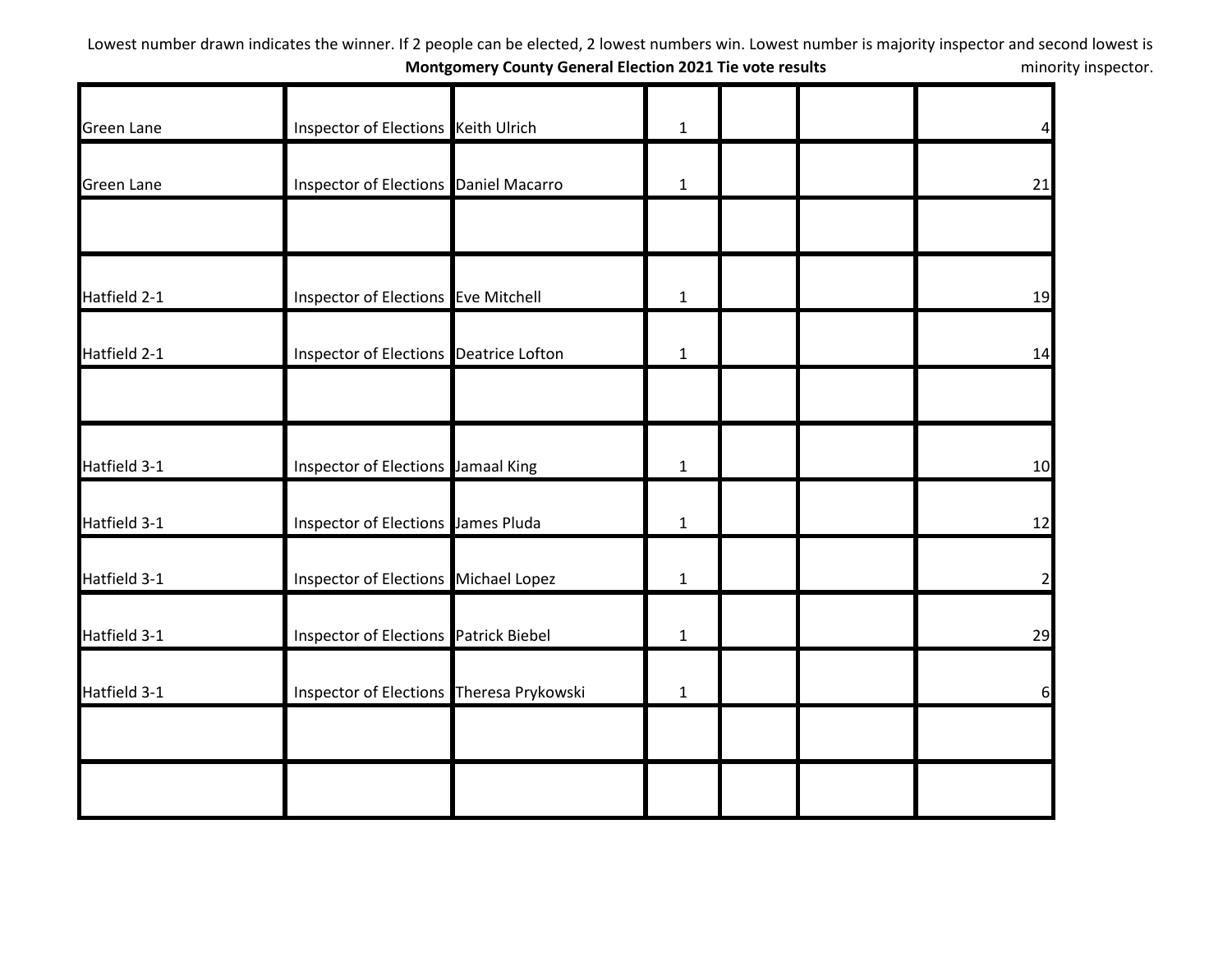| Hatfield 5-1 | Inspector of Elections Peter James            | $\overline{2}$ | Maj/Min only | 20 |
|--------------|-----------------------------------------------|----------------|--------------|----|
| Hatfield 5-1 | Inspector of Elections Rudy Lundin            | $\overline{2}$ | Maj/Min only | 22 |
|              |                                               |                |              |    |
| Hatfield 5-2 | Inspector of Elections Clifford Gelnett       | $\mathbf{1}$   |              | 27 |
| Hatfield 5-2 | Inspector of Elections Michael Alcott         | $\mathbf{1}$   |              | 11 |
| Hatfield 5-2 | Inspector of Elections Nicholas Fairlie       | $\mathbf{1}$   |              | 28 |
| Hatfield 5-2 | Inspector of Elections Thomas Lawrence        | $\mathbf{1}$   |              | 29 |
|              |                                               |                |              |    |
| Horsham 1-4  | Inspector of Elections Diane Greco            | $\overline{2}$ | Maj/Min only | 22 |
| Horsham 1-4  | <b>Inspector of Elections Edward Kaminsky</b> | $\overline{2}$ | Maj/Min only | 23 |
|              |                                               |                |              |    |
|              |                                               |                |              |    |
|              |                                               |                |              |    |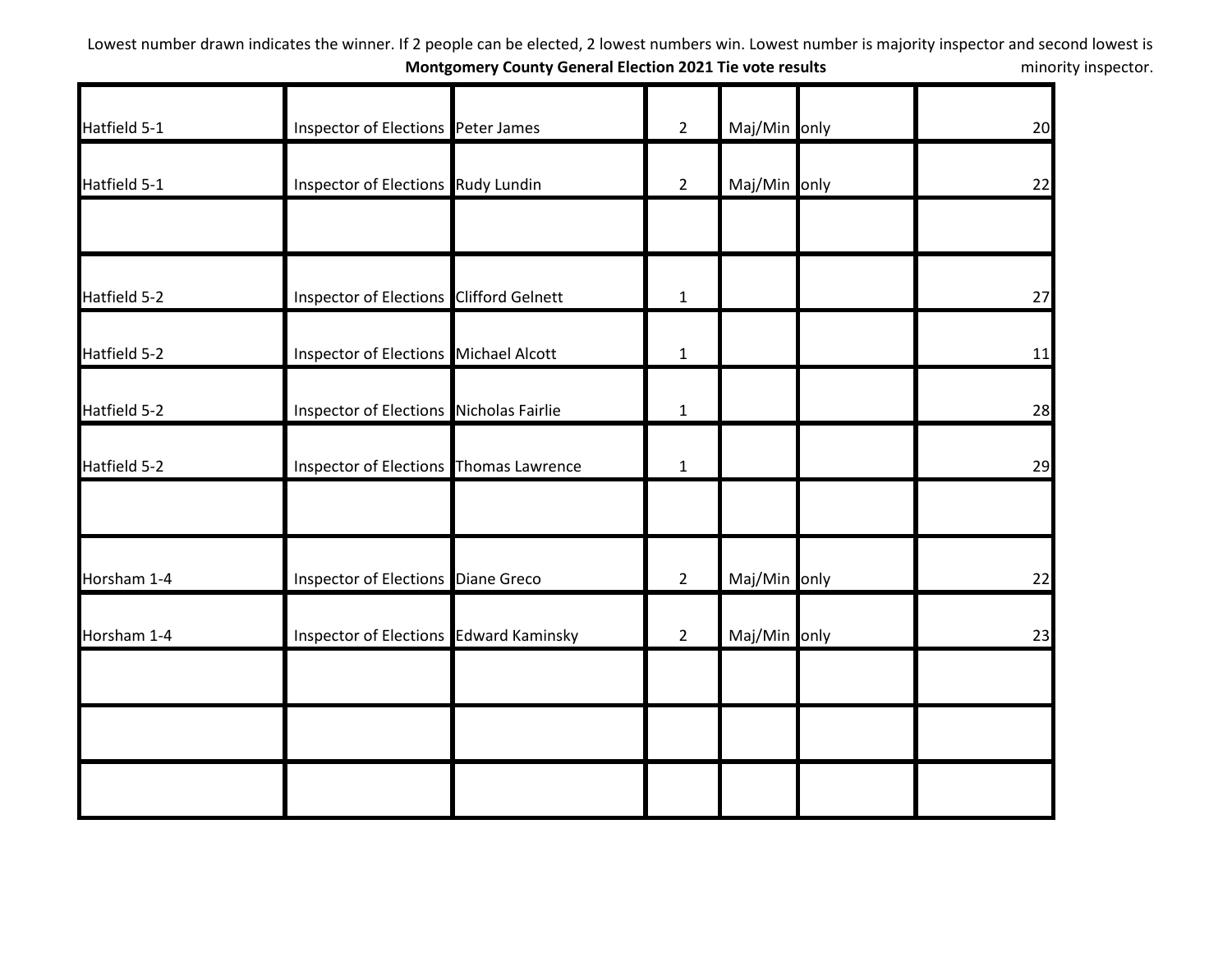| Horsham 1-5 | Inspector of Elections Bryce Hochstedler      | $\overline{2}$ |  | 17 |
|-------------|-----------------------------------------------|----------------|--|----|
| Horsham 1-5 | Inspector of Elections Janet Whiteside        | $\overline{2}$ |  | 24 |
| Horsham 1-5 | Inspector of Elections Mark Dunfee            | $\overline{2}$ |  | 18 |
| Horsham 1-5 | Inspector of Elections Matthew Waldron        | $\overline{2}$ |  | 20 |
| Horsham 1-5 | Inspector of Elections Nicholas Bubel         | $\overline{2}$ |  | 12 |
| Horsham 1-5 | Inspector of Elections William Brennan        | $\overline{2}$ |  | 11 |
| Horsham 2-1 | Inspector of Elections Jason Diener           | $\mathbf{1}$   |  | 20 |
| Horsham 2-1 | Inspector of Elections Joseph Spiecker        | $\mathbf{1}$   |  | 27 |
| Horsham 2-4 | Inspector of Elections Kevin Rooney           | $\mathbf{1}$   |  | 18 |
| Horsham 2-4 | Inspector of Elections Pamela Orlando Centola | $\mathbf{1}$   |  | 23 |
|             |                                               |                |  |    |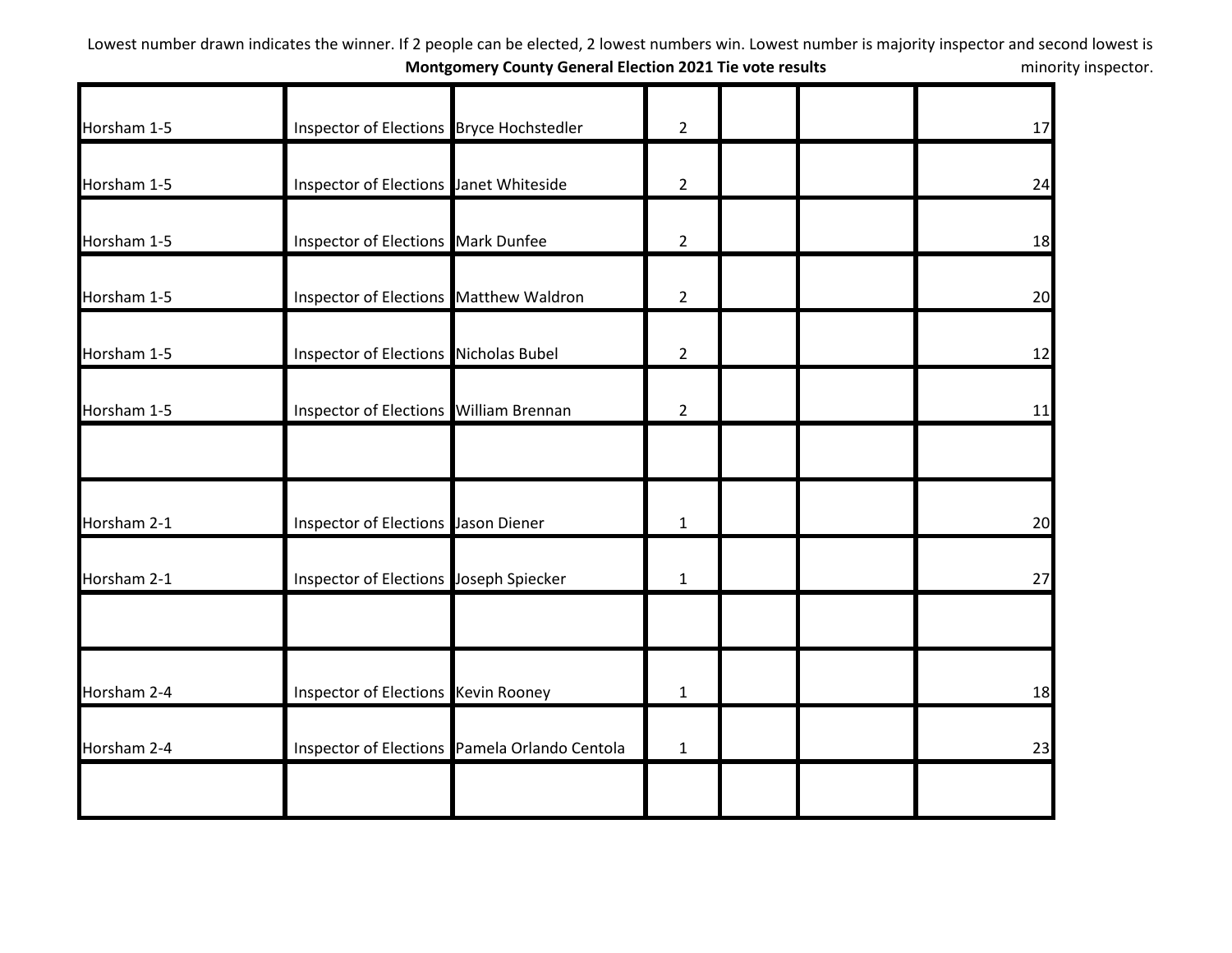| Horsham 3-2                | Inspector of Elections John Hogan            | $\mathbf{1}$   |              | 22             |
|----------------------------|----------------------------------------------|----------------|--------------|----------------|
| Horsham 3-2                | Inspector of Elections Jon Clark             | $\mathbf{1}$   |              | $\overline{2}$ |
| Horsham 3-2                | <b>Inspector of Elections Margaret Clark</b> | $\mathbf{1}$   |              | 23             |
| Horsham 3-2                | Inspector of Elections Robert Dearden        | $\mathbf{1}$   |              | 13             |
| Horsham 4-1                | Inspector of Elections Andrea Chaykosky      | $\mathbf{1}$   |              | 23             |
| Horsham 4-1                | Inspector of Elections Karen Hogan           | $\mathbf{1}$   |              | 7              |
| Horsham 4-2                | Inspector of Elections Anthony Hillman       | $\overline{2}$ | Maj/Min only | 23             |
| Horsham 4-2                | Inspector of Elections Douglas Grande        | $\overline{2}$ | Maj/Min only | 10             |
|                            | Inspector of Elections Lynda Sams            | $\mathbf{1}$   |              | 16             |
| Horsham 4-4<br>Horsham 4-4 | Inspector of Elections Todd Richman          | 1              |              | 4              |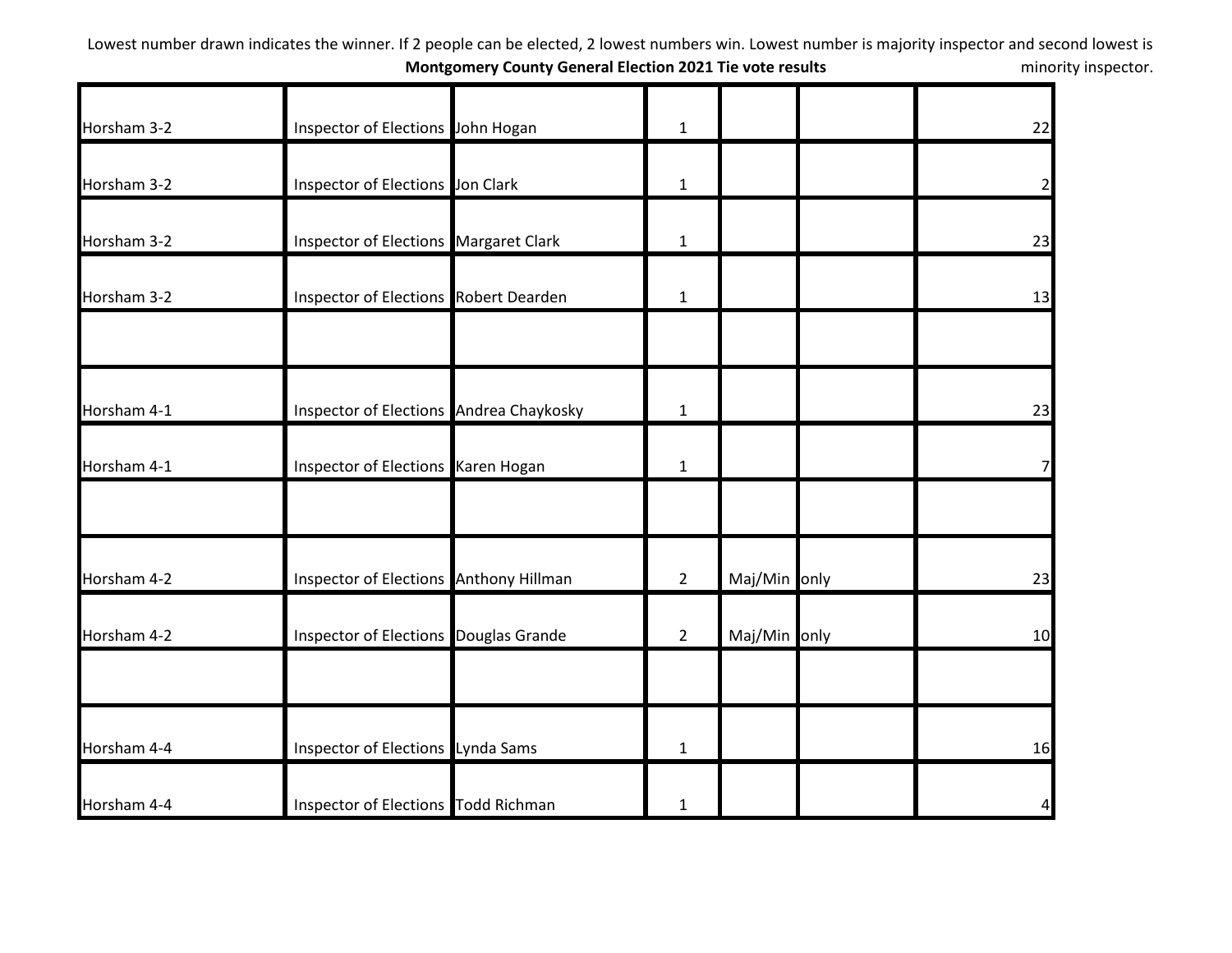| Jenkintown 4 | Inspector of Elections Connie Brick    | $\mathbf{1}$   |  | 3              |
|--------------|----------------------------------------|----------------|--|----------------|
|              |                                        |                |  |                |
| Jenkintown 4 | Inspector of Elections Lauren Cella    | $\mathbf{1}$   |  | 8 <sup>1</sup> |
|              |                                        |                |  |                |
| Lansdale 1-1 | Inspector of Elections Dmitri King     | $\overline{2}$ |  | 18             |
| Lansdale 1-1 | Inspector of Elections Rachel Gill     | $\overline{2}$ |  | 7 <sup>1</sup> |
| Lansdale 1-1 | Inspector of Elections Timothy Mansare | $\overline{2}$ |  | 10             |
|              |                                        |                |  |                |
| Lansdale 1-3 | Inspector of Elections Gerhard Warster | $\mathbf{1}$   |  | 27             |
| Lansdale 1-3 | Inspector of Elections Glenn Belmonte  | $\mathbf{1}$   |  | 20             |
| Lansdale 1-3 | Inspector of Elections lan Loston      | $\mathbf{1}$   |  | 23             |
| Lansdale 1-3 | Inspector of Elections Jonathan Neal   | $\mathbf{1}$   |  | $\overline{2}$ |
| Lansdale 1-3 | Inspector of Elections Matthew Hasara  | $\mathbf{1}$   |  | 13             |
|              |                                        |                |  |                |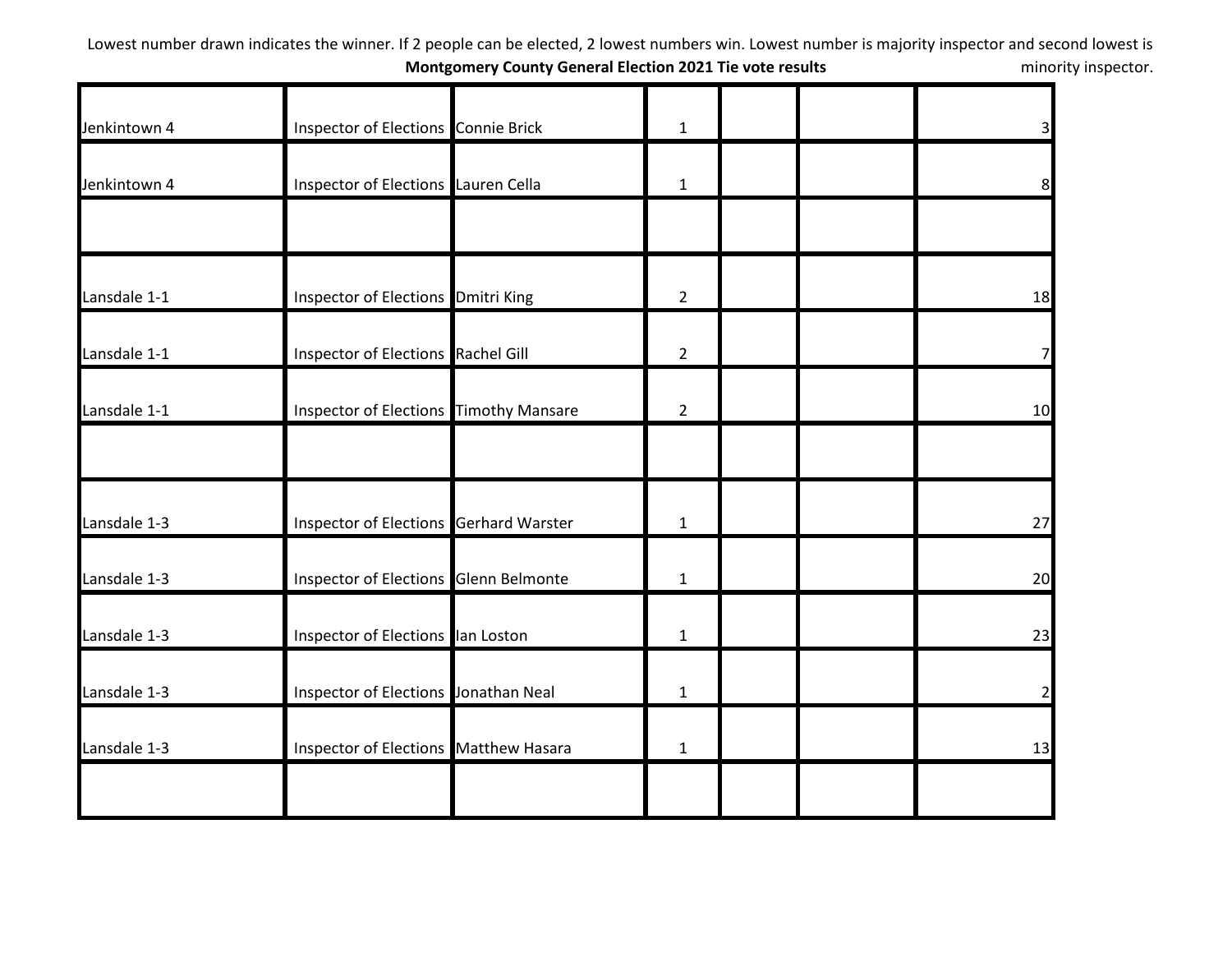| Lansdale 2-1 | Inspector of Elections Jim Schwalm     |                      | $\mathbf{1}$   |         |      | 20                      |
|--------------|----------------------------------------|----------------------|----------------|---------|------|-------------------------|
| Lansdale 2-1 | Inspector of Elections Karl Kalnajs    |                      | $\mathbf{1}$   |         |      | 41                      |
|              |                                        |                      |                |         |      |                         |
| Lansdale 2-3 | Inspector of Elections Charles Siniari |                      | $2^{\circ}$    | Maj/Min | only | 14                      |
| Lansdale 2-3 | Inspector of Elections Jou Litwinowicz |                      | $\overline{2}$ | Maj/Min | only | 29                      |
| Lansdale 3-1 | Inspector of Elections Joe Wolf        |                      | $2^{\circ}$    | Maj/Min | only | $\overline{\mathbf{3}}$ |
| Lansdale 3-1 | Inspector of Elections Nancy Chanellor |                      | $2^{\circ}$    | Maj/Min | only | 19                      |
| Lansdale 3-1 | Judge of Elections                     | Joseph Anton Wolf    | $\mathbf{1}$   |         |      | 10                      |
| Lansdale 3-1 | Judge of Elections                     | <b>Helen L Brace</b> | $\mathbf{1}$   |         |      | 6                       |
| Lansdale 3-1 | Judge of Elections                     | Nancy J Chancellor   | $\mathbf{1}$   |         |      | 14                      |
|              |                                        |                      |                |         |      |                         |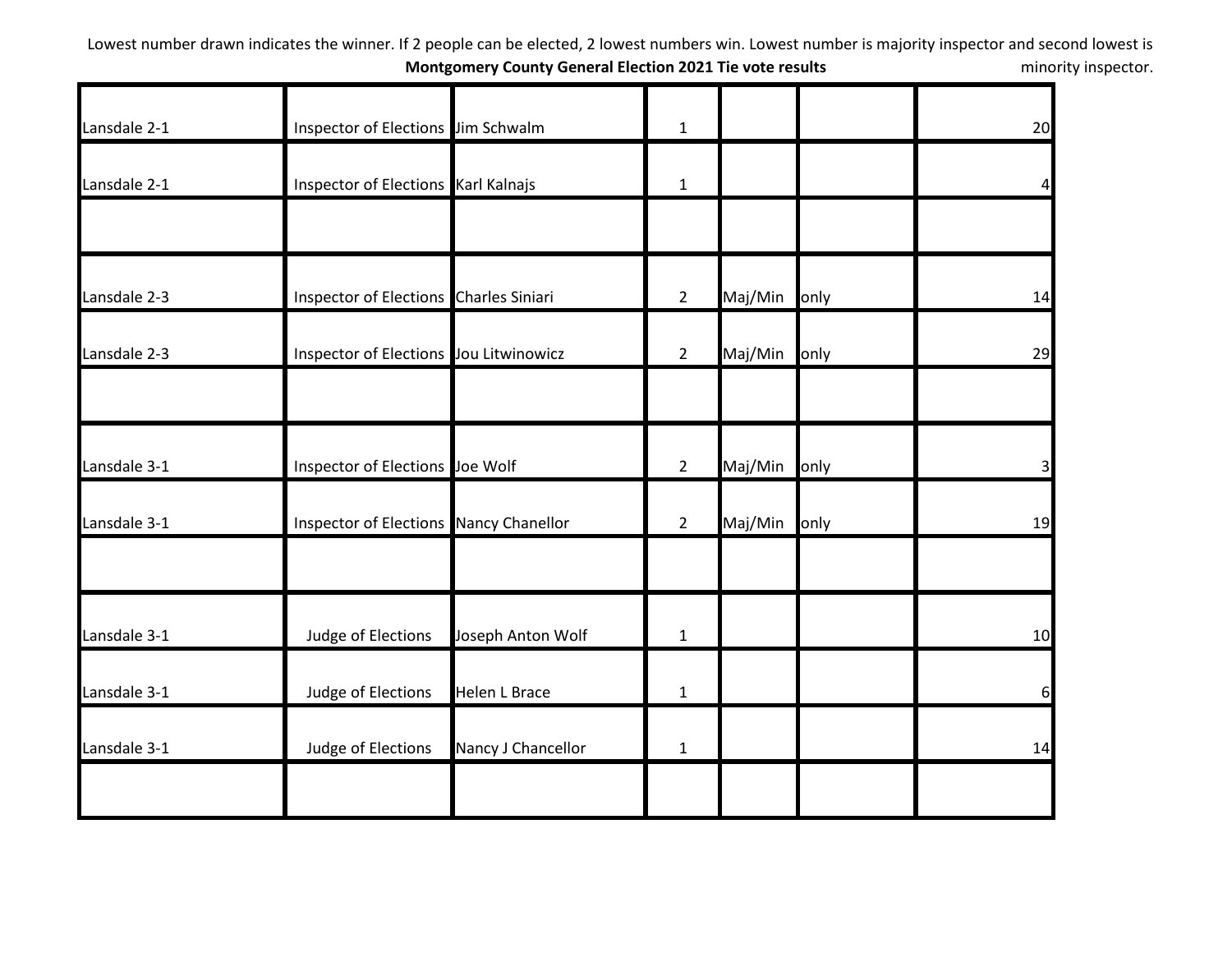|            | Inspector of Elections George Defrehn        | $\overline{2}$ | 10             |
|------------|----------------------------------------------|----------------|----------------|
| Limerick 2 |                                              |                |                |
| Limerick 2 | Inspector of Elections John Vitale           | $2^{\circ}$    | 13             |
| Limerick 2 | Inspector of Elections Kristine Olson        | $\overline{2}$ | 26             |
| Limerick 2 | <b>Inspector of Elections Lawrence Snook</b> | $\overline{2}$ | 5 <sub>l</sub> |
| Limerick 2 | Inspector of Elections Sander Levin          | $\overline{2}$ | 4              |
|            |                                              |                |                |
| Limerick 5 | Inspector of Elections Bruce Wenner          | $\mathbf{1}$   | 24             |
| Limerick 5 | Inspector of Elections Russell Pasquale      | $\mathbf{1}$   | 11             |
| Limerick 5 | Inspector of Elections Thomas McPoyle        | $\mathbf{1}$   | 22             |
|            |                                              |                |                |
|            |                                              |                |                |
|            |                                              |                |                |
|            |                                              |                |                |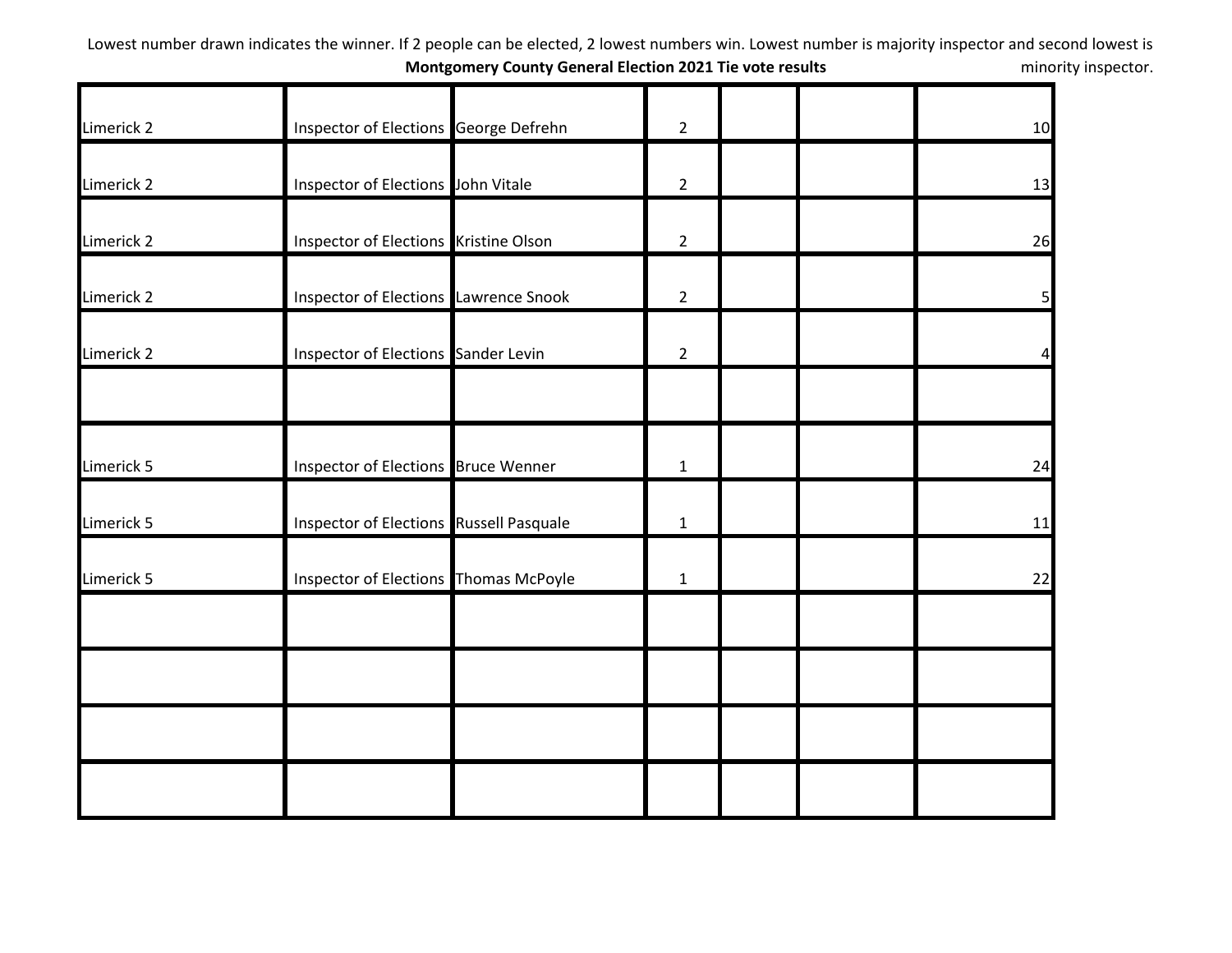| Lower Gwynedd 1-4 | Inspector of Elections Arthur Mignogna |                         | $\mathbf{1}$ |  | 28 |
|-------------------|----------------------------------------|-------------------------|--------------|--|----|
| Lower Gwynedd 1-4 | Inspector of Elections Dawn Thompson   |                         | $\mathbf{1}$ |  | 10 |
| Lower Gwynedd 1-4 | Inspector of Elections Gregory Fischer |                         | $\mathbf{1}$ |  | 26 |
| Lower Gwynedd 1-4 | Inspector of Elections Robert Smith    |                         | $\mathbf{1}$ |  | 16 |
| Lower Gwynedd 1-4 | Inspector of Elections Susan Goldner   |                         | $\mathbf{1}$ |  | 23 |
| Lower Gwynedd 1-4 | Inspector of Elections William Palumbo |                         | $\mathbf{1}$ |  | 21 |
|                   |                                        |                         |              |  |    |
| Lower Merion 11-1 | Judge of Elections                     | Anne H Martin           | $\mathbf{1}$ |  | 14 |
| Lower Merion 11-1 | Judge of Elections                     | <b>Colleen Coonelly</b> | $\mathbf{1}$ |  | 20 |
| Lower Merion 11-1 | Judge of Elections                     | Robert T Whalen         | $\mathbf{1}$ |  | 13 |
|                   |                                        |                         |              |  |    |
|                   |                                        |                         |              |  |    |
|                   |                                        |                         |              |  |    |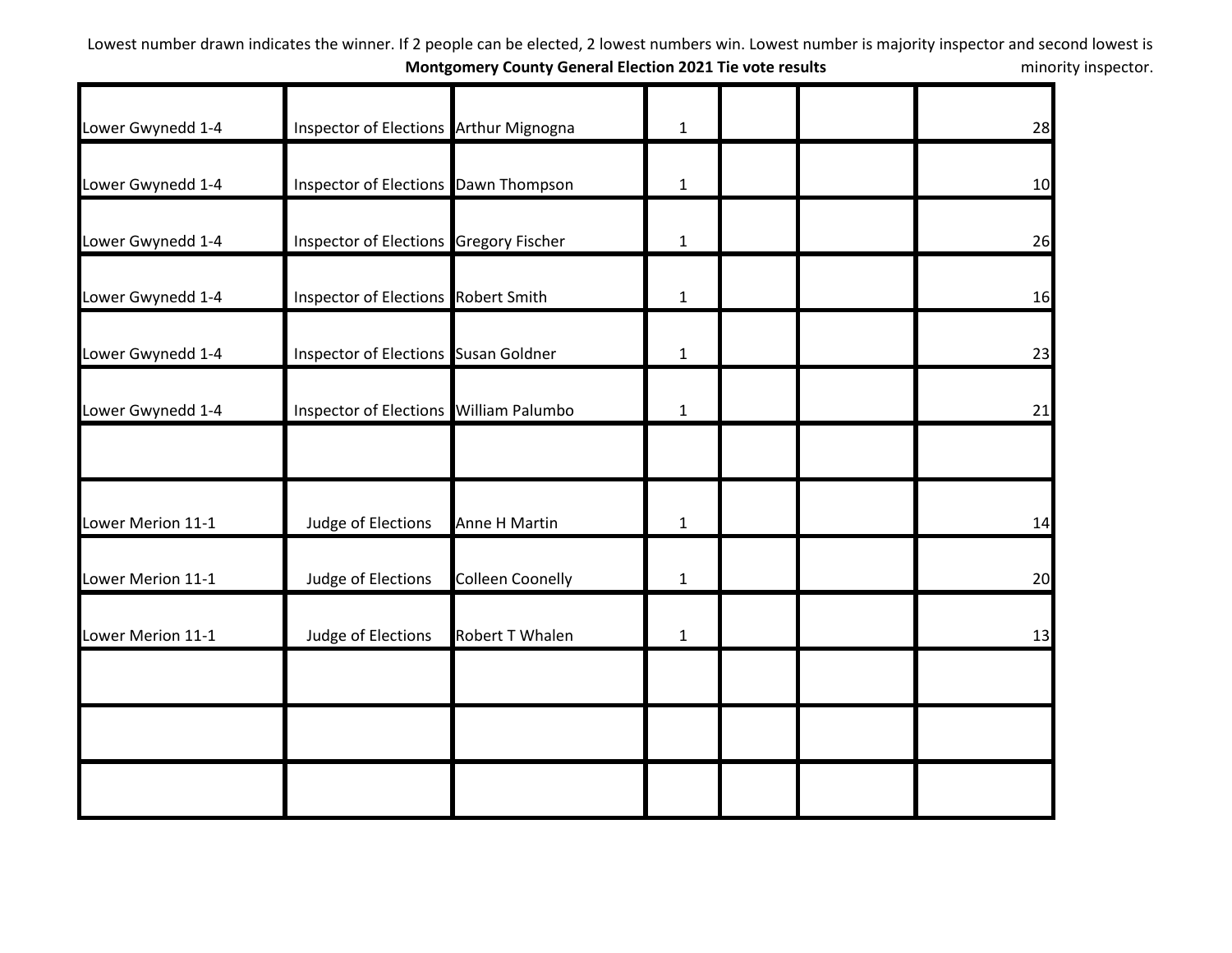| Lower Merion 11-1 | Inspector of Elections Lydia Martin    | $\overline{2}$ | 10 |
|-------------------|----------------------------------------|----------------|----|
| Lower Merion 11-1 | Inspector of Elections Natalie Martin  | $\overline{2}$ | 24 |
| Lower Merion 11-1 | Inspector of Elections Robert Whalen   | $\overline{2}$ | 30 |
| Lower Merion 11-1 | Inspector of Elections William Kennedy | $\overline{2}$ | 16 |
|                   |                                        |                |    |
| Lower Merion 1-2  | Inspector of Elections John McNamara   | $\mathbf{1}$   | 18 |
| Lower Merion 1-2  | Inspector of Elections Lori Lewis      | $\mathbf{1}$   | 26 |
| Lower Merion 1-2  | Inspector of Elections Thomas Donnelly | $\mathbf{1}$   | 14 |
| Lower Merion 1-2  | Inspector of Elections Thomas Mattson  | $\mathbf{1}$   |    |
|                   |                                        |                |    |
| Lower Merion 12-3 | Inspector of Elections Rebecca Sallen  | $\mathbf{1}$   |    |
| Lower Merion 12-3 | Inspector of Elections Menachem Meller | $\mathbf{1}$   | 13 |
|                   |                                        |                |    |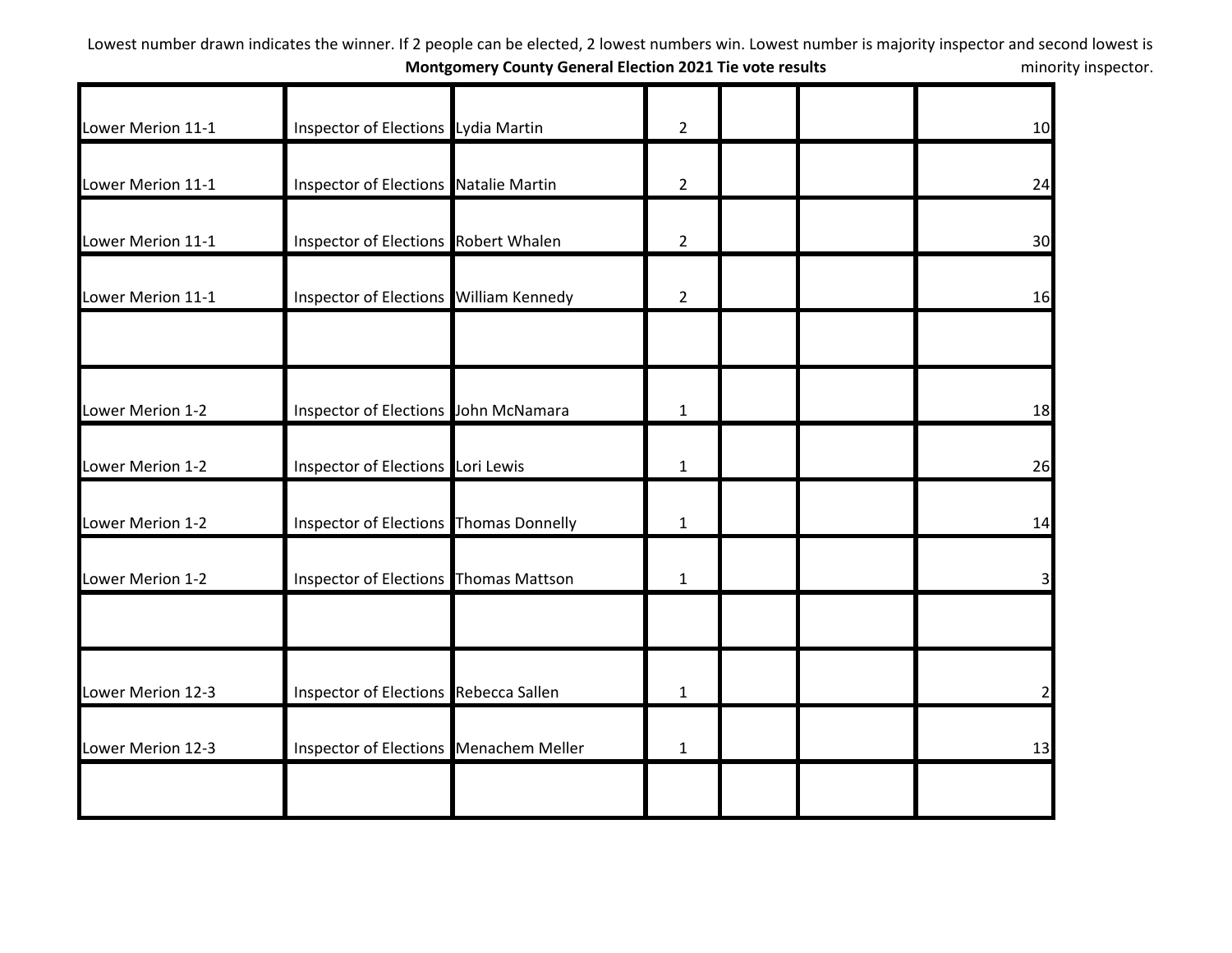| Lower Merion 1-3  | Inspector of Elections Lois Deckelbaum      | $\mathbf{1}$ |  | 26       |
|-------------------|---------------------------------------------|--------------|--|----------|
| Lower Merion 1-3  | <b>Inspector of Elections Marion Taylor</b> | $\mathbf{1}$ |  | 24       |
| Lower Merion 1-3  | Inspector of Elections Paul Curley          | $\mathbf{1}$ |  | 8        |
| Lower Merion 1-3  | Inspector of Elections Ryan Boman           | $\mathbf{1}$ |  | 29       |
| Lower Merion 1-3  | Inspector of Elections Victoria Sack        | $\mathbf{1}$ |  | 17       |
| Lower Merion 14-2 | <b>Inspector of Elections Darren Burris</b> | $\mathbf{1}$ |  | 24       |
| Lower Merion 14-2 | Inspector of Elections Joseph Resnick       | $\mathbf{1}$ |  | 13       |
|                   |                                             |              |  |          |
| Lower Merion 2-2  | Inspector of Elections Christine Stallkamp  | $\mathbf{1}$ |  | $5 \mid$ |
| Lower Merion 2-2  | Inspector of Elections Jonathan Fishbein    | $\mathbf{1}$ |  | 14       |
| Lower Merion 2-2  | Inspector of Elections Richard Kaufman      | $\mathbf{1}$ |  | 19       |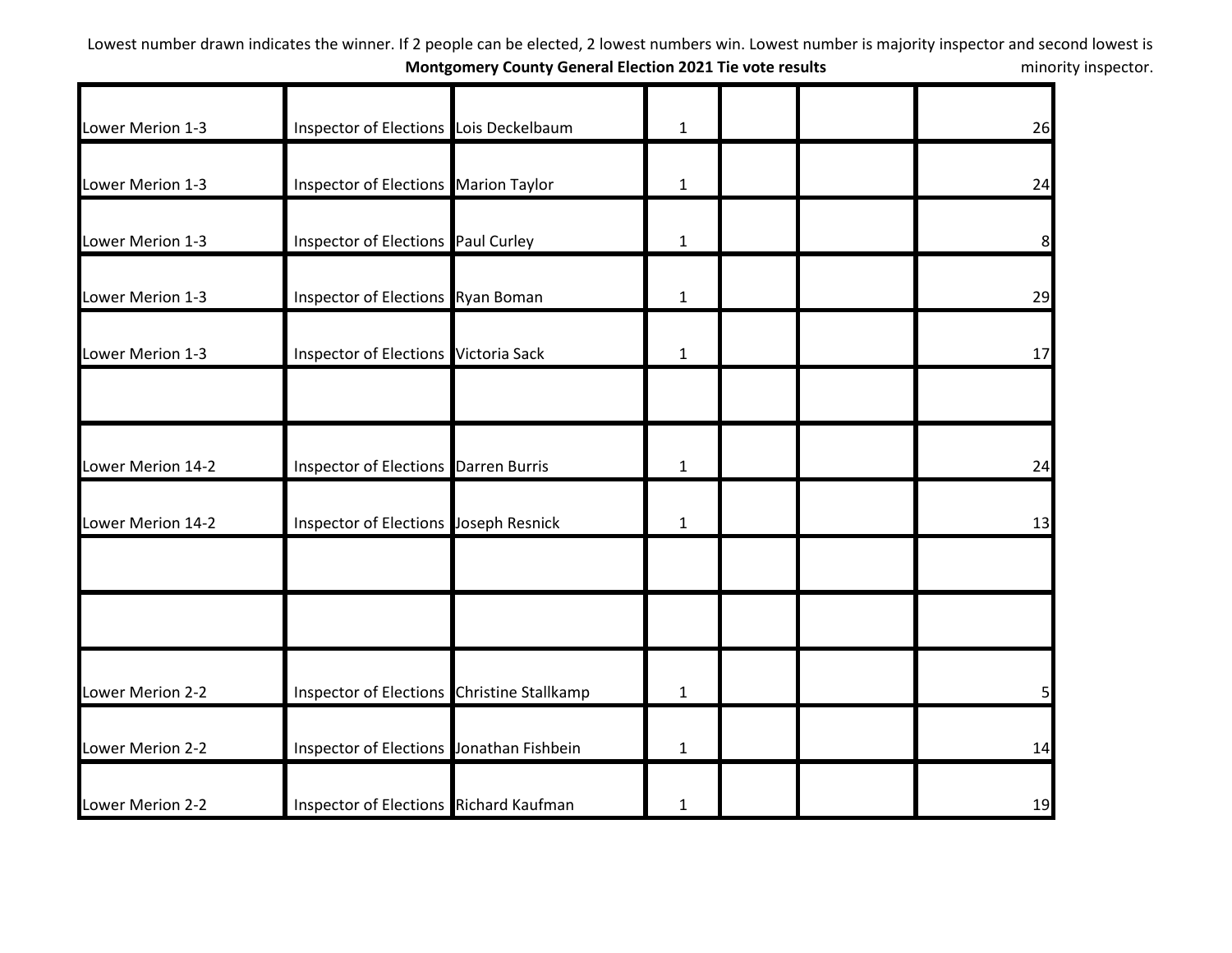| Lower Merion 5-3 | Inspector of Elections Alysson Light   | $\overline{2}$ | Maj/Min | only | 22             |
|------------------|----------------------------------------|----------------|---------|------|----------------|
| Lower Merion 5-3 | Inspector of Elections Glenn Gitomer   | $\overline{2}$ | Maj/Min | only | 17             |
|                  |                                        |                |         |      |                |
| Lower Merion 6-1 | Inspector of Elections Adam Ciongoli   | $\mathbf 1$    |         |      | $\overline{3}$ |
| Lower Merion 6-1 | Inspector of Elections Davina Hagan    | $\mathbf{1}$   |         |      | 20             |
|                  |                                        |                |         |      |                |
| Lower Merion 6-2 | Inspector of Elections Gregg Millman   | $\overline{2}$ | Maj/Min | only | 14             |
| Lower Merion 6-2 | Inspector of Elections John Harrington | $\overline{2}$ | Maj/Min | only | 28             |
|                  |                                        |                |         |      |                |
|                  |                                        |                |         |      |                |
|                  |                                        |                |         |      |                |
|                  |                                        |                |         |      |                |
|                  |                                        |                |         |      |                |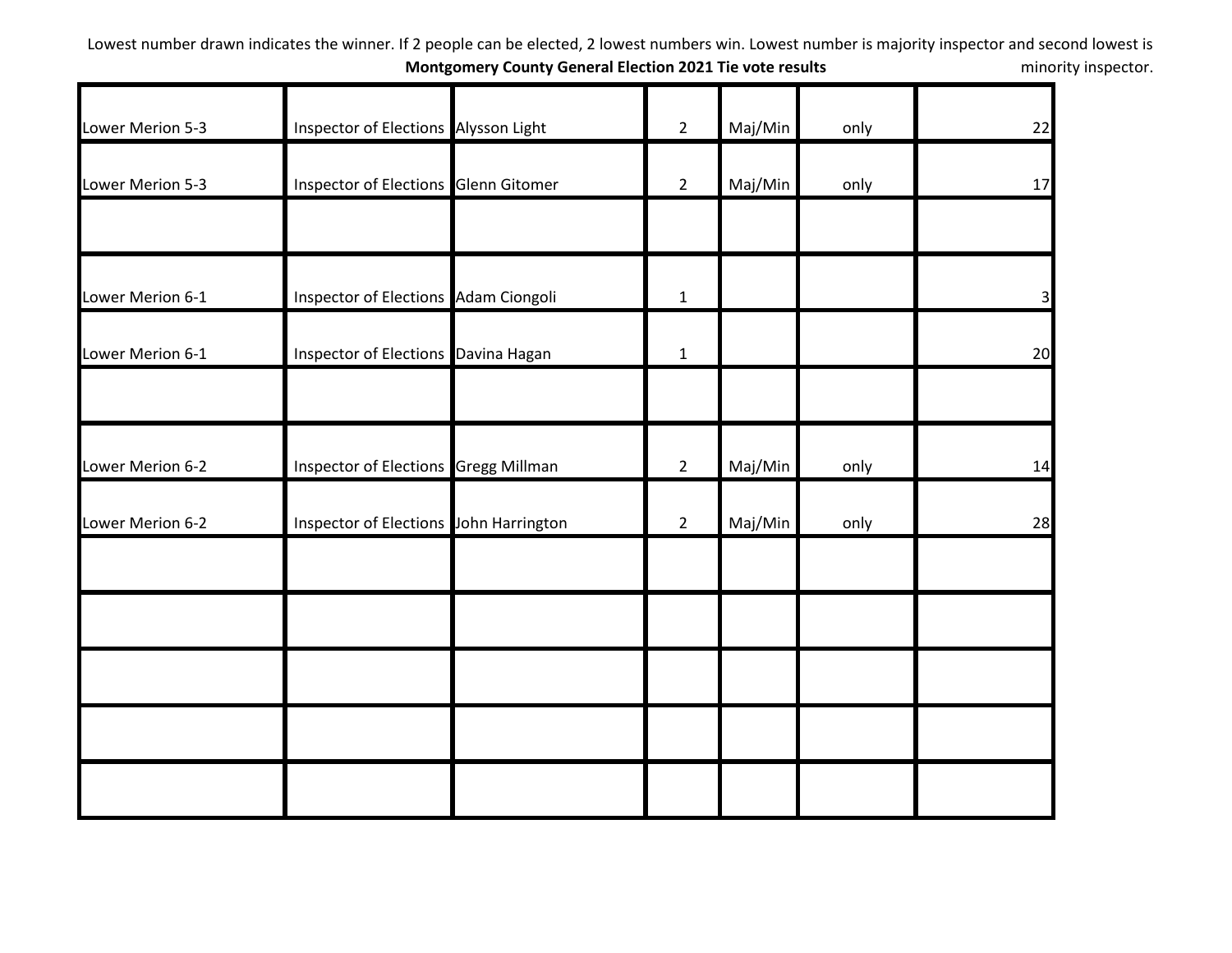| Lower Merion 6-3 | Inspector of Elections Carl Tannenbaum     |                 | $\mathbf{1}$ |  | 21 |
|------------------|--------------------------------------------|-----------------|--------------|--|----|
| Lower Merion 6-3 | Inspector of Elections Francis Dunphy      |                 | $\mathbf{1}$ |  | 10 |
| Lower Merion 6-3 | Inspector of Elections James Fox           |                 | $\mathbf{1}$ |  | 12 |
| Lower Merion 6-3 | Inspector of Elections Marc Steel          |                 | $\mathbf{1}$ |  | 4  |
| Lower Merion 6-3 | Inspector of Elections Nicholas Pennington |                 | 1            |  | 22 |
|                  |                                            |                 |              |  |    |
| Lower Merion 7-3 | Inspector of Elections Keave Slomine       |                 | $\mathbf{1}$ |  | 18 |
| Lower Merion 7-3 | Inspector of Elections Michelle Krane      |                 | $\mathbf{1}$ |  | 16 |
| Lower Merion 7-3 | Inspector of Elections Peter Olster        |                 | 1            |  | 21 |
|                  |                                            |                 |              |  |    |
| Lower Moreland 1 | Judge of Elections                         | George J Craig  | $\mathbf{1}$ |  | 26 |
| Lower Moreland 1 | Judge of Elections                         | Michael T Joner | $\mathbf{1}$ |  | 16 |
|                  |                                            |                 |              |  |    |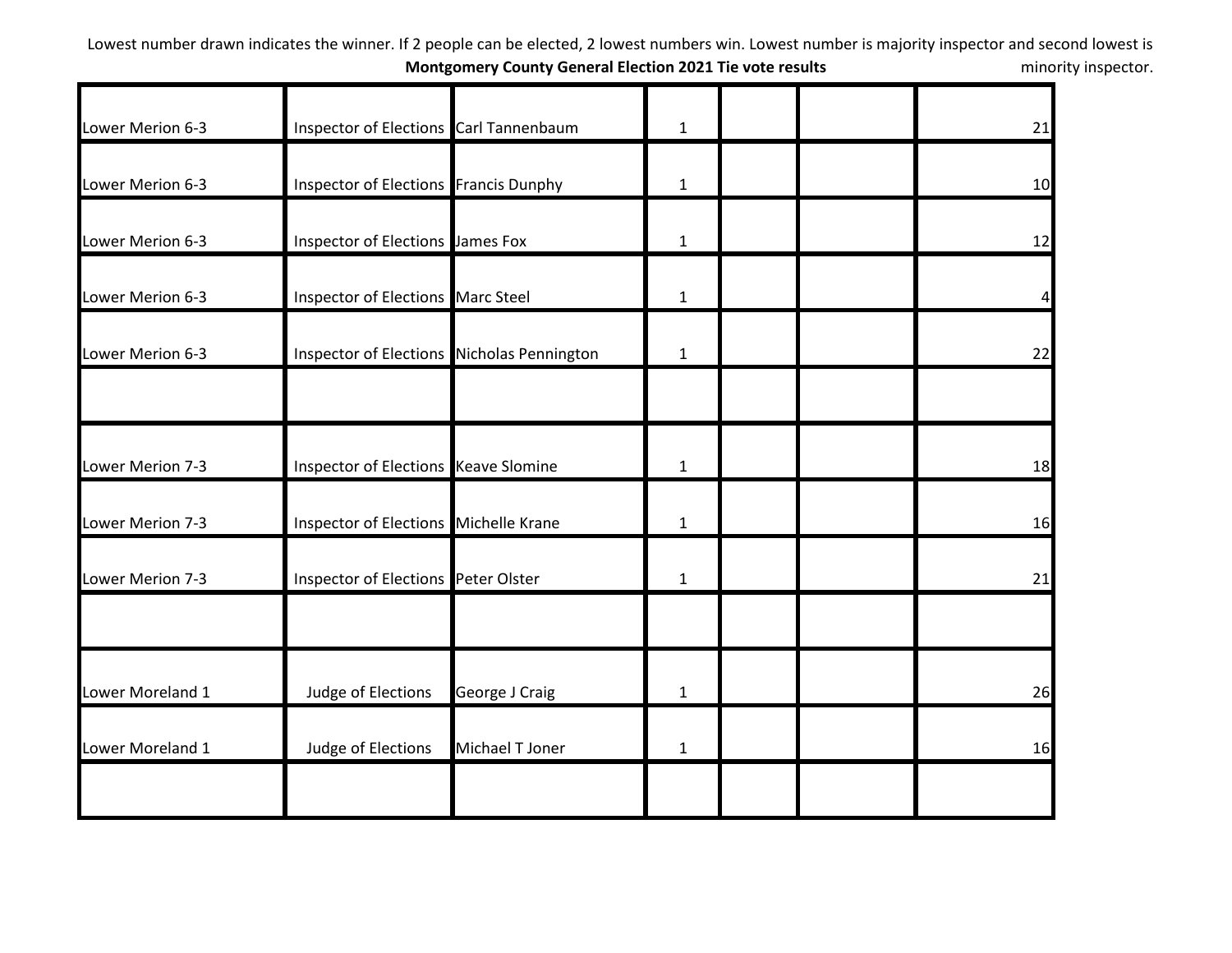| Lower Moreland 1   | Inspector of Elections George J Craig        |                                                | $\mathbf{1}$   |              | $\overline{\mathbf{3}}$ |
|--------------------|----------------------------------------------|------------------------------------------------|----------------|--------------|-------------------------|
| Lower Moreland 1   | Inspector of Elections Michael T Joner       |                                                | $\mathbf{1}$   |              | 16                      |
|                    |                                              |                                                |                |              |                         |
| Lower Moreland 2   | Inspector of Elections Dianne L Gallagher    |                                                | $\mathbf{1}$   |              | 5                       |
| Lower Moreland 2   |                                              | Inspector of Elections Kristen Repyneck Dennis | $\mathbf 1$    |              | 3                       |
| Lower Moreland 2   | Inspector of Elections Michelle Elaine Buell |                                                | $\mathbf{1}$   |              | 24                      |
| Lower Moreland 2   | Inspector of Elections Sean D Matthews       |                                                | $\mathbf{1}$   |              | 17                      |
|                    |                                              |                                                |                |              |                         |
| Lower Pottsgrove 1 | Inspector of Elections Sean Borman           |                                                | $\overline{2}$ | Maj/Min only | 8                       |
| Lower Pottsgrove 1 | Inspector of Elections Robert O Safford Jr   |                                                | $\overline{2}$ | Maj/Min only | 16                      |
|                    |                                              |                                                |                |              |                         |
|                    |                                              |                                                |                |              |                         |
|                    |                                              |                                                |                |              |                         |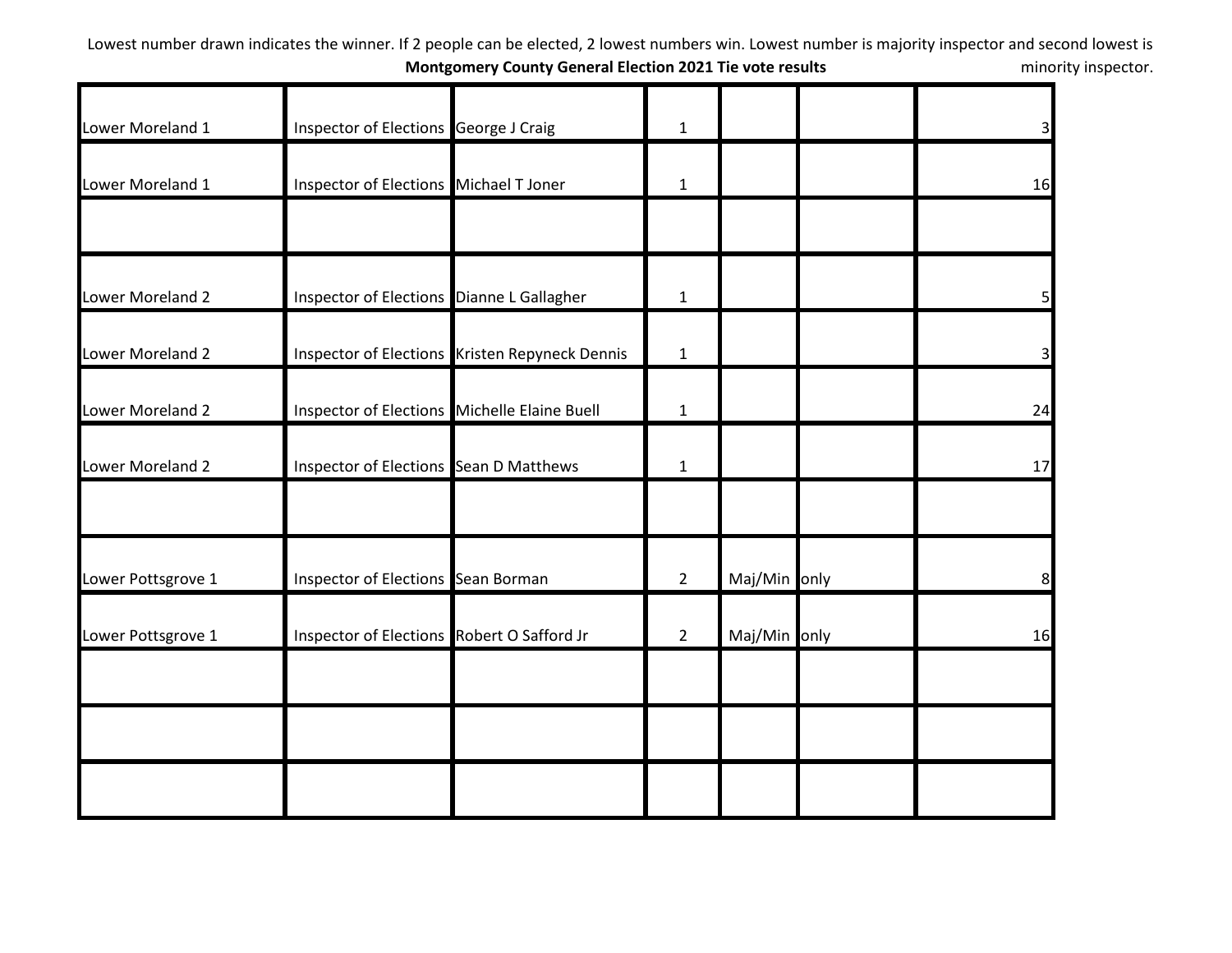| Lower Pottsgrove 2 | Inspector of Elections Joseph F Nugent     |                                                | $\overline{2}$ |  | 3 <sup>l</sup> |
|--------------------|--------------------------------------------|------------------------------------------------|----------------|--|----------------|
| Lower Pottsgrove 2 |                                            | Inspector of Elections Matthew Foster Williams | $\overline{2}$ |  | 13             |
| Lower Pottsgrove 2 | Inspector of Elections B. Scott Fulmer     |                                                | $\overline{2}$ |  | 27             |
|                    |                                            |                                                |                |  |                |
| Lower Pottsgrove 3 | Judge of Elections                         | Richard E Kolsch                               | $\mathbf{1}$   |  | 14             |
| Lower Pottsgrove 3 | Judge of Elections                         | Robert W Boyce                                 | $\mathbf{1}$   |  | 20             |
|                    |                                            |                                                |                |  |                |
| Lower Pottsgrove 3 | Inspector of Elections James E Bowe        |                                                | $\mathbf{1}$   |  | 17             |
| Lower Pottsgrove 3 | Inspector of Elections William E Blackman  |                                                | $\mathbf{1}$   |  | 7              |
|                    |                                            |                                                |                |  |                |
| Lower Pottsgrove 4 | Inspector of Elections Robert F. Franciose |                                                | $\mathbf{1}$   |  | 14             |
| Lower Pottsgrove 4 | Inspector of Elections Shawn Petri         |                                                | $\mathbf{1}$   |  | 22             |
|                    |                                            |                                                |                |  |                |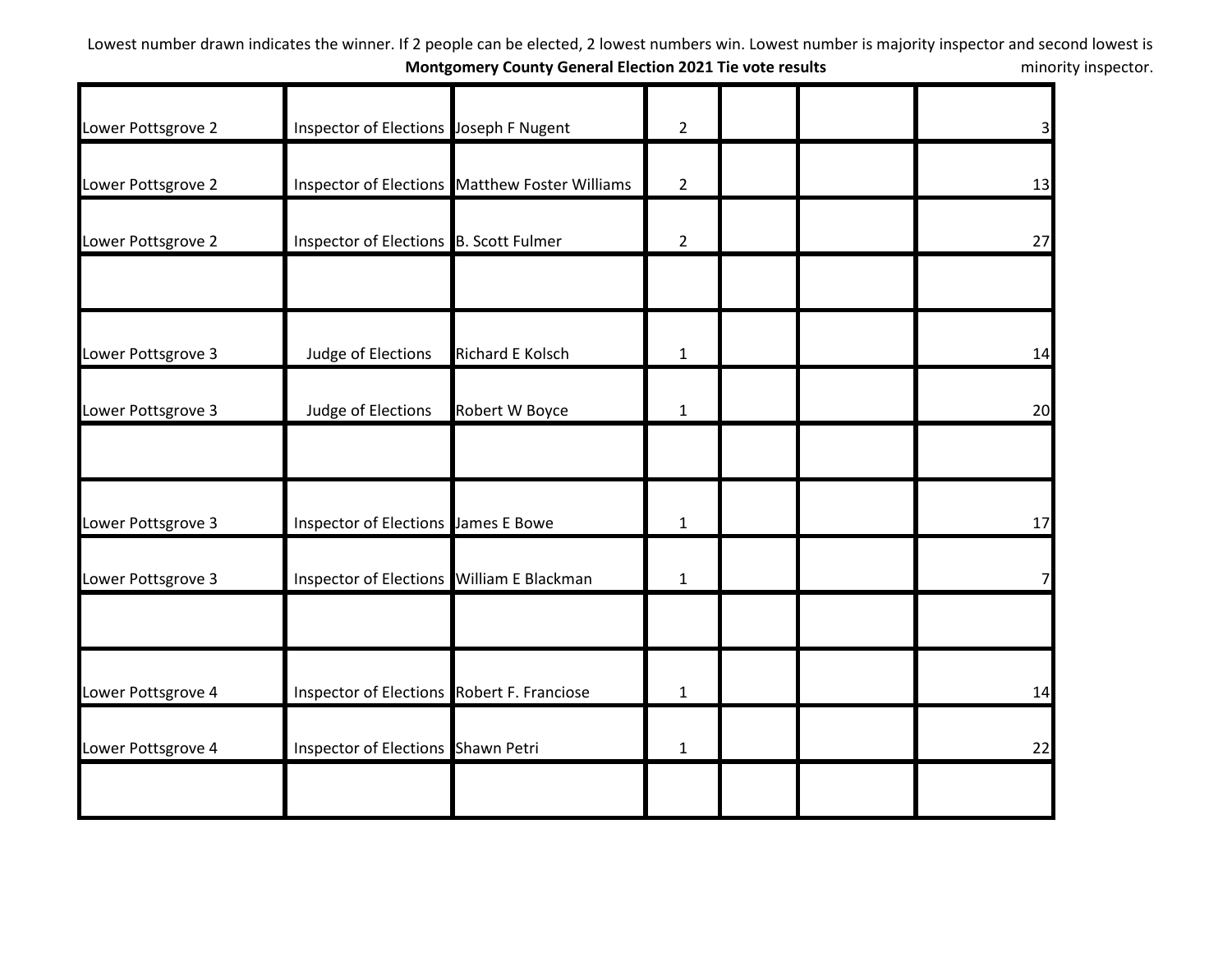| Lower Providence 1-1 | Inspector of Elections Joseph D Stahl       |                                            | $\overline{2}$ | Maj/Min only | 17 |
|----------------------|---------------------------------------------|--------------------------------------------|----------------|--------------|----|
| Lower Providence 1-1 | Inspector of Elections Sheila M Smith       |                                            | $\overline{2}$ | Maj/Min only | 22 |
|                      |                                             |                                            |                |              |    |
| Lower Salford 1      |                                             | Inspector of Elections Robert Edward Young | $\mathbf 1$    |              | 5  |
| Lower Salford 1      | Inspector of Elections Joseph J Harwanko Jr |                                            | $\mathbf{1}$   |              |    |
| Lower Salford 1      |                                             | Inspector of Elections Raymond Schamerhorn | $\mathbf{1}$   |              | 19 |
| Lower Salford 1      | Inspector of Elections Stephen C Long       |                                            | $\mathbf{1}$   |              | 3  |
| Lower Salford 1      | Inspector of Elections Susan A Moyer        |                                            | $\mathbf{1}$   |              | 6  |
|                      |                                             |                                            |                |              |    |
| Lower Salford 2      | Inspector of Elections Peter Timothy Lane   |                                            | $\mathbf{1}$   |              | 5  |
| Lower Salford 2      | Inspector of Elections Ryan David Vagnoni   |                                            | $\mathbf{1}$   |              | 24 |
| Lower Salford 2      | Inspector of Elections William J Flynn      |                                            | $\mathbf{1}$   |              | 11 |
|                      |                                             |                                            |                |              |    |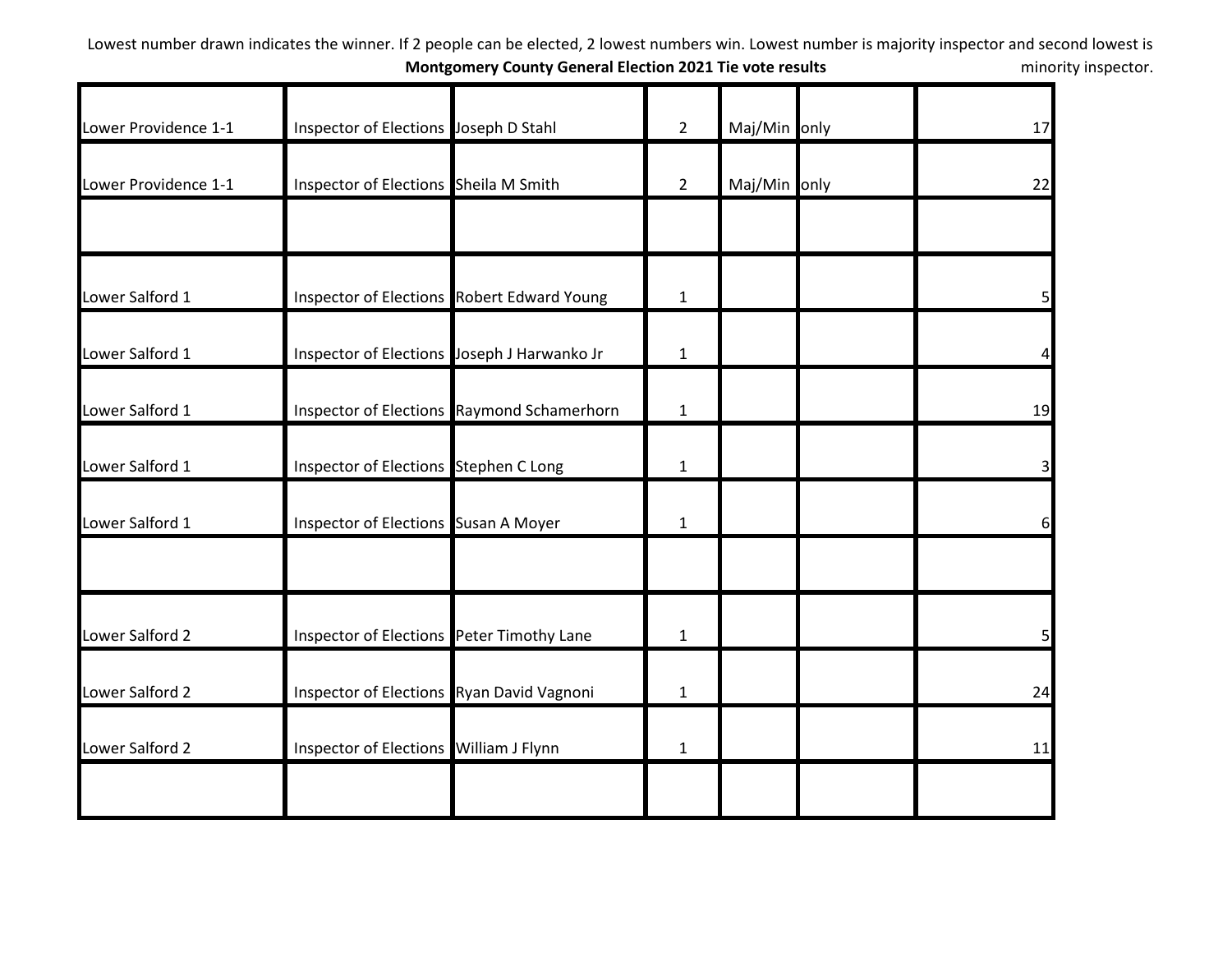| Lower Salford 3 |                                            | Inspector of Elections Tosha Lorene Moorefield | $\overline{2}$ | Maj/Min only |      | 19 |
|-----------------|--------------------------------------------|------------------------------------------------|----------------|--------------|------|----|
|                 |                                            |                                                |                |              |      |    |
| Lower Salford 3 | Inspector of Elections William P Hudak     |                                                | $2^{\circ}$    | Maj/Min only |      | 17 |
|                 |                                            |                                                |                |              |      |    |
|                 |                                            |                                                |                |              |      |    |
|                 |                                            |                                                |                |              |      |    |
| Montgomery 1    | Inspector of Elections Alexander Rys       |                                                | $\mathbf{1}$   |              |      | 6  |
| Montgomery 1    | Inspector of Elections David A Keightly Sr |                                                | $\mathbf{1}$   |              |      | 28 |
| Montgomery 1    | Inspector of Elections Savvas C Pavlides   |                                                | $\mathbf 1$    |              |      | 17 |
|                 |                                            |                                                |                |              |      |    |
| Montgomery 3    | Inspector of Elections Kaitlyn Haddad      |                                                | $\overline{2}$ | Maj/Min      | only | 30 |
| Montgomery 3    | Inspector of Elections Morgan P Carrin     |                                                | $\overline{2}$ | Maj/Min      | only | 10 |
|                 |                                            |                                                |                |              |      |    |
|                 |                                            |                                                |                |              |      |    |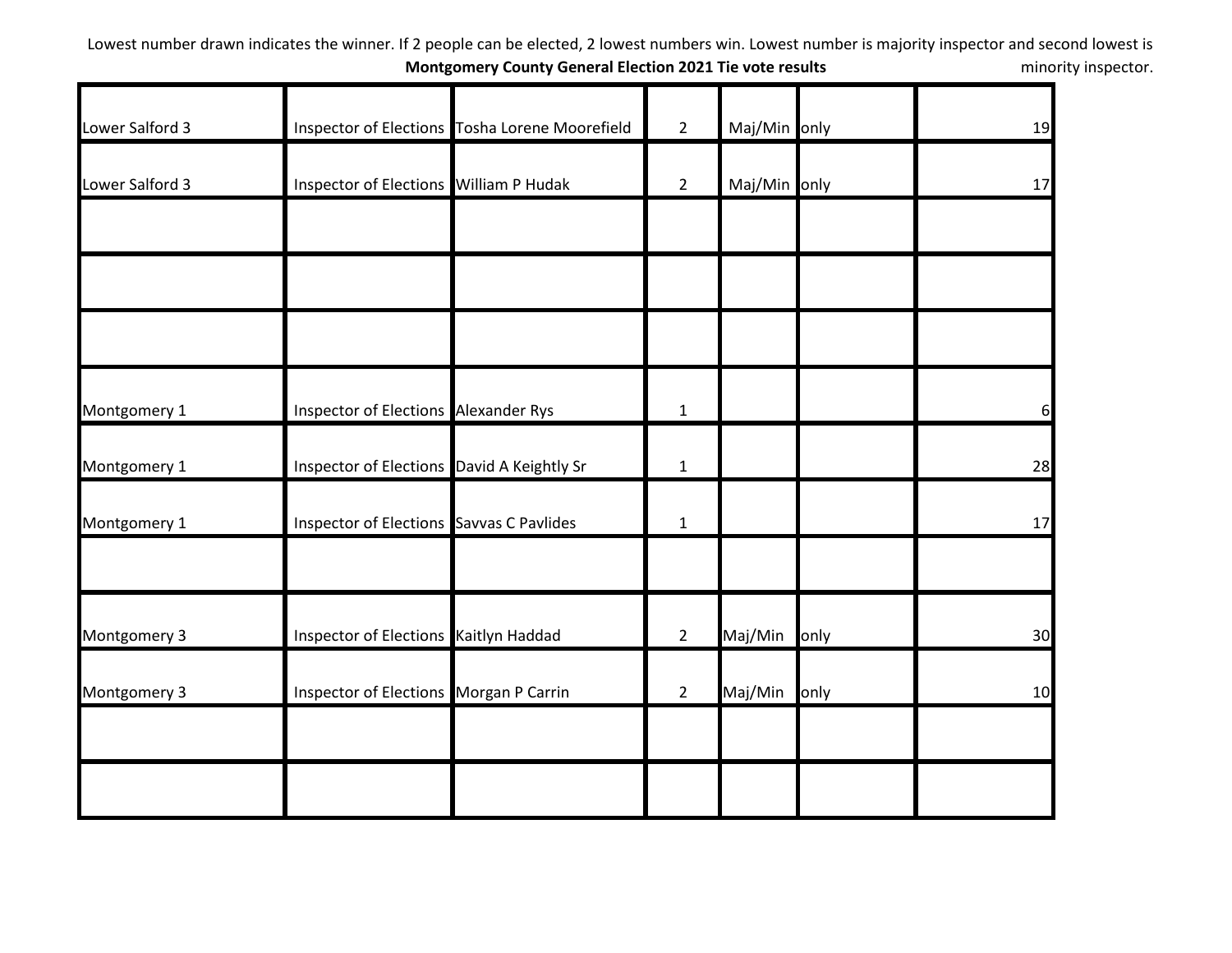| Montgomery 6 | Judge of Elections                       | Daniel W Stephens                            | $\mathbf{1}$   |  | $\overline{a}$ |
|--------------|------------------------------------------|----------------------------------------------|----------------|--|----------------|
|              |                                          |                                              |                |  |                |
| Montgomery 6 | Judge of Elections                       | <b>Eugene Scholl</b>                         | $\mathbf{1}$   |  | 14             |
| Montgomery 6 | Judge of Elections                       | James Fells                                  | $\mathbf{1}$   |  | 6              |
| Montgomery 6 | Judge of Elections                       | Mallory L Stowell                            | $\mathbf{1}$   |  | 17             |
|              |                                          |                                              |                |  |                |
| Montgomery 6 | Inspector of Elections Scott Ogur        |                                              | $\overline{2}$ |  | 11             |
| Montgomery 6 | Inspector of Elections Sherry Lynn Tharp |                                              | $\overline{2}$ |  | 20             |
| Montgomery 6 |                                          | Inspector of Elections Stephen Michael Cantz | $\overline{2}$ |  | 7              |
|              |                                          |                                              |                |  |                |
| Narberth 1   | Inspector of Elections John Delpezzo     |                                              | $\mathbf{1}$   |  | 16             |
| Narberth 1   | Inspector of Elections John Obrien       |                                              | $\mathbf{1}$   |  | 28             |
|              |                                          |                                              |                |  |                |
|              |                                          |                                              |                |  |                |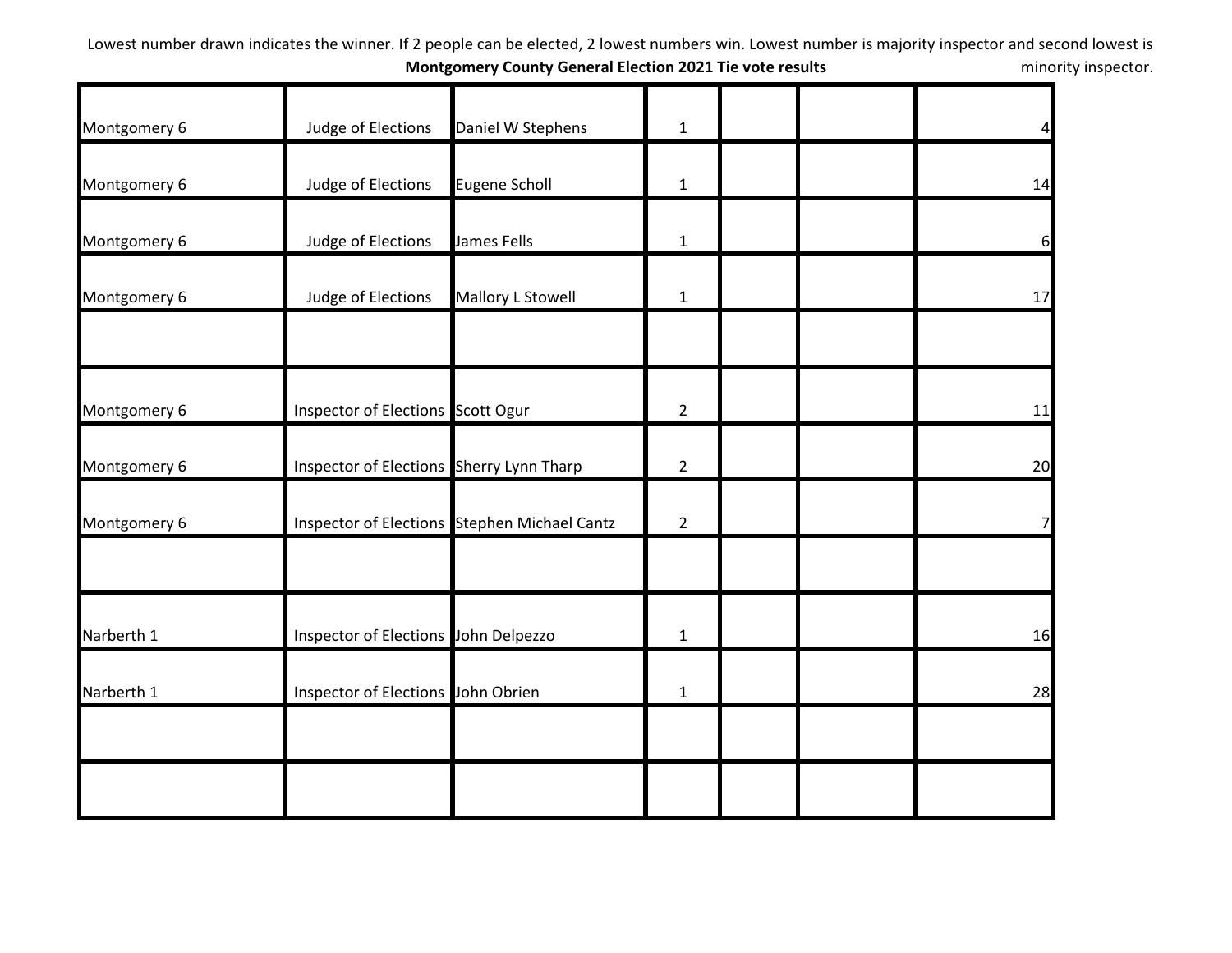| New Hanover 1  | Inspector of Elections Ajay Kirit Pandya       |                                               | $\mathbf{1}$   |              | 4              |
|----------------|------------------------------------------------|-----------------------------------------------|----------------|--------------|----------------|
| New Hanover 1  |                                                | Inspector of Elections Raymond S. Polonsky    | $\mathbf{1}$   |              | 15             |
|                |                                                |                                               |                |              |                |
| New Hanover 3  |                                                | Inspector of Elections Jonathan A. Hutchinson | $2^{\circ}$    | Maj/Min only |                |
| New Hanover 3  | Inspector of Elections Marvene Rheem           |                                               | $\overline{2}$ | Maj/Min only | 29             |
| Norristown 1-1 | <b>Inspector of Elections Zachary Garforth</b> |                                               | $2^{\circ}$    | Maj/Min only | 26             |
| Norristown 1-1 | Inspector of Elections Brian Walker            |                                               | $2^{\circ}$    | Maj/Min only | 23             |
|                |                                                |                                               |                |              |                |
| Norristown 1-2 | Inspector of Elections Jerry Hopple            |                                               | $\overline{2}$ |              | 30             |
| Norristown 1-2 | Inspector of Elections Kevin Lawrence          |                                               | $\overline{2}$ |              | 27             |
| Norristown 1-2 | Inspector of Elections Michael Heise           |                                               | $\overline{2}$ |              | $\overline{2}$ |
| Norristown 1-2 | Inspector of Elections Pedro Williams          |                                               | $\overline{2}$ |              | 28             |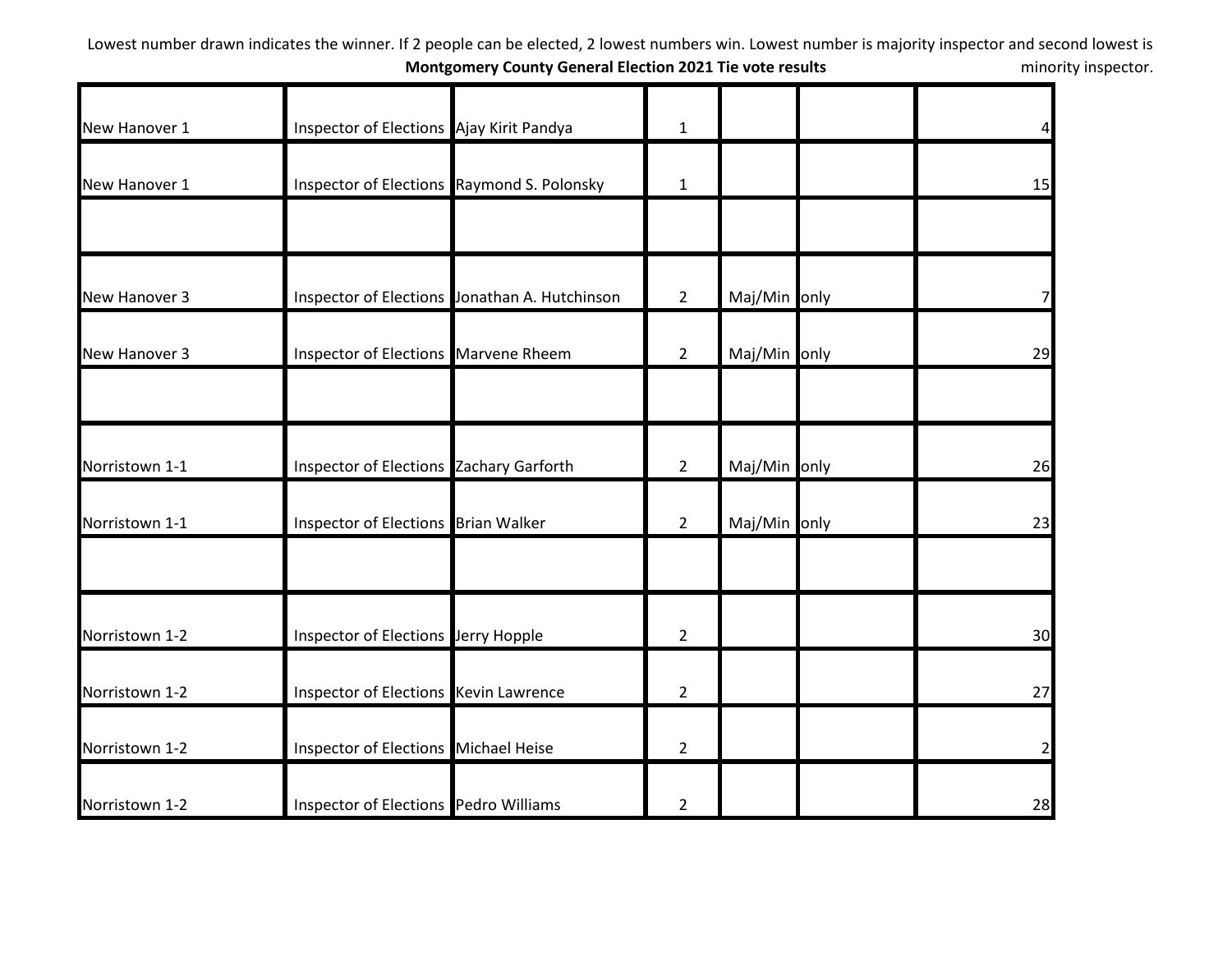| Norristown 2-3 | Judge of Elections                    | Carol M Avery    | $\mathbf{1}$   |              | 19                      |
|----------------|---------------------------------------|------------------|----------------|--------------|-------------------------|
| Norristown 2-3 | Judge of Elections                    | William A Kesler | $\mathbf{1}$   |              | 23                      |
|                |                                       |                  |                |              |                         |
| Norristown 3-1 | Inspector of Elections Andrew Ely     |                  | $\overline{2}$ | Maj/Min only | $\overline{\mathsf{3}}$ |
| Norristown 3-1 | Inspector of Elections David Rhone    |                  | $2^{\circ}$    | Maj/Min only | 30                      |
|                |                                       |                  |                |              |                         |
| Norristown 3-2 | Inspector of Elections Kimberly Adams |                  | $2^{\circ}$    | Maj/Min only | 26                      |
| Norristown 3-2 | Inspector of Elections Scott Edwards  |                  | $\overline{2}$ | Maj/Min only | 6                       |
|                |                                       |                  |                |              |                         |
|                |                                       |                  |                |              |                         |
|                |                                       |                  |                |              |                         |
|                |                                       |                  |                |              |                         |
|                |                                       |                  |                |              |                         |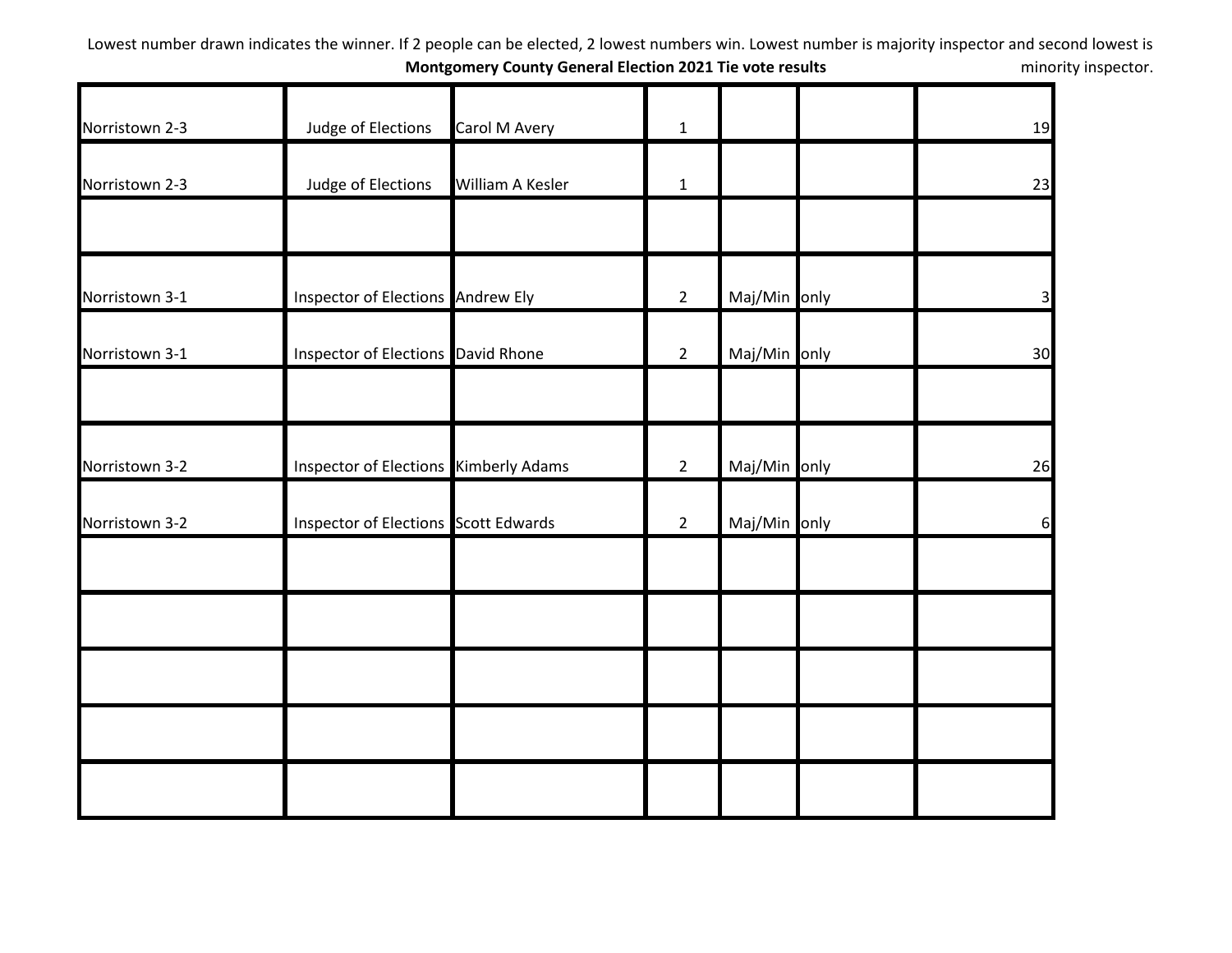| Norristown 3-3 | Inspector of Elections Adrianne Morris      | $\overline{2}$ | 13             |
|----------------|---------------------------------------------|----------------|----------------|
| Norristown 3-3 | Inspector of Elections Andrew Green         | $\overline{2}$ | 23             |
| Norristown 3-3 | Inspector of Elections Carl Fabiosa         | $\overline{2}$ | 30             |
| Norristown 3-3 | Inspector of Elections Christopher Oxman    | $\overline{2}$ | $\overline{2}$ |
| Norristown 3-3 | <b>Inspector of Elections Donald Helwig</b> | $\overline{2}$ | 18             |
| Norristown 3-3 | Inspector of Elections Durrand Lewis        | $\overline{2}$ | 10             |
| Norristown 3-3 | Inspector of Elections Randall Sims         | $\overline{2}$ | 26             |
| Norristown 4-1 | Inspector of Elections Brian Seplow         | $\overline{2}$ | 11             |
| Norristown 4-1 | Inspector of Elections Evelyn Belden        | $\overline{2}$ | 30             |
| Norristown 4-1 | Inspector of Elections Lisa Roberts         | $\overline{2}$ | 26             |
| Norristown 4-1 | <b>Inspector of Elections Yvonne Platts</b> | $\overline{2}$ | 28             |
|                |                                             |                |                |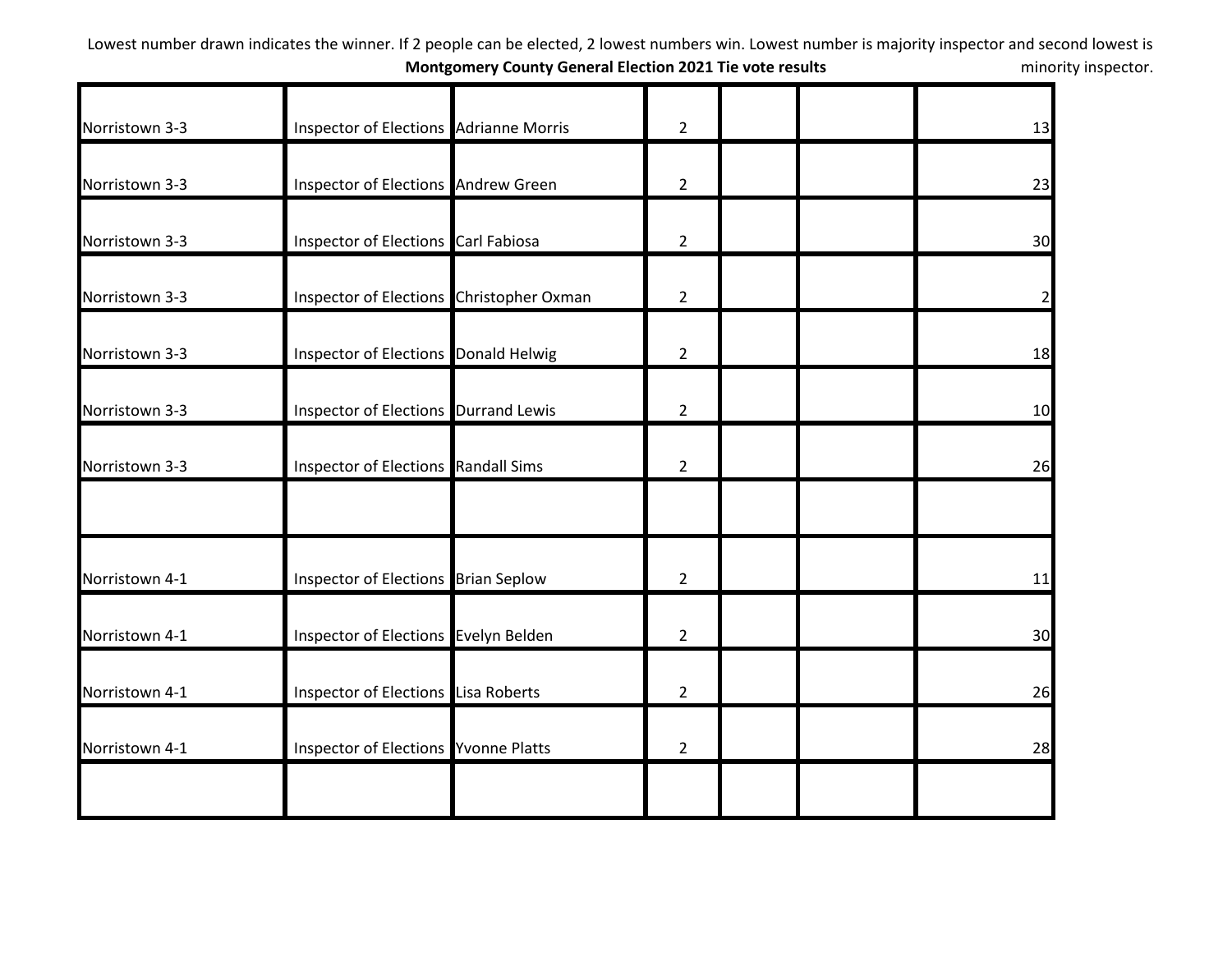| Norristown 4-3 | Inspector of Elections Gerome Campbell   |                                                | $\mathbf{1}$ |  | $\overline{3}$ |
|----------------|------------------------------------------|------------------------------------------------|--------------|--|----------------|
| Norristown 4-3 | Inspector of Elections Joshua Wilson Bey |                                                | $\mathbf{1}$ |  | 22             |
| Norristown 4-3 | Inspector of Elections Michael Petriga   |                                                | $\mathbf{1}$ |  | 10             |
| Norristown 4-3 | Inspector of Elections Suzanne Valitski  |                                                | $\mathbf{1}$ |  | 12             |
|                |                                          |                                                |              |  |                |
| North Wales 2  |                                          | Inspector of Elections Greta Martin Washington | $\mathbf{1}$ |  | 11             |
| North Wales 2  | Inspector of Elections Mark Javorka      |                                                | $\mathbf{1}$ |  | 16             |
|                |                                          |                                                |              |  |                |
| Plymouth 2-1   | Inspector of Elections Donald E. Nash    |                                                | $\mathbf{1}$ |  | 7              |
| Plymouth 2-1   | Inspector of Elections Joseph S. Subbio  |                                                | $\mathbf{1}$ |  | 15             |
|                |                                          |                                                |              |  |                |
| Pottstown 2-1  | Inspector of Elections Deborah Penrod    |                                                | $\mathbf{1}$ |  | 26             |
| Pottstown 2-1  | Inspector of Elections Paula Ingram      |                                                | $\mathbf{1}$ |  | 24             |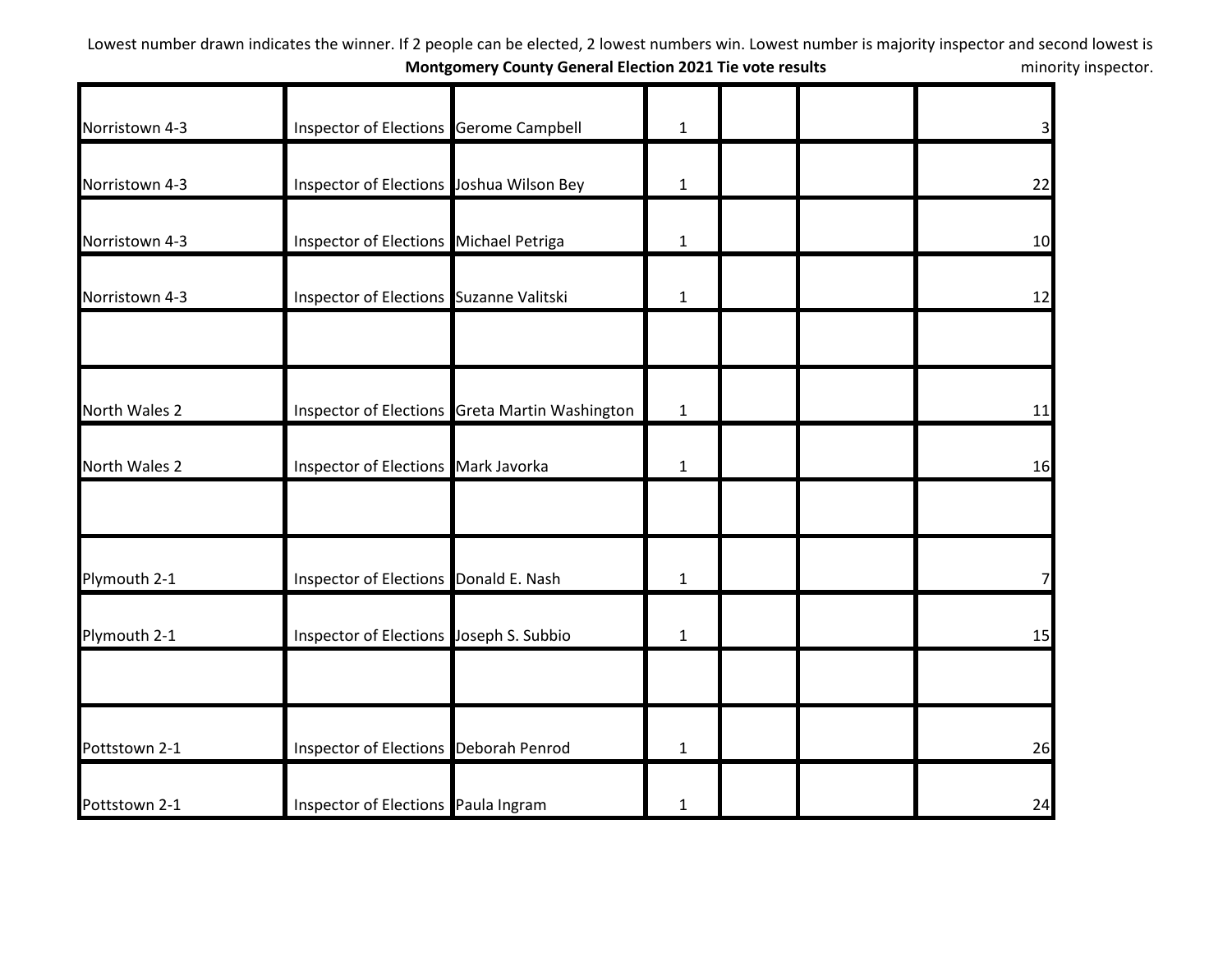| Pottstown 3   | Inspector of Elections John Wilkinson     | $\overline{2}$ |  | 11 |
|---------------|-------------------------------------------|----------------|--|----|
| Pottstown 3   | Inspector of Elections Katharine Ung      | $\overline{2}$ |  | 28 |
| Pottstown 3   | Inspector of Elections Megan Kline        | $\overline{2}$ |  | 22 |
| Pottstown 3   | Inspector of Elections Patricia Gilroy    | $\overline{2}$ |  | 19 |
| Pottstown 3   | <b>Inspector of Elections Scott Curry</b> | $\overline{2}$ |  | 17 |
| Pottstown 3   | Inspector of Elections Sheila Moore       | $\overline{2}$ |  | 24 |
|               |                                           |                |  |    |
| Pottstown 4   | Inspector of Elections Armand Law         | $\mathbf{1}$   |  | 26 |
| Pottstown 4   | Inspector of Elections Timothy McMenamin  | $\mathbf{1}$   |  | 23 |
|               |                                           |                |  |    |
| Pottstown 7-2 | Inspector of Elections Andrew Wojcik      | $\mathbf{1}$   |  | 15 |
| Pottstown 7-2 | Inspector of Elections Stephen Oliver     | $\mathbf{1}$   |  | 27 |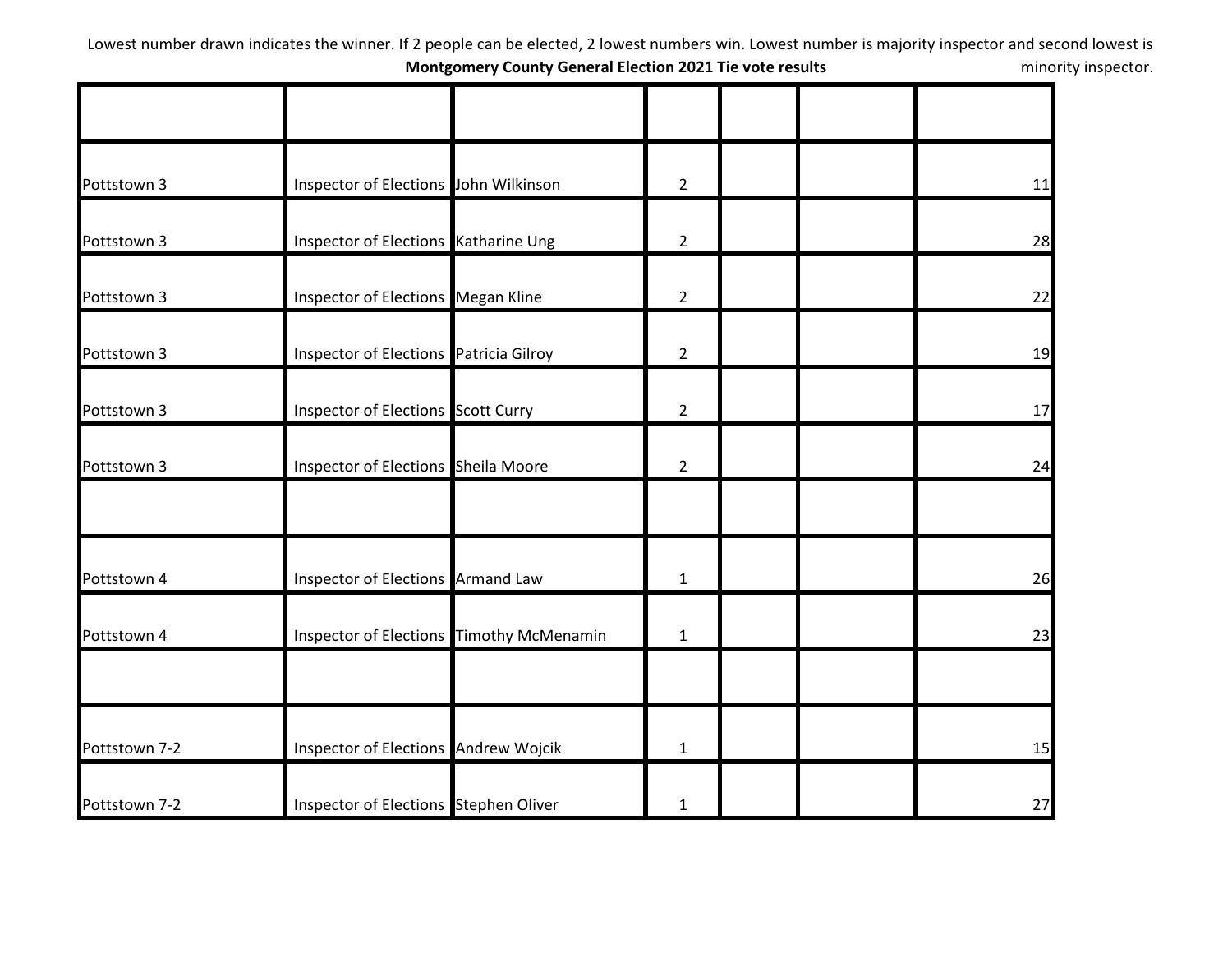| Royersford 2  | Inspector of Elections Anne Wilhelm       |                                                  | $\mathbf{1}$ |  | 30 |
|---------------|-------------------------------------------|--------------------------------------------------|--------------|--|----|
| Royersford 2  | Inspector of Elections Brigitte Geiss     |                                                  | $\mathbf{1}$ |  | 13 |
|               |                                           |                                                  |              |  |    |
| Schwenksville | Constable                                 | <b>Adrian Tieson</b>                             | $\mathbf{1}$ |  | 29 |
| Schwenksville | Constable                                 | <b>Neil Saunderson</b>                           | $\mathbf{1}$ |  | 26 |
| Skippack 1    | Inspector of Elections Christopher Katona |                                                  | $\mathbf{1}$ |  | 28 |
| Skippack 1    | Inspector of Elections Erik W. Morris     |                                                  | $\mathbf{1}$ |  | 5  |
| Skippack 1    | Inspector of Elections Kevin W. Miller    |                                                  | $\mathbf{1}$ |  | 11 |
| Skippack 2    |                                           | Inspector of Elections Luciano Preston Dielsi    | $\mathbf{1}$ |  | 19 |
| Skippack 2    |                                           | Inspector of Elections Mitchell John Buonpastore | $\mathbf{1}$ |  | 23 |
| Skippack 2    |                                           | Inspector of Elections Raymond Scott Troxel      | $\mathbf{1}$ |  | 4  |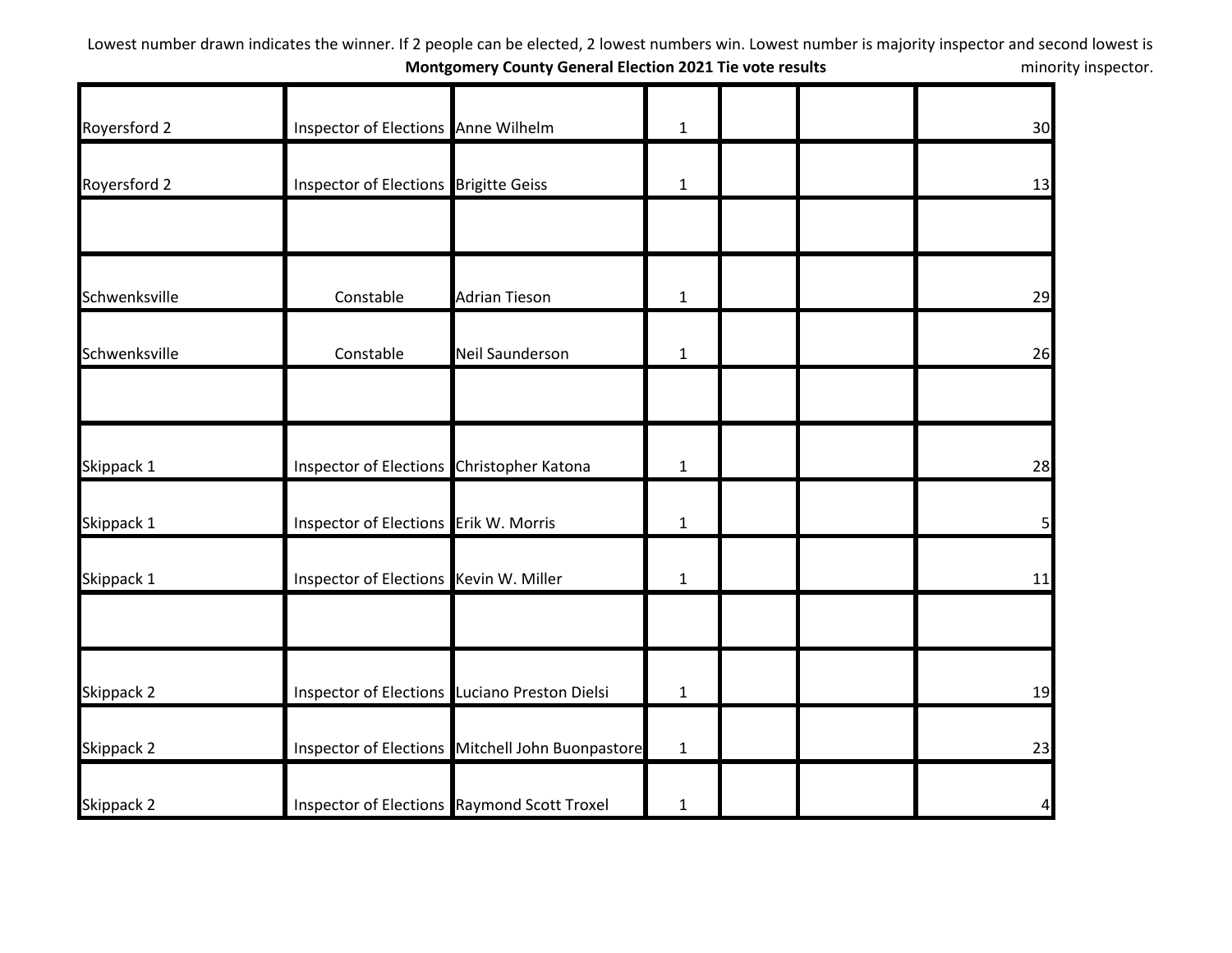| Souderton 1     | Constable                                         | Daniel Yocum                                        | $\mathbf{1}$   |  | 10             |
|-----------------|---------------------------------------------------|-----------------------------------------------------|----------------|--|----------------|
| Souderton 1     | Constable                                         | <b>Richard Walczak</b>                              | $\mathbf{1}$   |  | 30             |
|                 |                                                   |                                                     |                |  |                |
| Springfield 2-1 | Inspector of Elections Rachel Milenbach           |                                                     | $\mathbf{1}$   |  | $\overline{2}$ |
| Springfield 2-1 |                                                   | <b>Inspector of Elections Santos Richard Rivera</b> | $\mathbf{1}$   |  | $\overline{3}$ |
|                 |                                                   |                                                     |                |  |                |
| Springfield 3-1 | Inspector of Elections Randy Long                 |                                                     | $\mathbf 1$    |  | $\overline{4}$ |
| Springfield 3-1 | <b>Inspector of Elections</b> Sheila Bostick Cook |                                                     | $\mathbf 1$    |  | 22             |
|                 |                                                   |                                                     |                |  |                |
| Springfield 6-1 | Inspector of Elections Derek Philip Horkel        |                                                     | $\overline{2}$ |  | 13             |
| Springfield 6-1 | Inspector of Elections Mary C. Helf               |                                                     | $\overline{2}$ |  | 8              |
| Springfield 6-1 | Inspector of Elections Paul E. Harvan             |                                                     | $\overline{2}$ |  | 17             |
| Springfield 6-1 | Inspector of Elections Sean Ryan Terrey           |                                                     | $\overline{2}$ |  | 28             |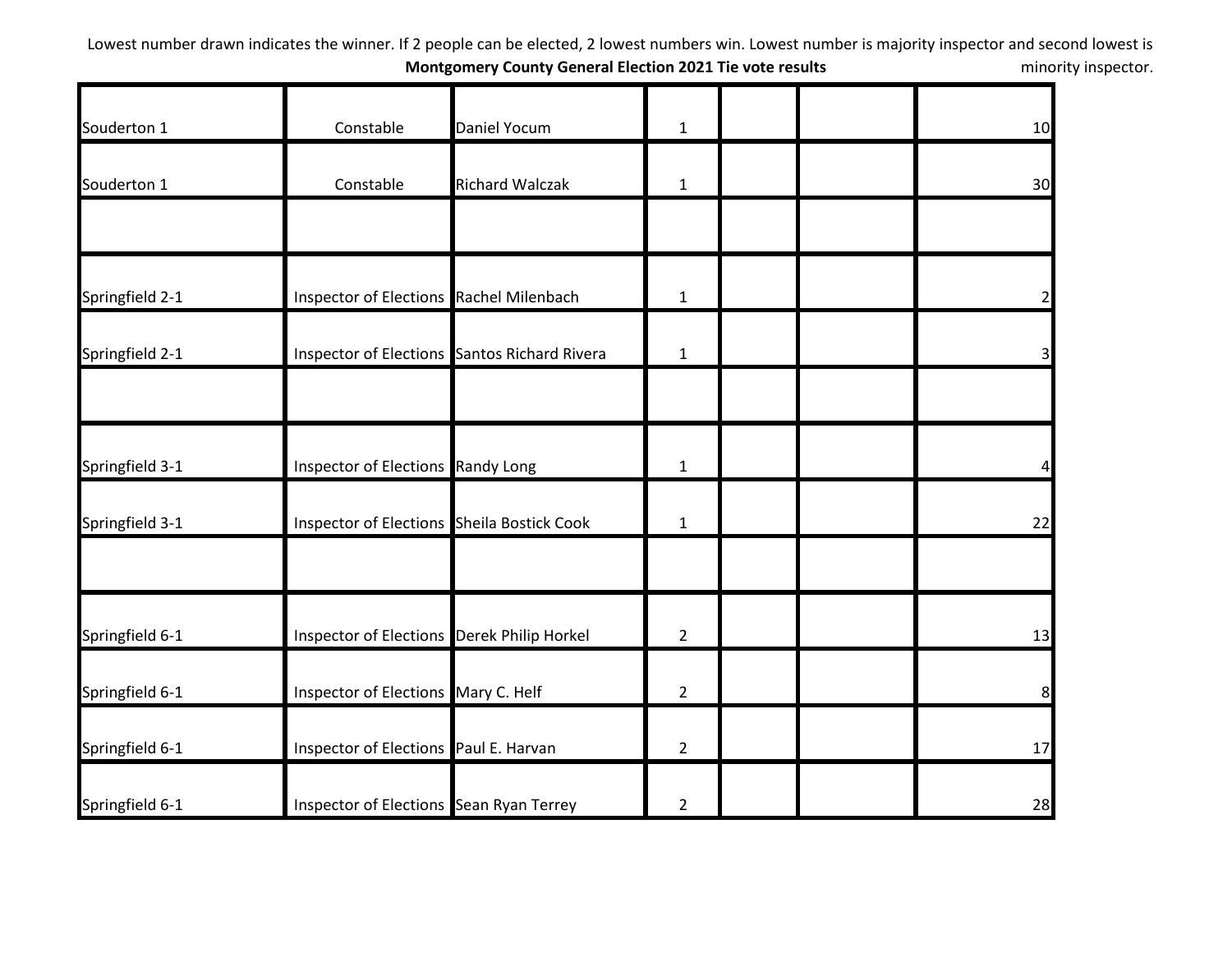| Springfield 7-1         | Inspector of Elections Edward F. Koehler |                 | $\mathbf{1}$   |         |      | 19             |
|-------------------------|------------------------------------------|-----------------|----------------|---------|------|----------------|
| Springfield 7-1         | Inspector of Elections Kristen C. Griet  |                 | $\mathbf{1}$   |         |      | 3 <sup>l</sup> |
| <b>Telford</b>          | Constable                                | Jeanine Grendon | $\mathbf{1}$   |         |      | 2              |
| <b>Telford</b>          | Constable                                | David Snook     | $\mathbf{1}$   |         |      | 21             |
|                         |                                          |                 |                |         |      |                |
| Towamencin 3-2          | Inspector of Elections David Alan Feder  |                 | $\overline{2}$ | Maj/Min | only | 31             |
| Towamencin 3-2          | Inspector of Elections Pamela Zurad      |                 | $\overline{2}$ | Maj/Min | only | 19             |
| <b>Upper Dublin 2-2</b> | Inspector of Elections Michael A. John   |                 | $\overline{2}$ | Maj/Min | only | 15             |
| <b>Upper Dublin 2-2</b> | Inspector of Elections Edward W. Ciolko  |                 | $\overline{2}$ | Maj/Min | only | 23             |
|                         |                                          |                 |                |         |      |                |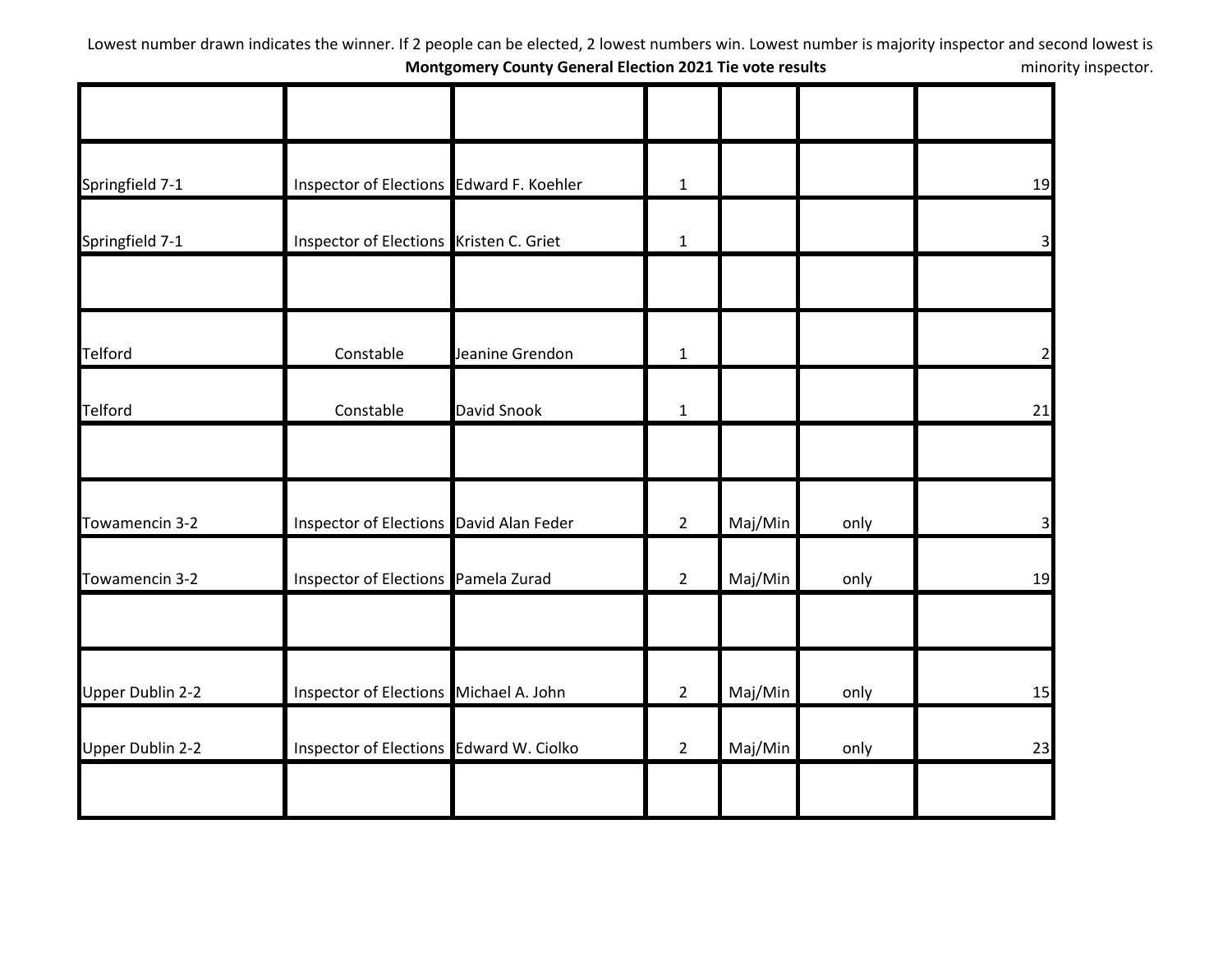| Upper Dublin 3-1        | Inspector of Elections Daniel A. Tucci    |                                                | $\mathbf{1}$ |  | 13 |
|-------------------------|-------------------------------------------|------------------------------------------------|--------------|--|----|
| Upper Dublin 3-1        |                                           | Inspector of Elections Gary Matthew Fechter    | $\mathbf{1}$ |  | 29 |
| Upper Dublin 3-1        |                                           | Inspector of Elections Grace Elizabeth Osborne | $\mathbf{1}$ |  | 19 |
| Upper Dublin 3-1        | Inspector of Elections Melissa Anne Berk  |                                                | $\mathbf{1}$ |  | 26 |
| Upper Dublin 3-1        | Inspector of Elections Robert Lee Adelman |                                                | $\mathbf{1}$ |  | 16 |
| Upper Dublin 3-1        | Inspector of Elections Suzanne Banks      |                                                | $\mathbf{1}$ |  | 6  |
|                         |                                           |                                                |              |  |    |
| <b>Upper Dublin 3-2</b> | Inspector of Elections Douglas A. Horn    |                                                | $\mathbf{1}$ |  | 16 |
| <b>Upper Dublin 3-2</b> | Inspector of Elections Louis F. Lippo     |                                                | $\mathbf{1}$ |  | 31 |
|                         |                                           |                                                |              |  |    |
|                         |                                           |                                                |              |  |    |
|                         |                                           |                                                |              |  |    |
|                         |                                           |                                                |              |  |    |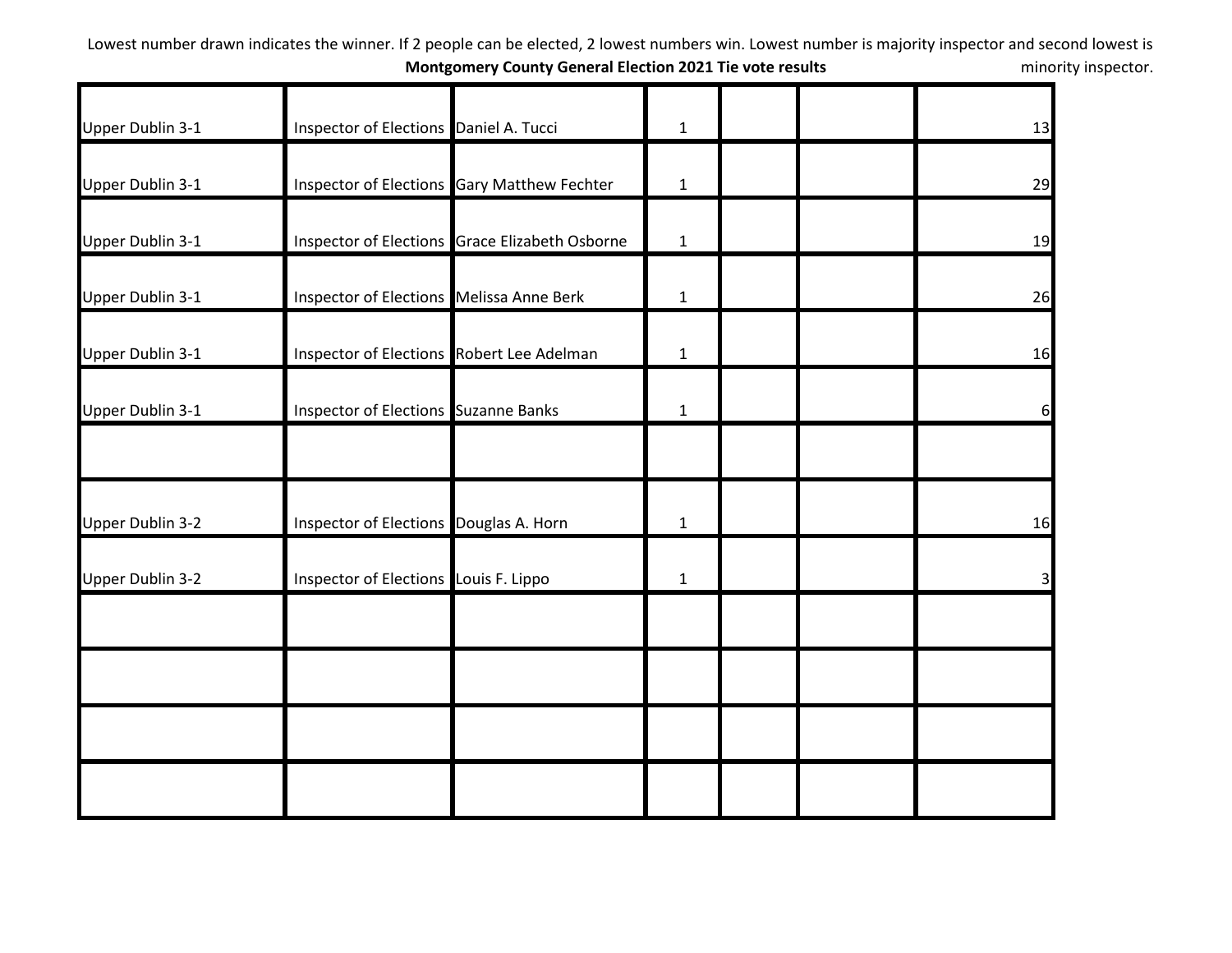| Upper Dublin 5-2 | Inspector of Elections Carl Hoffman         |                                               | $\mathbf{1}$   |  | 28 |
|------------------|---------------------------------------------|-----------------------------------------------|----------------|--|----|
| Upper Dublin 5-2 | Inspector of Elections Christine Yerin Baik |                                               | $\mathbf{1}$   |  | 11 |
| Upper Dublin 5-2 |                                             | Inspector of Elections David Matthew Secouler | $\mathbf{1}$   |  | 13 |
| Upper Dublin 5-2 | Inspector of Elections Robert B. Coleman    |                                               | $\mathbf{1}$   |  | 12 |
| Upper Dublin 5-3 | Inspector of Elections Patrick J. Hayburn   |                                               | $\mathbf{1}$   |  | 29 |
| Upper Dublin 5-3 | Inspector of Elections Robert John Weggel   |                                               | $\mathbf{1}$   |  | 20 |
| Upper Dublin 5-3 | Inspector of Elections Shirley Teal-Canty   |                                               | $\mathbf 1$    |  | 28 |
| Upper Dublin 7-3 | Inspector of Elections Jean Kock-Fogel      |                                               | $\overline{2}$ |  | 12 |
| Upper Dublin 7-3 | Inspector of Elections Thomas A. Disarlo    |                                               | $\overline{2}$ |  | 11 |
| Upper Dublin 7-3 | Inspector of Elections Nancy Ann Disarlo    |                                               | $\overline{2}$ |  | 15 |
| Upper Dublin 7-3 | Inspector of Elections Kevin Michael Larsen |                                               | $\overline{2}$ |  | 13 |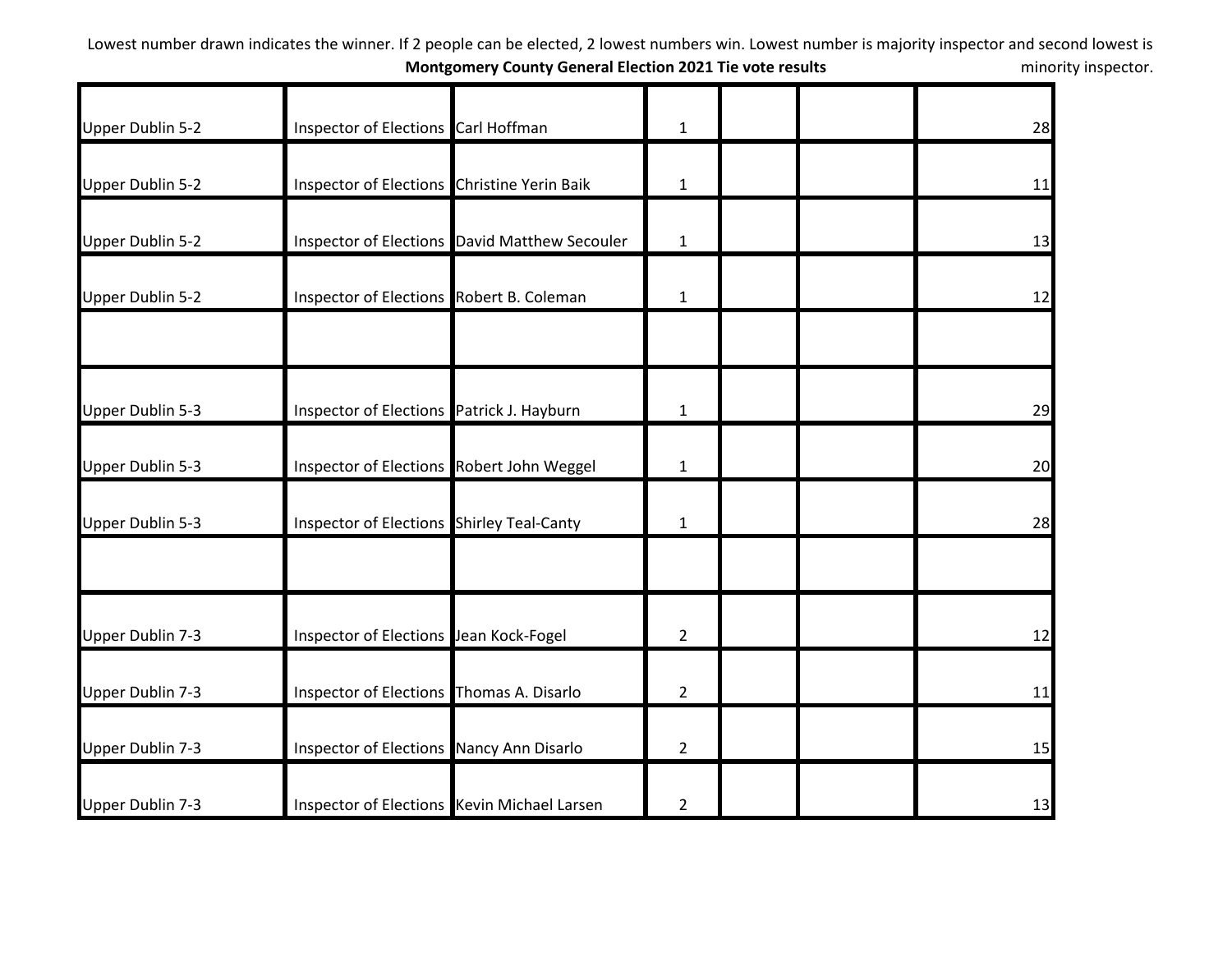| <b>Upper Gwynedd 5</b> |                                            | Inspector of Elections Brian William Johnson | $\mathbf{1}$ |  | 29             |
|------------------------|--------------------------------------------|----------------------------------------------|--------------|--|----------------|
| <b>Upper Gwynedd 5</b> | Inspector of Elections Brian William Ward  |                                              | $\mathbf{1}$ |  | $\overline{4}$ |
|                        |                                            |                                              |              |  |                |
| <b>Upper Hanover 2</b> | Inspector of Elections Colleen Ehrle       |                                              | $\mathbf{1}$ |  | 30             |
| <b>Upper Hanover 2</b> | Inspector of Elections Erin Banas          |                                              | $\mathbf{1}$ |  | 15             |
|                        |                                            |                                              |              |  |                |
|                        |                                            |                                              |              |  |                |
|                        |                                            |                                              |              |  |                |
| <b>Upper Hanover 3</b> | Inspector of Elections Alan Devitt         |                                              | $\mathbf{1}$ |  | 21             |
| <b>Upper Hanover 3</b> | Inspector of Elections David Weinstein     |                                              | $\mathbf{1}$ |  | 17             |
| <b>Upper Hanover 3</b> | Inspector of Elections David Stover        |                                              | $\mathbf{1}$ |  | 20             |
| <b>Upper Hanover 3</b> | <b>Inspector of Elections Rachel Noska</b> |                                              | $\mathbf{1}$ |  | 23             |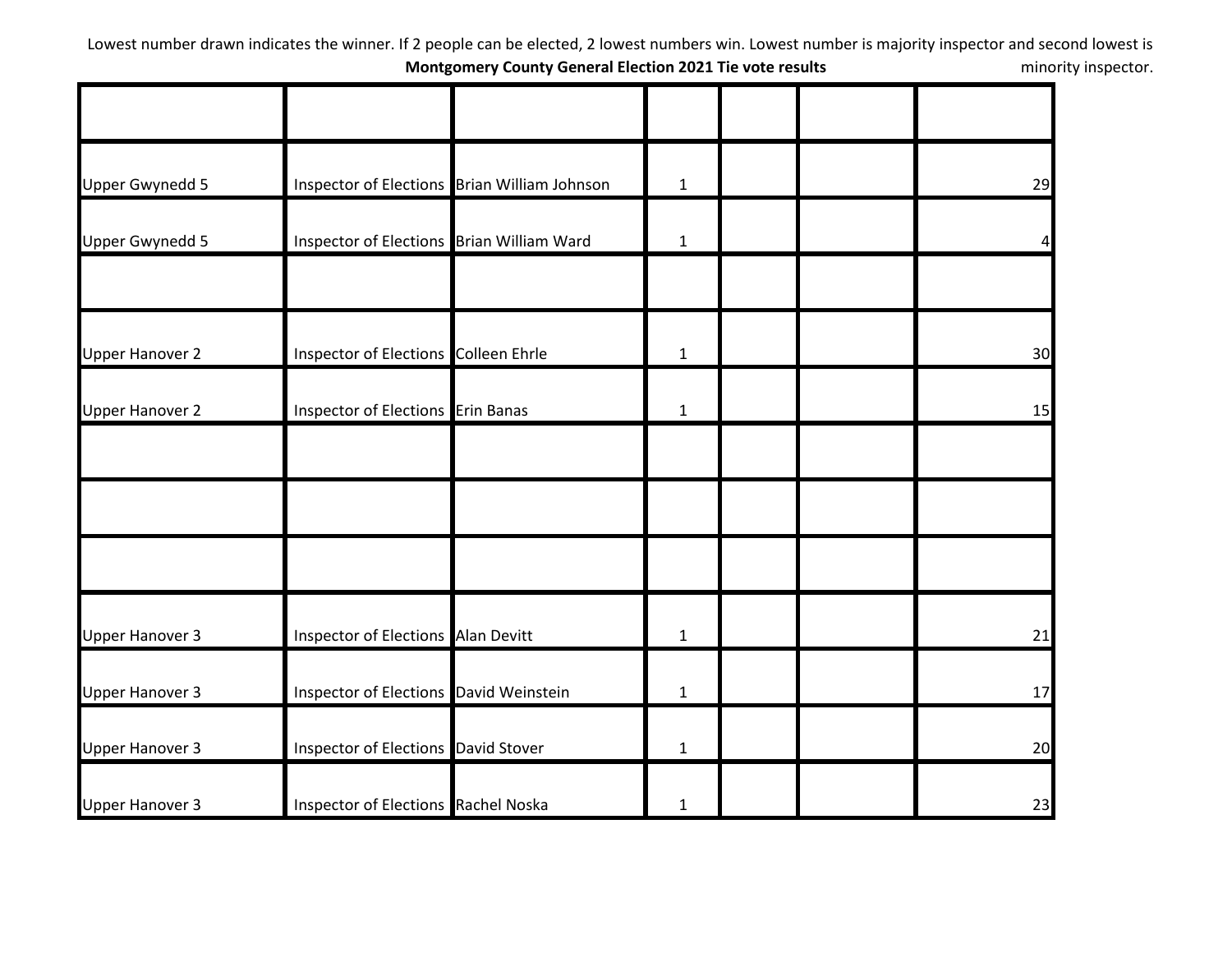| <b>Upper Merion Belmont 1</b> | Inspector of Elections Daniel Pratt           |                         | $\overline{2}$ | Maj/Min | only | 24 |
|-------------------------------|-----------------------------------------------|-------------------------|----------------|---------|------|----|
| <b>Upper Merion Belmont 1</b> | Inspector of Elections Neil Jessen            |                         | $2^{\circ}$    | Maj/Min | only | 29 |
| <b>Upper Merion Belmont 2</b> | Inspector of Elections Suzanne Knapp          |                         | $\mathbf{1}$   |         |      | 27 |
| <b>Upper Merion Belmont 2</b> | Inspector of Elections Joanne Bartley         |                         | $\mathbf{1}$   |         |      | 21 |
| <b>Upper Merion Belmont 2</b> | Inspector of Elections Joseph Matsil          |                         | $\mathbf{1}$   |         |      | 15 |
| <b>Upper Merion Belmont 2</b> | <b>Inspector of Elections Thomas Traister</b> |                         | $\mathbf{1}$   |         |      | 18 |
| <b>Upper Merion Belmont 2</b> | Inspector of Elections Gary Drayton           |                         | $\mathbf{1}$   |         |      | 7  |
| <b>Upper Merion Belmont 3</b> | Judge of Elections                            | Carol Sarian            | $\mathbf{1}$   |         |      | 21 |
| <b>Upper Merion Belmont 3</b> | Judge of Elections                            | Douglas James Bench Jr. | $\mathbf{1}$   |         |      | 26 |
|                               |                                               |                         |                |         |      |    |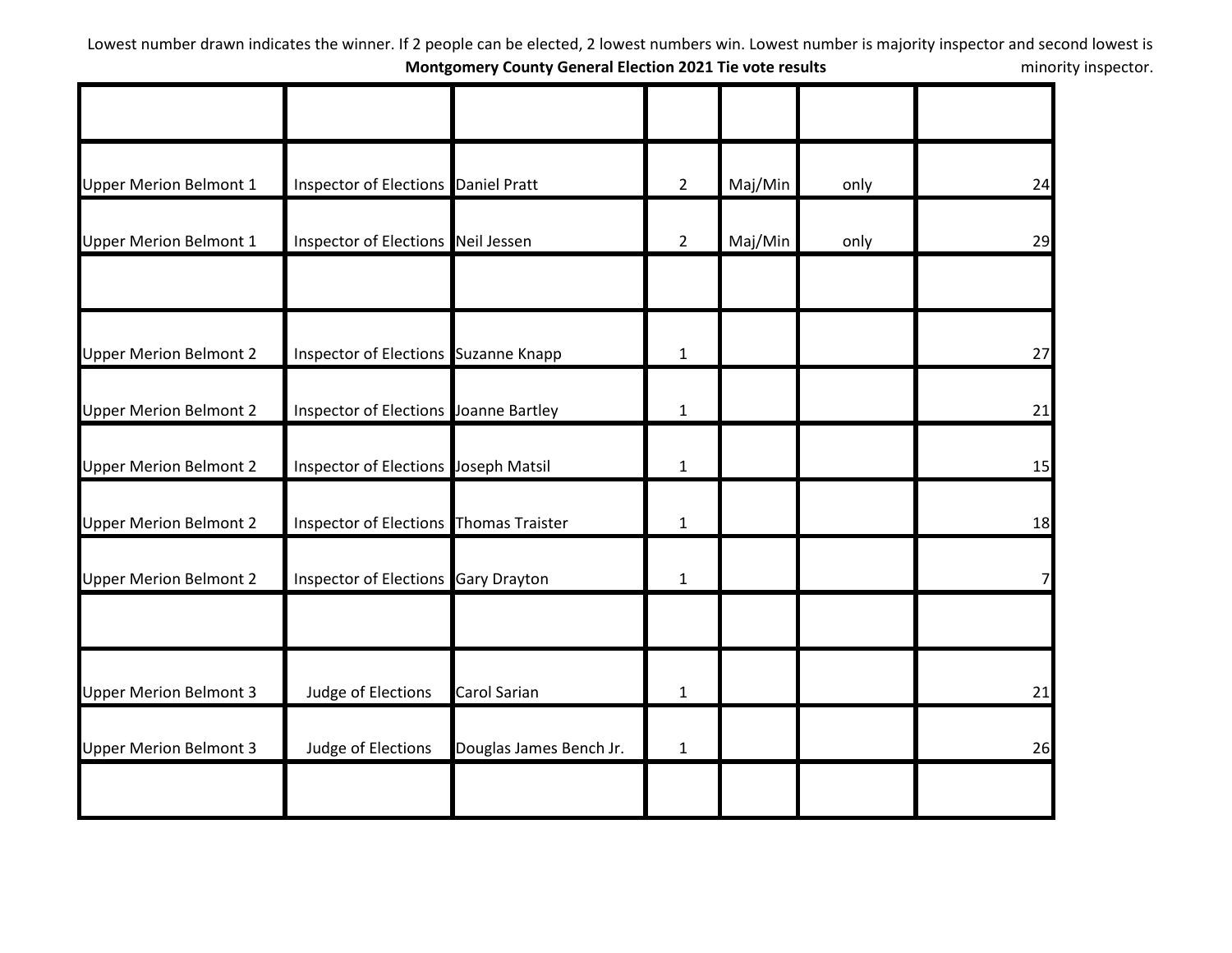| <b>Upper Merion Belmont 3</b> | Inspector of Elections Kelli Powers           |                            | 1            |  | 11             |
|-------------------------------|-----------------------------------------------|----------------------------|--------------|--|----------------|
| <b>Upper Merion Belmont 3</b> | Inspector of Elections Mark Anderson          |                            | $\mathbf 1$  |  | 28             |
| <b>Upper Merion Belmont 3</b> | <b>Inspector of Elections Richard Meckley</b> |                            | $\mathbf{1}$ |  | 27             |
| <b>Upper Merion Belmont 3</b> | Inspector of Elections Stephen Elliott        |                            | $\mathbf{1}$ |  | 13             |
|                               |                                               |                            |              |  |                |
|                               |                                               |                            |              |  |                |
| <b>Upper Merion Belmont 4</b> | Judge of Elections                            | Alan C Verbit              | $\mathbf 1$  |  |                |
| <b>Upper Merion Belmont 4</b> | Judge of Elections                            | <b>David Balick</b>        | $\mathbf 1$  |  | 8              |
| <b>Upper Merion Belmont 4</b> | Judge of Elections                            | Lawrence Thomas Brown      | $\mathbf{1}$ |  | $\overline{5}$ |
| <b>Upper Merion Belmont 4</b> | Judge of Elections                            | Michael Kevin Palmer       | 1            |  | 21             |
| <b>Upper Merion Belmont 4</b> | Judge of Elections                            | <b>Thomas Adams</b>        | $\mathbf{1}$ |  | 16             |
| <b>Upper Merion Belmont 4</b> | Judge of Elections                            | <b>Thomas Tepe</b>         | $\mathbf{1}$ |  | 29             |
| <b>Upper Merion Belmont 4</b> | Judge of Elections                            | <b>William Adam Treese</b> | 1            |  | 15             |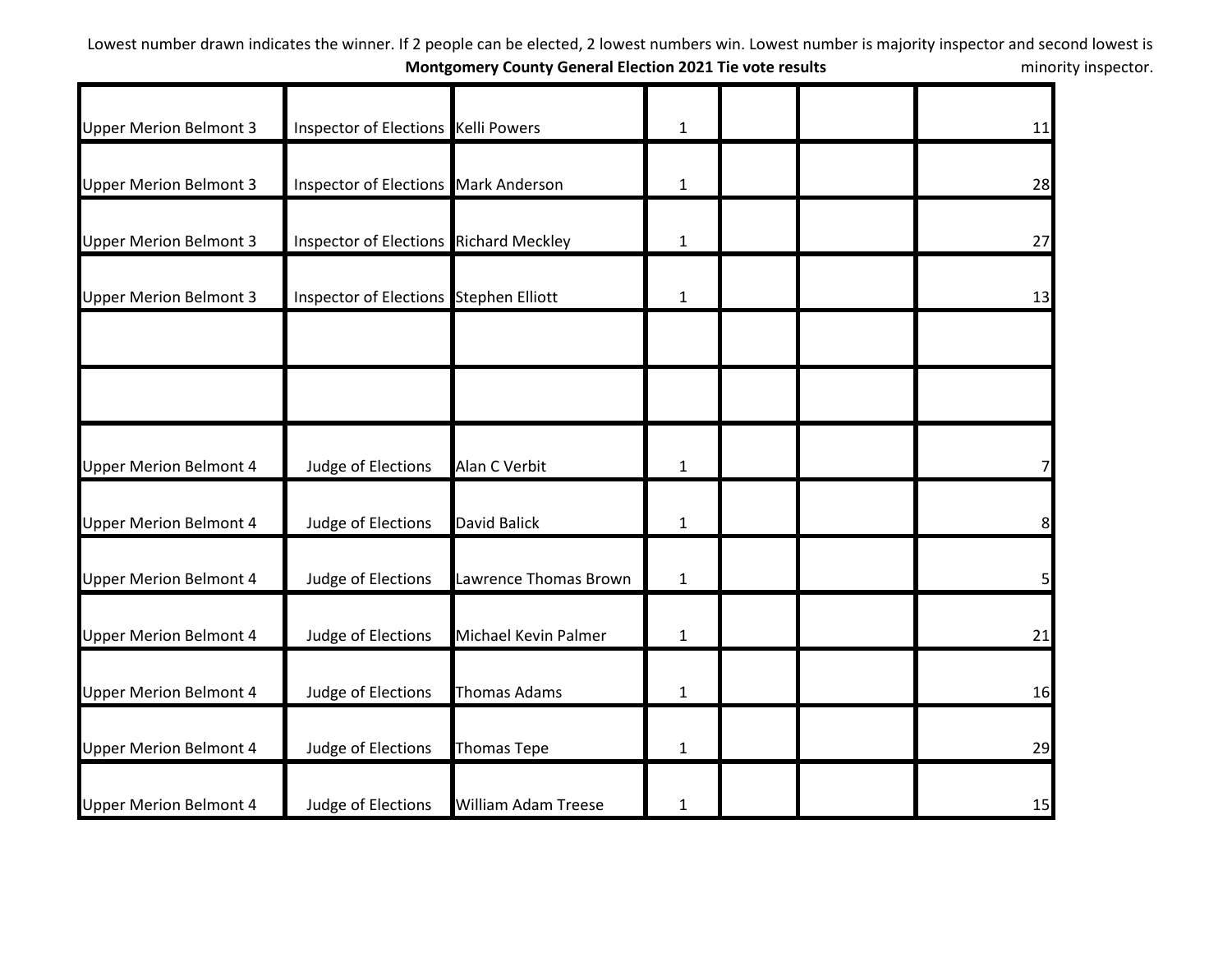| <b>Upper Merion Belmont 4</b> | Inspector of Elections Lawrence Brown        |                                              | $\overline{2}$ |  | 27           |
|-------------------------------|----------------------------------------------|----------------------------------------------|----------------|--|--------------|
| <b>Upper Merion Belmont 4</b> | Inspector of Elections Mark Campo            |                                              | $\overline{2}$ |  | 10           |
| <b>Upper Merion Belmont 4</b> | Inspector of Elections Michael Palmer        |                                              | $\overline{2}$ |  | 12           |
| <b>Upper Merion Belmont 4</b> | Inspector of Elections Thomas Tepe           |                                              | $\overline{2}$ |  |              |
| <b>Upper Merion Belmont 4</b> | <b>Inspector of Elections William Treese</b> |                                              | $\overline{2}$ |  | 17           |
|                               |                                              |                                              |                |  |              |
| <b>Upper Merion Candle 2</b>  | Inspector of Elections Kareen S. Hartwig     |                                              | $\mathbf{1}$   |  | 27           |
| <b>Upper Merion Candle 2</b>  | Inspector of Elections Ryan Paul Jorn        |                                              | $\mathbf{1}$   |  |              |
| <b>Upper Merion Candle 2</b>  | Inspector of Elections Stephen Bonsall       |                                              | $\mathbf{1}$   |  | 24           |
|                               |                                              |                                              |                |  |              |
| <b>Upper Merion Gulph 2</b>   |                                              | Inspector of Elections MaryAnn Morris Ahearn | $\overline{2}$ |  | 26           |
| <b>Upper Merion Gulph 2</b>   | Inspector of Elections Orla R. Reese         |                                              | $\overline{2}$ |  |              |
| <b>Upper Merion Gulph 2</b>   | Inspector of Elections Paula Silver          |                                              | $\overline{2}$ |  | $\mathbf{z}$ |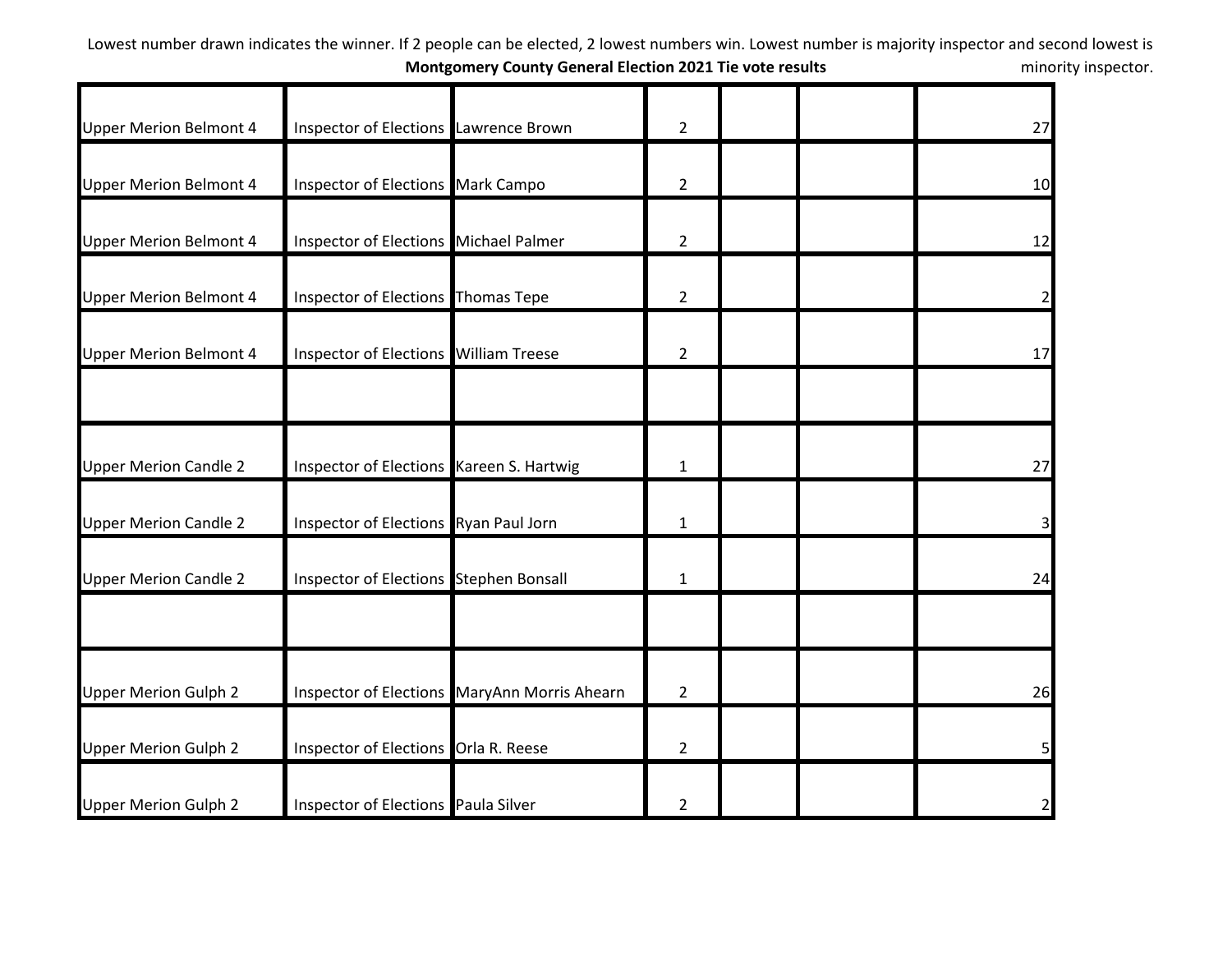| <b>Upper Merion King 1</b>    | <b>Inspector of Elections Robert Toporek</b> |                         | $\overline{2}$ | Maj/Min | only | 24                      |
|-------------------------------|----------------------------------------------|-------------------------|----------------|---------|------|-------------------------|
| <b>Upper Merion King 1</b>    | Inspector of Elections Emma Levering         |                         | $2^{\circ}$    | Maj/Min | only | 28                      |
|                               |                                              |                         |                |         |      |                         |
|                               |                                              |                         |                |         |      |                         |
| <b>Upper Merion King 2</b>    | Inspector of Elections Susan E. Gee          |                         | $\overline{2}$ | Maj/Min | only | 15                      |
| <b>Upper Merion King 2</b>    | <b>Inspector of Elections Carmen Gambone</b> |                         | $\overline{2}$ | Maj/Min | only | 18                      |
|                               |                                              |                         |                |         |      |                         |
| <b>Upper Merion Swedeland</b> | Judge of Elections                           | Amy Always              | $\mathbf{1}$   |         |      | 30                      |
| <b>Upper Merion Swedeland</b> | Judge of Elections                           | Andrew Spector          | $\mathbf{1}$   |         |      | 20                      |
| <b>Upper Merion Swedeland</b> | Judge of Elections                           | John McKernan           | $\mathbf{1}$   |         |      | 21                      |
| <b>Upper Merion Swedeland</b> | Judge of Elections                           | <b>Michael Plastino</b> | $\mathbf{1}$   |         |      | $\overline{\mathsf{S}}$ |
|                               |                                              |                         |                |         |      |                         |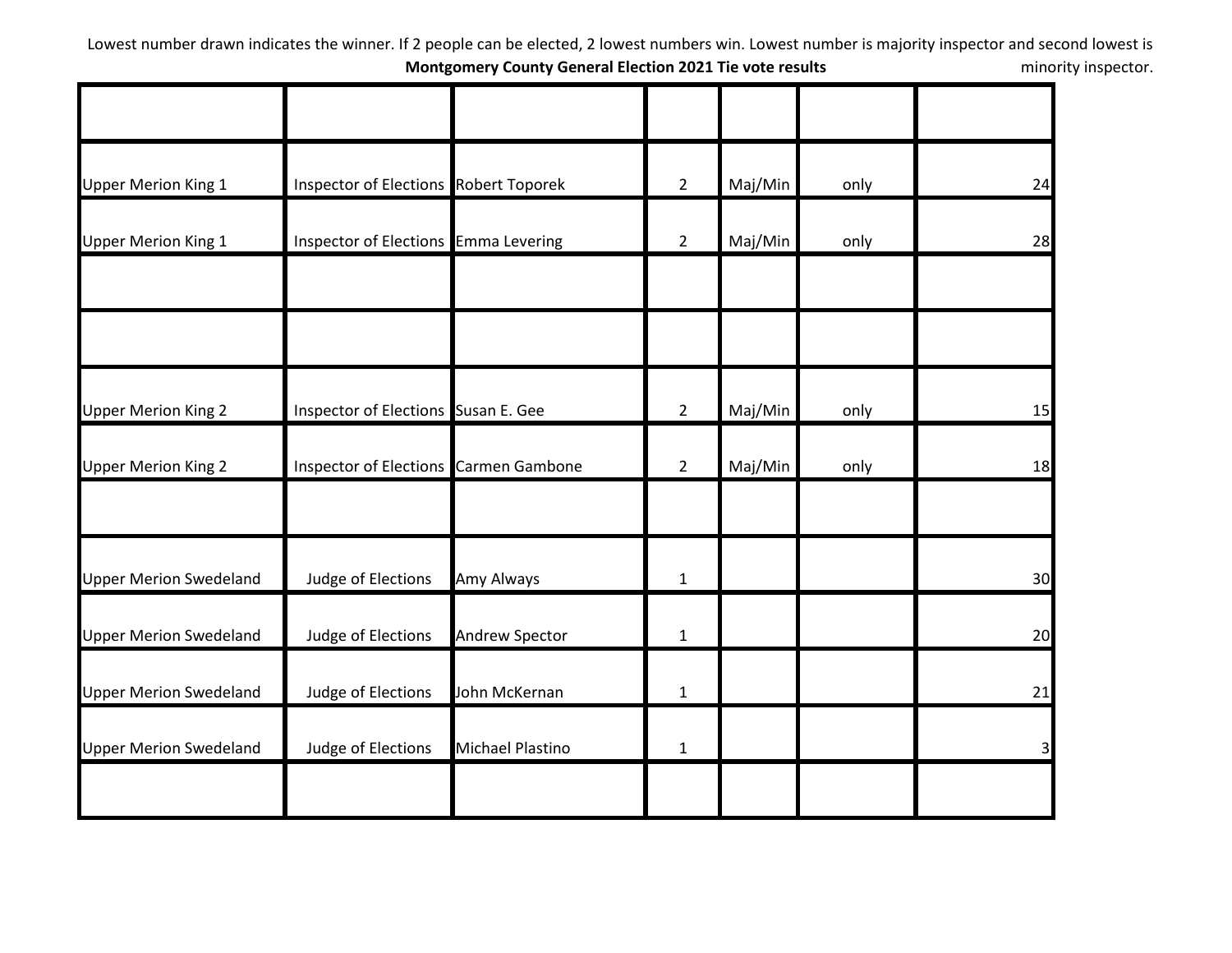| <b>Upper Merion Swedesburg</b>  |                                             | Inspector of Elections Michael M. Genuardi Sr. | $2^{\circ}$    | Maj/Min | only | $\overline{2}$ |
|---------------------------------|---------------------------------------------|------------------------------------------------|----------------|---------|------|----------------|
| <b>Upper Merion Swedesburg</b>  | Inspector of Elections Stephen Girman       |                                                | $\overline{2}$ | Maj/Min | only | 5              |
|                                 |                                             |                                                |                |         |      |                |
|                                 |                                             |                                                |                |         |      |                |
|                                 |                                             |                                                |                |         |      |                |
| <b>Upper merion Town Center</b> | Inspector of Elections Daniel Jeffers       |                                                | $\overline{2}$ |         |      |                |
| <b>Upper merion Town Center</b> | Inspector of Elections Eileen Bushelow      |                                                | $\overline{2}$ |         |      | 11             |
| <b>Upper merion Town Center</b> | Inspector of Elections Robert K. Fulton     |                                                | $\overline{2}$ |         |      | 28             |
|                                 |                                             |                                                |                |         |      |                |
| <b>Upper Moreland 2-1</b>       | <b>Inspector of Elections Carol Watkins</b> |                                                | $\mathbf 1$    |         |      | 8              |
| <b>Upper Moreland 2-1</b>       | Inspector of Elections Jeffrey Figueroa     |                                                | $\mathbf{1}$   |         |      | 13             |
| <b>Upper Moreland 2-1</b>       | Inspector of Elections Jessica Figueroa     |                                                | $\mathbf{1}$   |         |      | 30             |
|                                 |                                             |                                                |                |         |      |                |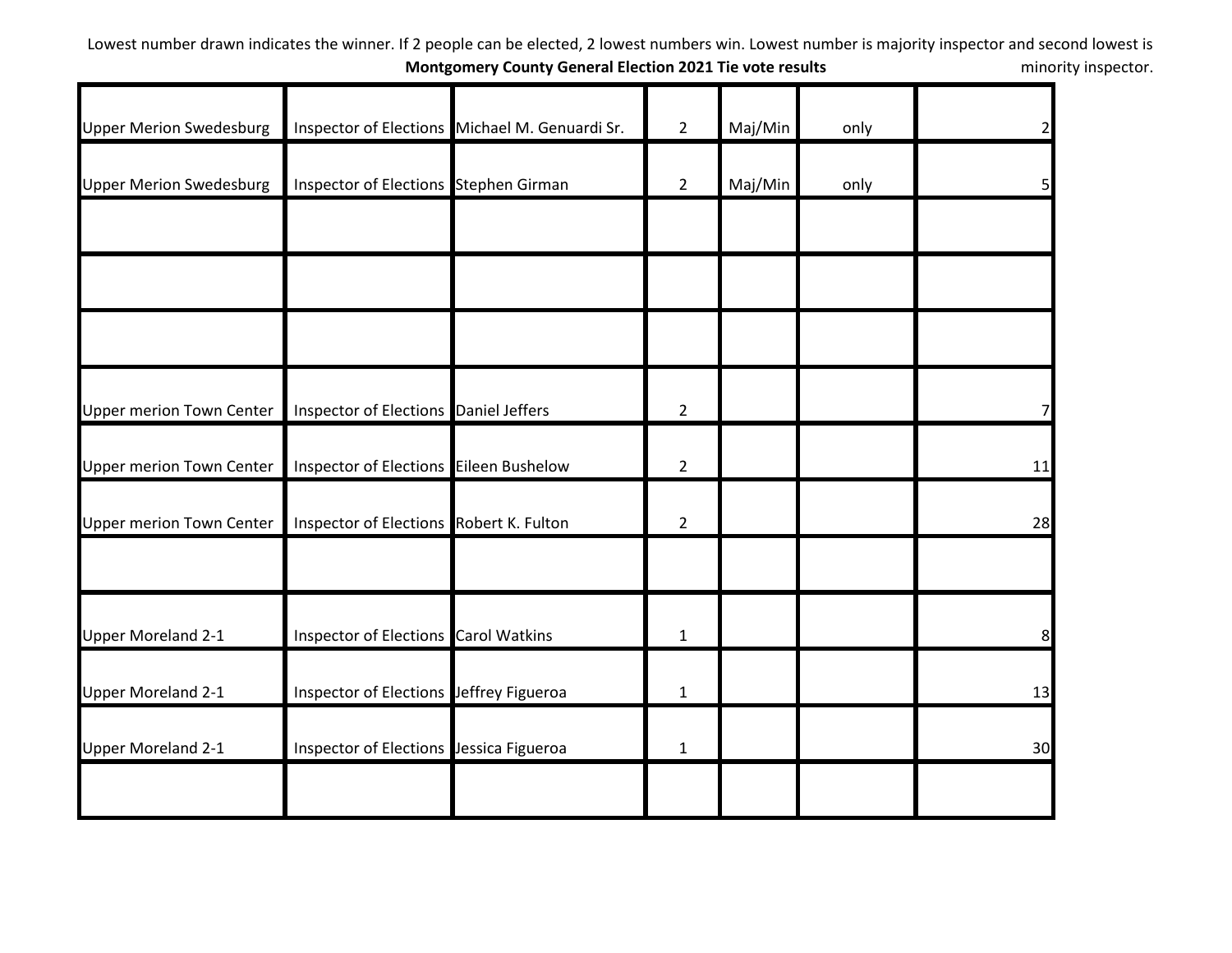| <b>Upper Moreland 3-1</b>    | Inspector of Elections Johnathan Freitas     | $\mathbf{1}$ |  | 23             |
|------------------------------|----------------------------------------------|--------------|--|----------------|
| Upper Moreland 3-1           | Inspector of Elections Robert Lennon         | $\mathbf{1}$ |  | 30             |
|                              |                                              |              |  |                |
|                              |                                              |              |  |                |
|                              |                                              |              |  |                |
| <b>Upper Moreland 7-2</b>    | Inspector of Elections Janet Sikina          | $\mathbf{1}$ |  | $\overline{2}$ |
| <b>Upper Moreland 7-2</b>    | Inspector of Elections Michael Hochman       | $\mathbf{1}$ |  | 18             |
| <b>Upper Moreland 7-2</b>    | Inspector of Elections Daniel Fucich         | $\mathbf{1}$ |  | 10             |
|                              |                                              |              |  |                |
|                              |                                              |              |  |                |
| <b>Upper Providence Oaks</b> | Inspector of Elections John Savastio         | $\mathbf{1}$ |  | 18             |
| <b>Upper Providence Oaks</b> | Inspector of Elections Michelle Tuma         | $\mathbf{1}$ |  | 24             |
| <b>Upper Providence Oaks</b> | <b>Inspector of Elections Thomas Wellman</b> | $\mathbf{1}$ |  | 21             |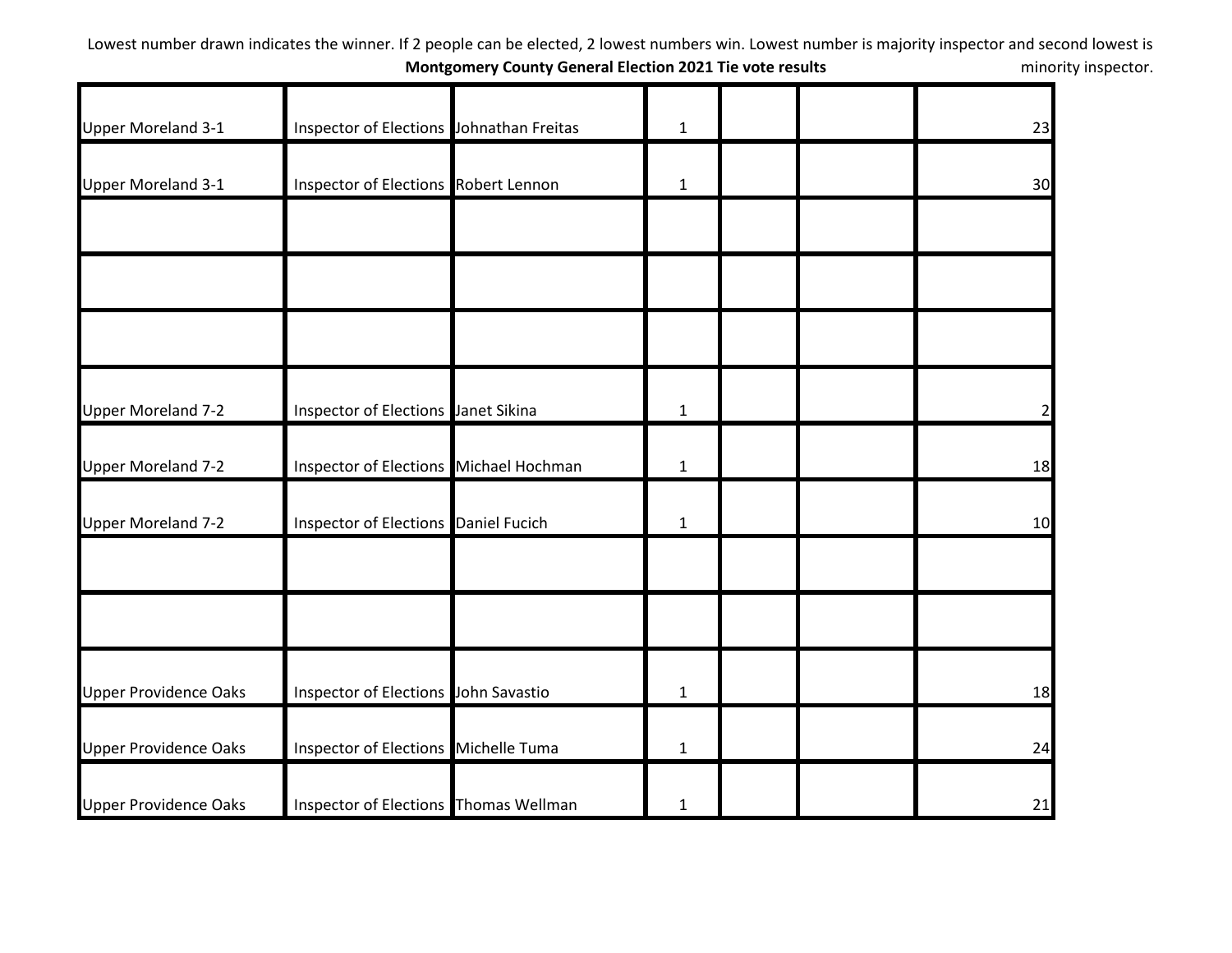| <b>Upper Providence Trappe</b> | Inspector of Elections Chao Han          | $\mathbf{1}$ |  | 18                      |
|--------------------------------|------------------------------------------|--------------|--|-------------------------|
| <b>Upper Providence Trappe</b> | Inspector of Elections Lovell Harmon     | $\mathbf{1}$ |  | 13                      |
| <b>Upper Providence Trappe</b> | Inspector of Elections Matthew Smith     | $\mathbf{1}$ |  | $\overline{\mathsf{3}}$ |
|                                |                                          |              |  |                         |
| <b>West Norriton 1-2</b>       | Inspector of Elections Mark Gingery      | $\mathbf{1}$ |  | 29                      |
| <b>West Norriton 1-2</b>       | Inspector of Elections Pat Tracanna      | $\mathbf{1}$ |  | 23                      |
|                                |                                          |              |  |                         |
| <b>West Norriton 3-1</b>       | Inspector of Elections Maria Innocenti   | $\mathbf{1}$ |  | 20                      |
| <b>West Norriton 3-1</b>       | Inspector of Elections Timothy Androwick | $\mathbf{1}$ |  | 15                      |
|                                |                                          |              |  |                         |
| <b>West Norriton 3-2</b>       | Inspector of Elections Barbara Pollarine | $\mathbf{1}$ |  | 7                       |
| <b>West Norriton 3-2</b>       | Inspector of Elections Don Jose Stovall  | $\mathbf{1}$ |  | 19                      |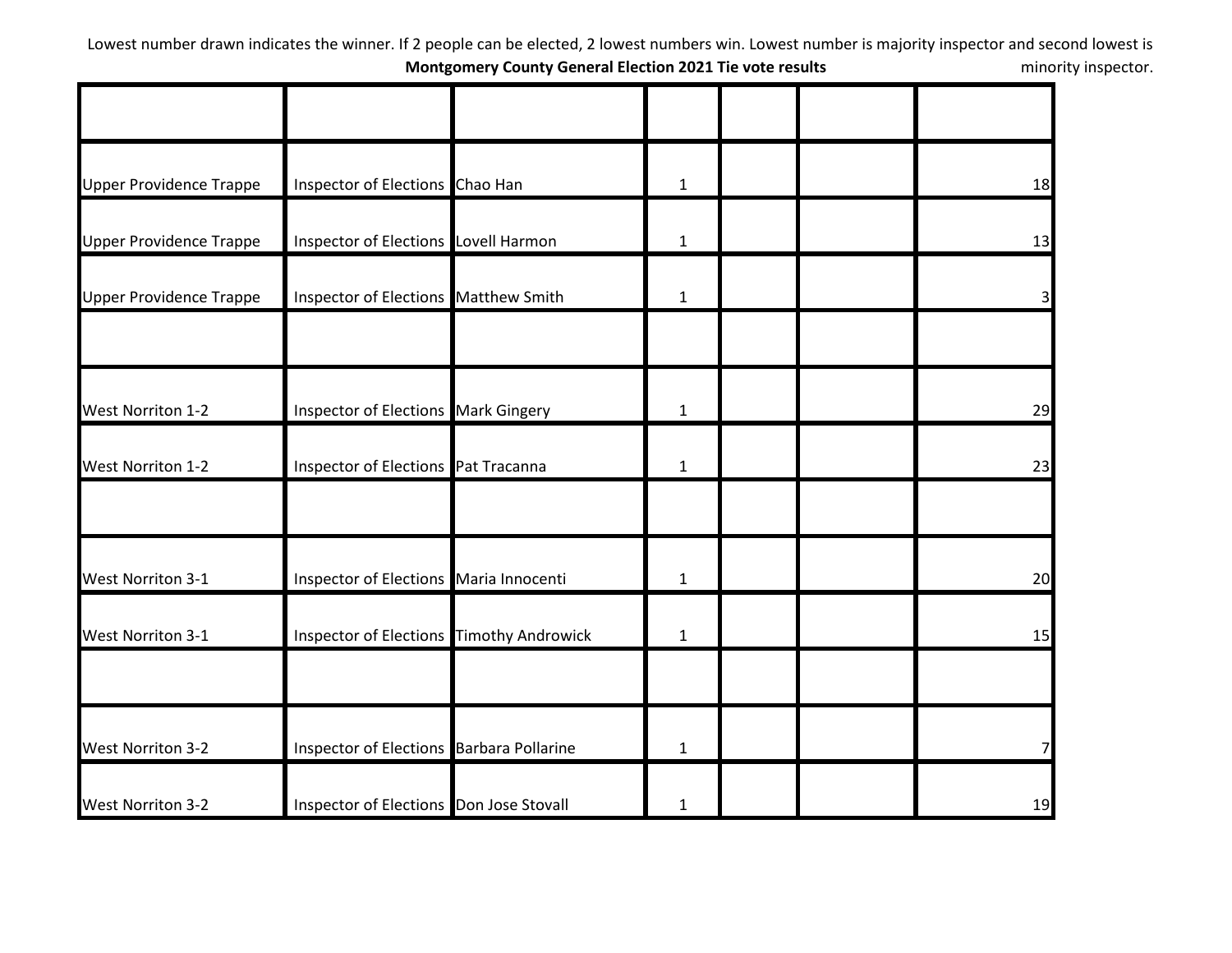| Whitemarsh East 2   | Judge of Elections                       | <b>Katey Dyck</b> | $\mathbf{1}$ |  | 19 |
|---------------------|------------------------------------------|-------------------|--------------|--|----|
| Whitemarsh East 2   | Judge of Elections                       | John Sabo         | $\mathbf{1}$ |  | 18 |
|                     |                                          |                   |              |  |    |
|                     |                                          |                   |              |  |    |
| Whitemarsh Middle 1 | Inspector of Elections Andrew Gorman     |                   | $\mathbf{1}$ |  |    |
| Whitemarsh Middle 1 | Inspector of Elections Eugene Langerfeld |                   | $\mathbf{1}$ |  | 10 |
|                     |                                          |                   |              |  |    |
| Whitpain 11         | Inspector of Elections Maureen Bogart    |                   | $\mathbf{1}$ |  | 22 |
| Whitpain 11         | Inspector of Elections Clifford Weber    |                   | $\mathbf{1}$ |  | 17 |
| Whitpain 11         | Inspector of Elections Scott Weinfeld    |                   | $\mathbf{1}$ |  | 18 |
|                     |                                          |                   |              |  |    |
|                     |                                          |                   |              |  |    |